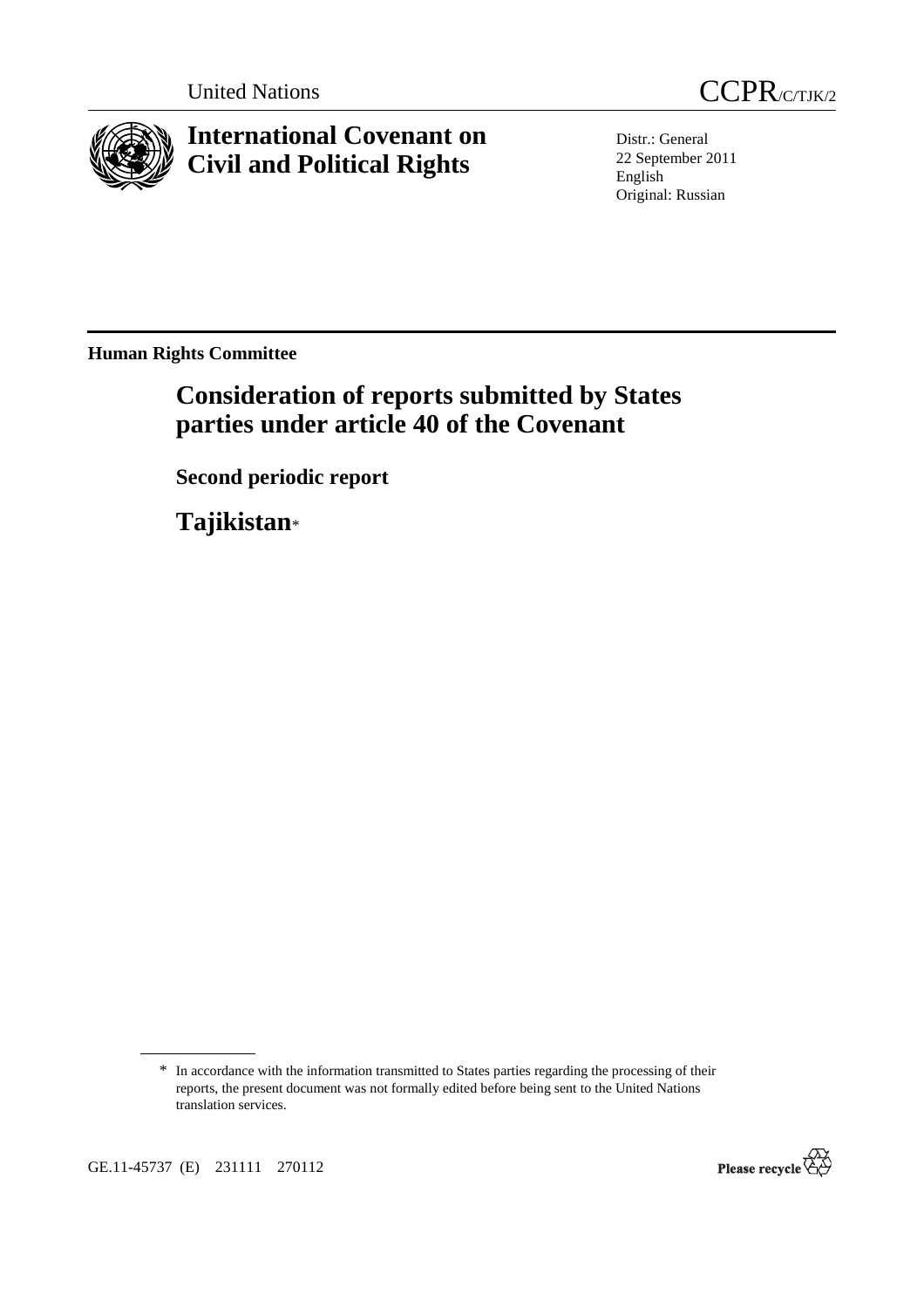## **Second periodic report of Tajikistan on implementation of obligations under the International Covenant on Civil and Political Rights**

## Contents

|      |                                                                               | Paragraphs | Page          |
|------|-------------------------------------------------------------------------------|------------|---------------|
|      |                                                                               | $1 - 4$    | 3             |
| П.   |                                                                               | $5 - 22$   | 3             |
|      | A.                                                                            | $5 - 13$   | $\mathcal{F}$ |
|      | В.                                                                            | $13 - 22$  | 6             |
| III. | Detailed description of the situation concerning the rights proclaimed in the |            |               |
|      |                                                                               | $23 - 252$ | 8             |
| IV.  |                                                                               | 253-329    | 41            |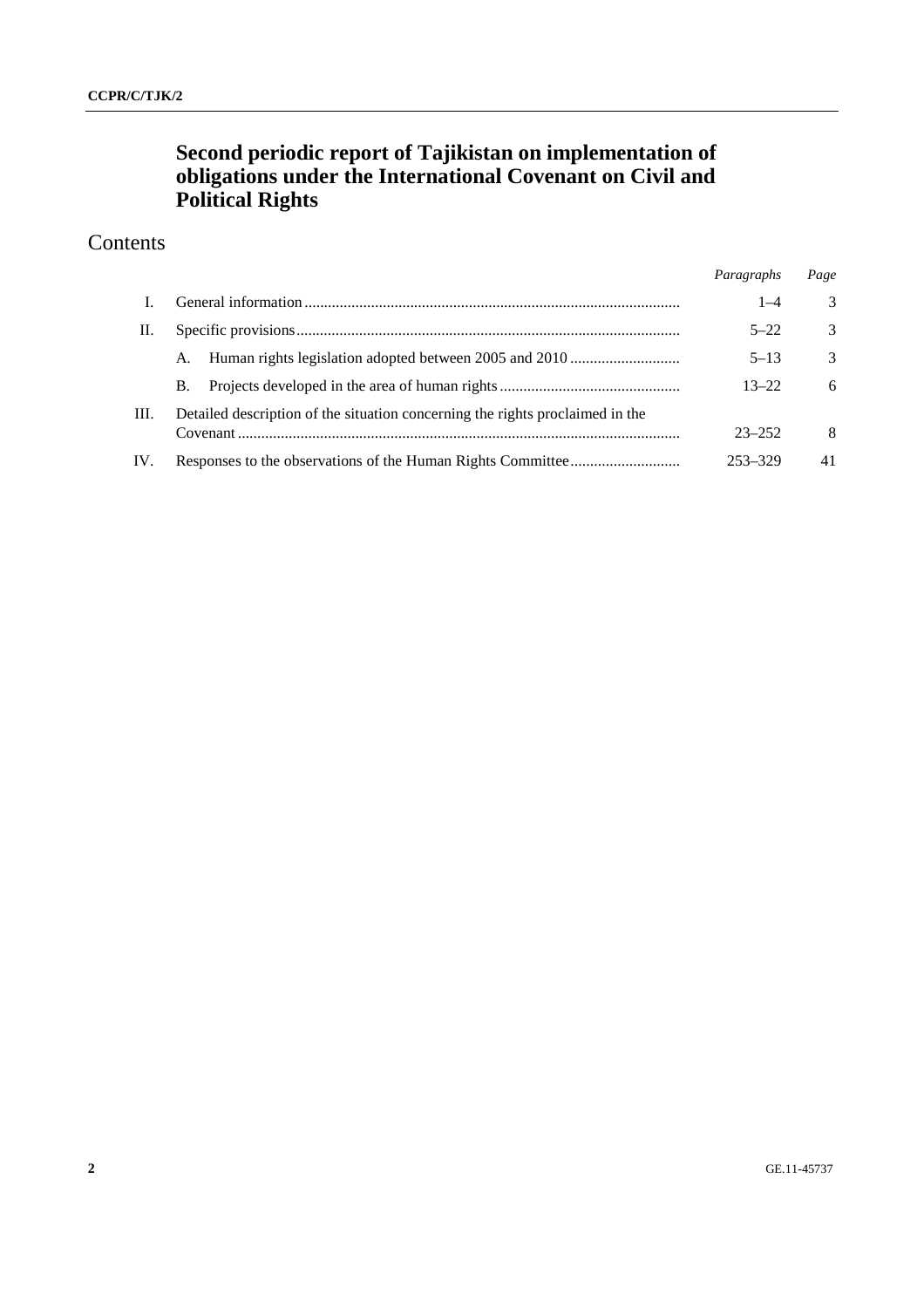## **I. General information**

1. This report is submitted in accordance with article 40, paragraph 1, of the International Covenant on Civil and Political Rights and has been drawn up in accordance with the Guidelines concerning the form and contents of periodic reports from States parties. The report covers the period 2005–2010 and contains information on the human rights situation since submission of Tajikistan's initial report (CCPR/C/TJK/2004/1) in 2005. It consists of four sections. The first section considers the human rights situation in Tajikistan. The second section gives an overview of legislation on civil and political rights during the period 2005–2010, and the laws and regulations adopted. The third gives information on the situation concerning the rights proclaimed in the different articles of the Covenant. The fourth section describes the measures taken to implement the conclusions and recommendations of the Human Rights Committee.

2. The report was drawn up by a working group of the Government Commission on International Human Rights Obligations. The working group included representatives of the Office for Constitutional Guarantees of Citizens' Rights of the Executive Office of the President (working group leader), the Supreme Court, the Office of the Commissioner for Human Rights, the Ministry of Foreign Affairs, the Ministry of Justice, the Office of the Procurator-General, the Ministry of Internal Affairs, the National Legislation Centre in the Office of the President and other ministries and departments.

3. During the preparation of the report, the working group held regular consultative meetings with civil society organizations. The draft report was discussed at public hearings and sent for consideration to State bodies; recommendations were received both from the State bodies and from civil society institutions.

4. The report preparation process was given broad coverage in the country's media.

## **II. Specific provisions**

## **A. Human rights legislation adopted between 2005 and 2010**

5. The following legislation was adopted between 2005 and 2010.

## **2005**

- Status of Members of the Armed Services Act
- Act on State guarantees of equal rights for men and women and equal opportunities in the exercise of such rights
- HIV/AIDS Act
- Act on the Border Force of the State National Security Committee
- State Forensic Investigation Act
- Anti-corruption Act
- Biosafety Act
- Procuratorial Agencies Act

#### **2006**

• Act on protection of the population against tuberculosis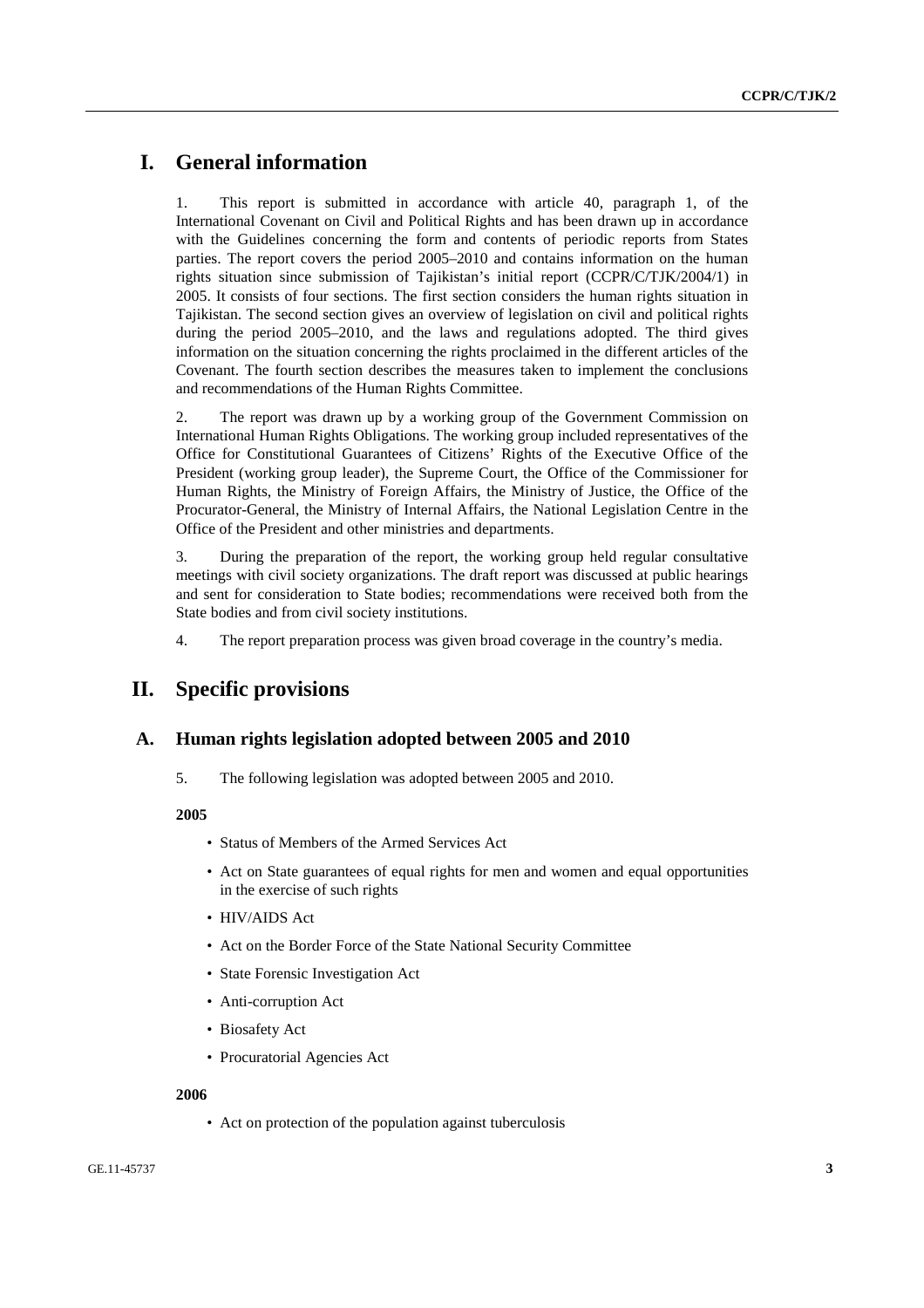• State Civil Registration Act

#### **2007**

- Code of Administrative Procedure
- Regularization of Traditions, Festivals and Ceremonies Act
- Voluntary Associations Act
- Investment Act
- Joint-Stock Companies Act
- Physical Culture and Sport Act
- Human Organ and/or Skin Transplant Act
- Act on social protection for citizens exposed to radiation as a result of the disaster at the Chernobyl nuclear power plant
- Civil Service Act

## **2008**

- Code of Civil Procedure
- Arbitration Tribunals Act
- Right of Access to Information Act
- Commissioner for Human Rights Act
- Community Action Groups Act
- National Security Agencies Act
- Enforcement Proceedings Act
- Government Financial Control and Anti-corruption Agency Act
- Social Services Act
- Accounts Indicator Act
- Commercial Confidentiality Act
- State Procurement of Public Goods and Services Act

#### **2009**

- Code of Administrative Offences
- Code of Criminal Procedure
- Act on public participation in ensuring social order
- Town and Village Self-government Act
- Freedom of Conscience and Religious Associations Act
- Subsistence Level Act
- Laws and Regulations Act
- Act on medical and social protection for diabetics
- Act on donation of blood and blood components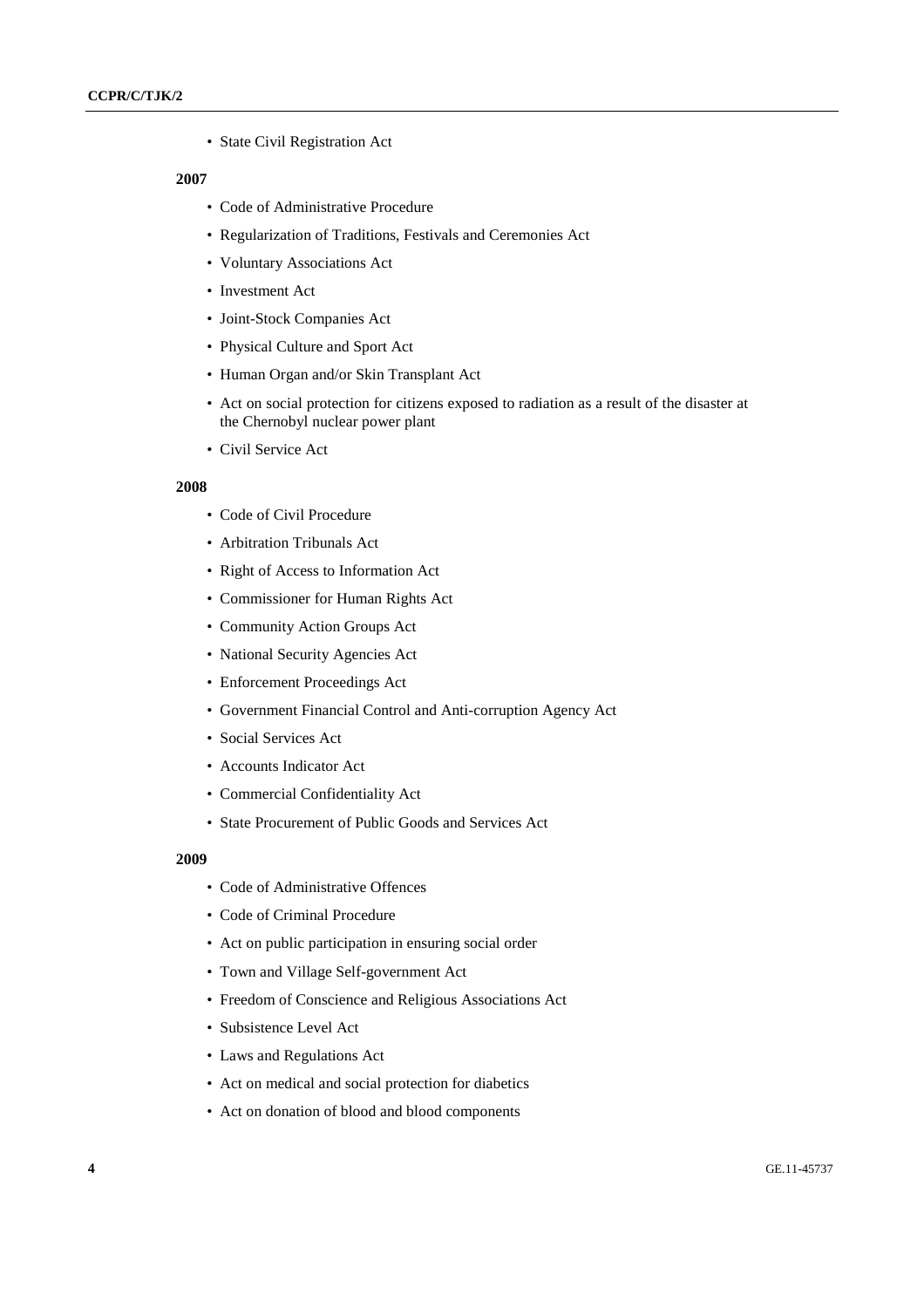• Act on the State language of the Republic of Tajikistan

#### **2010**

- Act on amnesty of individuals and legal persons for money-laundering
- Act on social protection for persons with disabilities
- Environmental Education Act
- Contributory and State Pensions Act
- Amnesty laws from 2005 to 2010

### **2011**

- Act on procedure and conditions for detention in custody of suspects, accused persons and defendants
- Police Investigations Act
- Environmental Information Act
- Other laws and regulations
- Judicial Reform Programme approved by the Presidential Decree of 23 June 2007
- Anti-corruption Strategy 2008–2012, approved by Government Decision No. 34 of 26 January 2008
- Government Crime Prevention Programme 2008–2015, approved by Government Decision No. 543 of 2 January 2007
- National Strategy to Promote the Role of Women for the period 2011–2020

On 23 July 2009, Parliament introduced amendments to the Constitutional Act on the Constitutional Court, fundamentally broadening the Court's mandate and the range of persons allowed to apply to it.

6. The Code of Administrative Procedure, which entered into force on 1 May 2007, governs the preparation, adoption and implementation of administrative law instruments, the examination of administrative petitions and complaints, the conduct of administrative court proceedings, and the cooperation of administrative bodies. The aim of the Code is to ensure that the administrative bodies respect the rule of law, human and civil rights and freedoms, and the interests of society, the State and legal entities.

7. The country's first Commissioner for Human Rights was designated on 27 May 2009, under the Commissioner for Human Rights Act, adopted in 2008. The Act aims mainly at strengthening the constitutional guarantees of the protection of human and civil rights and freedoms by the State, and helping to ensure that such rights and freedoms are implemented and respected by State authorities and local government bodies in towns and villages (djamoats), their officials, and the staff of enterprises, institutions and organizations, regardless of their organizational and legal form.

8. The new Code of Criminal Procedure, which was adopted on 3 December 2009 and entered into force on 1 April 2010, establishes a new procedure for criminal proceedings, with the function of authorizing pretrial detention and other sanctions now being exercised by the courts.

9. The Right of Access to Information Act adopted on 18 June 2008 further contributed to the country's democratization by ensuring transparency in the activity of all Government bodies. Under the Act, any citizen is entitled to request State bodies to provide information,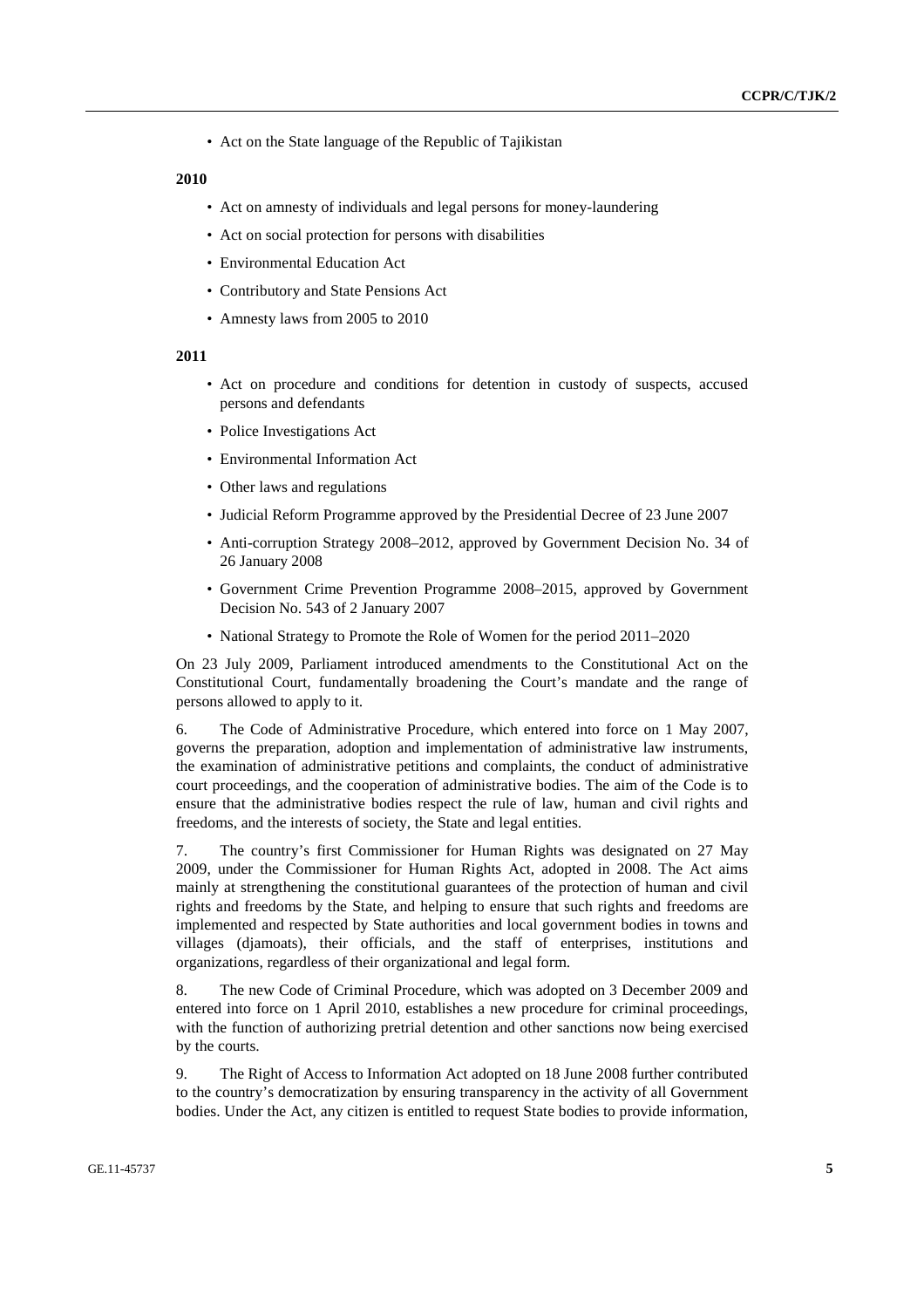which they are obligated to make available, in the form desired by the applicant, within one week. If the reply necessitates the examination of additional material, the time limit is extended to one month. Unless the information requested is a State secret, a civil servant refusing to provide it is subject to sanction, including punishment under criminal law.

10. The Presidential Decree of 7 February 2009 on official responses to critical and analytical materials in the media was issued to improve implementation standards and increase the media's role in the political, social and economic life of society. Heads of Government agencies are required under the Decree to take prompt steps in response to criticisms and suggestions made in the media. Furthermore, heads of ministries, departments and local authorities are required to hold a press conference on their activities every three months.

11. The State Financial Audit and Anti-Corruption Agency in the Office of the President was set up by the Presidential Decree of 10 January 2007 to bolster the fight against corruption. Its main tasks consist in the prevention, detection and repression of corruptionrelated offences, inquiry and investigation into crimes involving corruption, and monitoring of public finances.

12. The Anti-Corruption Strategy 2008–2012, approved by the Government Decree of 2 January 2007, is an integral part of the State Crime Control Programme for the period 2008–2015. It aims to protect human and civil rights and freedoms and the legal interests of individuals, society and the State from corruption; to improve the legal and regulatory framework for the prevention, detection and repression of corruption-related offences; to optimize procedures, methods and means for countering corruption; to make greater use of preventive measures in combating corruption; to collaborate with civil society organizations; and to broaden and step up Tajikistan's international cooperation in the area of combating corruption.

13. The National Centre for Legislation in the Office of the President was set up by Presidential Decree of 17 March 2009 with the aim of improving legislation and making legislative activity more effective. There are regulations governing its activities, and its main functions are:

(a) Draft formulation of legislative improvements and bills and their submission to the President for consideration, according to established procedures;

(b) Methodological organization of the preparation of draft legislation, and development, compilation and introduction of advanced technologies for the preparation of draft legal and regulatory instruments;

(c) Legal review of bills submitted for consideration by the Majlis-i Namoyandagon (Assembly of Representatives, the lower chamber of parliament);

(d) Development of priority goals for legal research related to legislative activity;

(e) Comparative studies on the legislation of Tajikistan and of other States and international legal instruments ratified by Tajikistan;

Preparation and publication of practical commentaries on legal codes and other legal and regulatory instruments.

## **B. Projects developed in the area of human rights**

14. The Act on State protection of parties to criminal proceedings, adopted in 2011, offers a range of measures including security and social support arrangements, aimed at the protection of victims, witnesses, suspects, accused persons, defendants, convicted offenders, exculpated suspects, their defence counsel and legal representatives, civil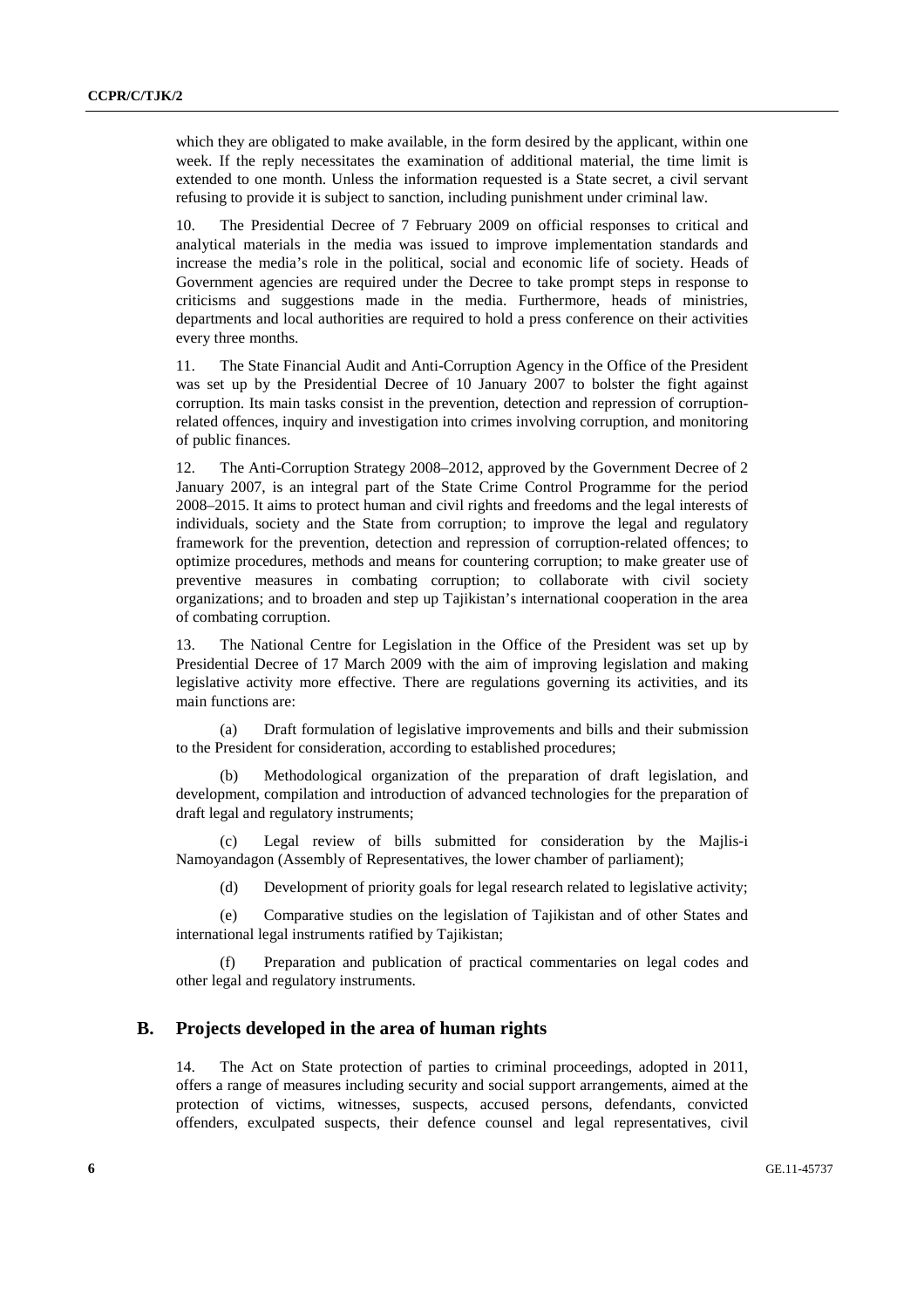claimants and defendants, experts, specialists and other participants in criminal proceedings; and lays down a framework and procedures for the provision of such assistance. The forms of security provided comprise personal protection, protection of residence and property, provision of means for personal protection and communication, secrecy of personal information on the protected individuals, temporary change of residence, alteration of documents, change of appearance and relocation to a new place of work or study.

15. In connection with the adoption of the new Code of Criminal Procedure, amendments have been made to the Constitutional Act on procuratorial bodies to comply with recommendations formulated by the Special Rapporteur on the Independence of Judges and Lawyers, the Human Rights Committee and the Committee against Torture. The relevant bill contains safeguards related to human rights and fundamental freedoms in the area of criminal and civil justice.

16. A number of legislative amendments were drawn up in connection with the adoption of the Commissioner for Human Rights Act in order to harmonize the country's legislation. They include amendments to the Penal Enforcement Code giving the Commissioner power to obtain unhindered access to pretrial detention centres and places of deprivation of liberty and to hold discussions with detainees and prisoners in private and without any limitation as to their duration; furthermore, prisoners' correspondence may not be censored.

17. A working group on amendments and additions to family legislation has been created in connection with the introduction of the new institution of judicial chambers for family affairs in the regular courts. The questions to be considered will, in particular, relate to the jurisdiction of the chambers and the issues that could be considered by family courts.

18. A working group on amendments to the Criminal Code set up by presidential decree in May 2009 has drafted a bill to include in the Code a specific article on torture that fully satisfies the requirements of article 1 of the Convention against Torture and Other Cruel, Inhuman or Degrading Treatment or Punishment.

19. In April 2010, the President set up a working group to study the social and legal issues related to the abolition of capital punishment from the country's legislation. The working group, which includes the heads of the law enforcement agencies and the Armed Forces, as well as officials from the Executive Office of the President, has drawn up and is implementing a plan of measures in line with its mandate.

20. A parliamentary working group is in the process of finalizing the bill on social and legal protection against domestic violence.

21. In light of the further strengthening of State guarantees of freedom of speech and the independence of the media, Parliament is currently considering a bill on the media.

22. A presidential decree of 3 January 2011 approved the Judicial Reform Programme for the period 2011–2015, which further strengthens the judiciary, gives the courts a greater role in protecting human rights and freedoms and continues to improve the legal system. In particular, the Programme includes the development and adoption of an act on legal aid and restrictions on the consideration of cases by the Supreme Court and the Higher Economic Court.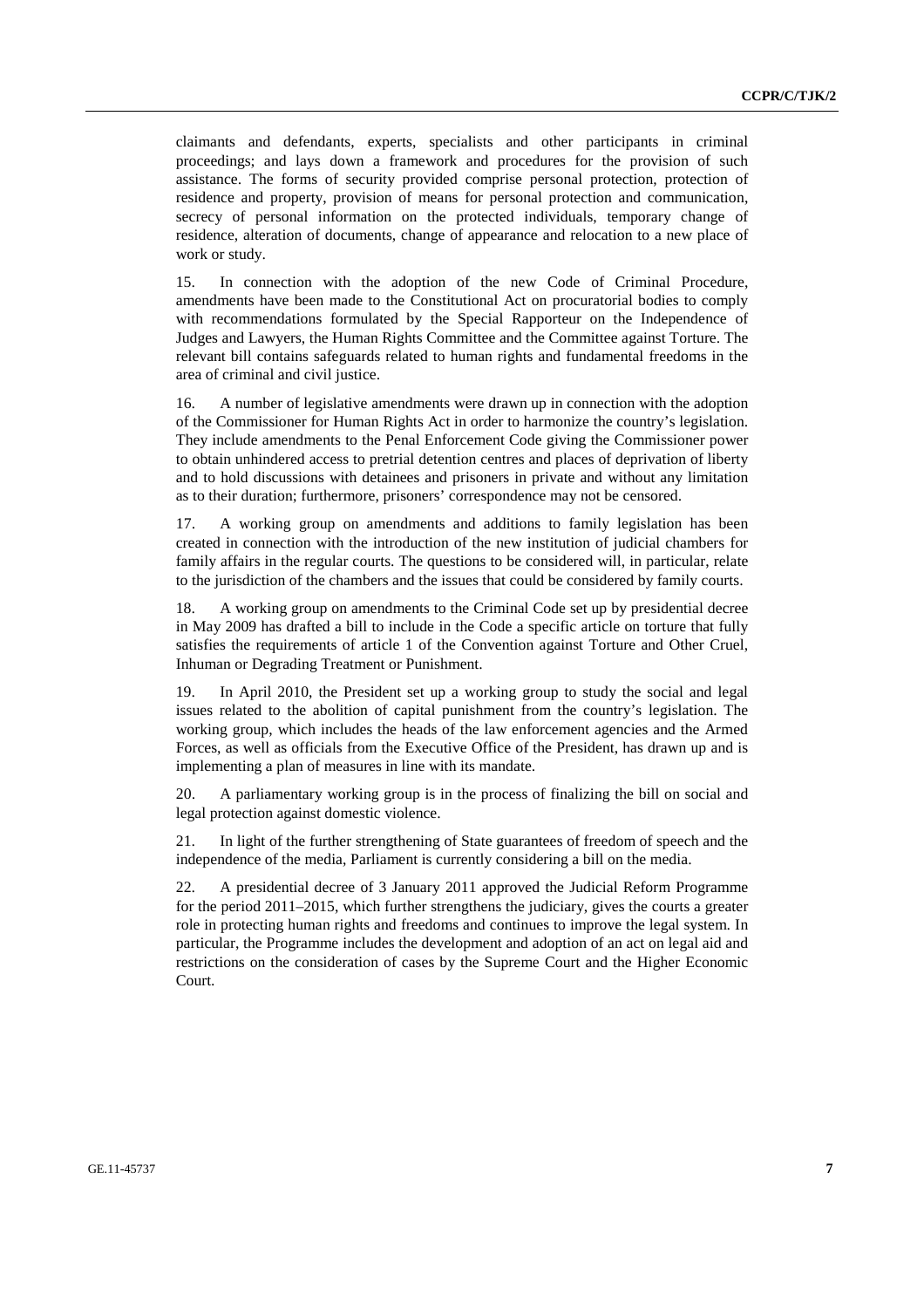## **III. Detailed description of the situation concerning the rights proclaimed in the Covenant**

## **Right of self-determination (art. 1)**

## **Recognition of the right of self-determination**

23. The right of self-determination is a precondition for the full enjoyment of human rights. As a Member State of the United Nations, Tajikistan respects and supports this right in accordance with the norms of international law. The Declaration of Independence of the Republic of Tajikistan, adopted by the Supreme Soviet on 9 September 1991, proclaimed the people's right to self-determination and the State's commitment to abide by international law, international obligations and the principles for establishing a State governed by the rule of law.

### **Freedom to dispose of natural wealth and resources**

24. The Government actively promotes the realization of the freedom to dispose of natural wealth and resources. Under article 13 of the Constitution, the soil, subsoil, water, airspace, and fauna and flora are all the exclusive property of the State, which acts as the guarantor of their efficient use in the interests of the people.

## **Promotion of realization of the right to self-determination**

25. The territory of Tajikistan is indivisible and inviolable. Tajikistan consists of Gorno-Badakshan Autonomous Province, the provinces, cities and districts.

26. The State guarantees the sovereignty, independence and territorial integrity of Tajikistan. Any propaganda or actions aimed at dividing the unity of the State are banned.

27. Chapter 7 of the Constitution affirms the legal status of Gorno-Badakshan Autonomous Province, according to which it is an integral and indivisible part of the Republic of Tajikistan. Its legal status is further affirmed in the Constitutional Act on the legal status of Gorno-Badakshan Autonomous Province. Under the Constitution, the Assembly of People's Deputies of Gorno-Badakshan Autonomous Province has the right to initiate legislation.

28. The Constitution states that Russian is the language of communication between ethnic groups. All ethnic groups and nationalities living in the country have the right freely to use their mother tongue. This provision is further affirmed in other chapters of the Constitution and in legislation. Specifically, article 88 of the Constitution provides that court proceedings shall be conducted in the State language or the language of the majority of the local population. Persons who are not proficient in the language of the proceedings shall be provided with the services of an interpreter. Article 18 of the Code of Criminal Procedure states that a participant in court proceedings who does not speak the language in which the proceedings are conducted is entitled to make statements, give evidence, submit petitions, consult the case file and address the court in his or her mother tongue and to use the services of an interpreter, as provided for in the Code, failing which, the proceedings shall be conducted in the language of the majority of the local population. Under article 7 of the Education Act, the State guarantees its citizens the right to choose their language of instruction, providing for education to be given in the State language and, in areas with large non-Tajik ethnic populations, in the native language of those populations, as far as the capacity of the education system allows. The freedom to choose the language of instruction in general educational schools is ensured by setting up the required number of classes and groups and providing the conditions for them to function. Legislation on language and State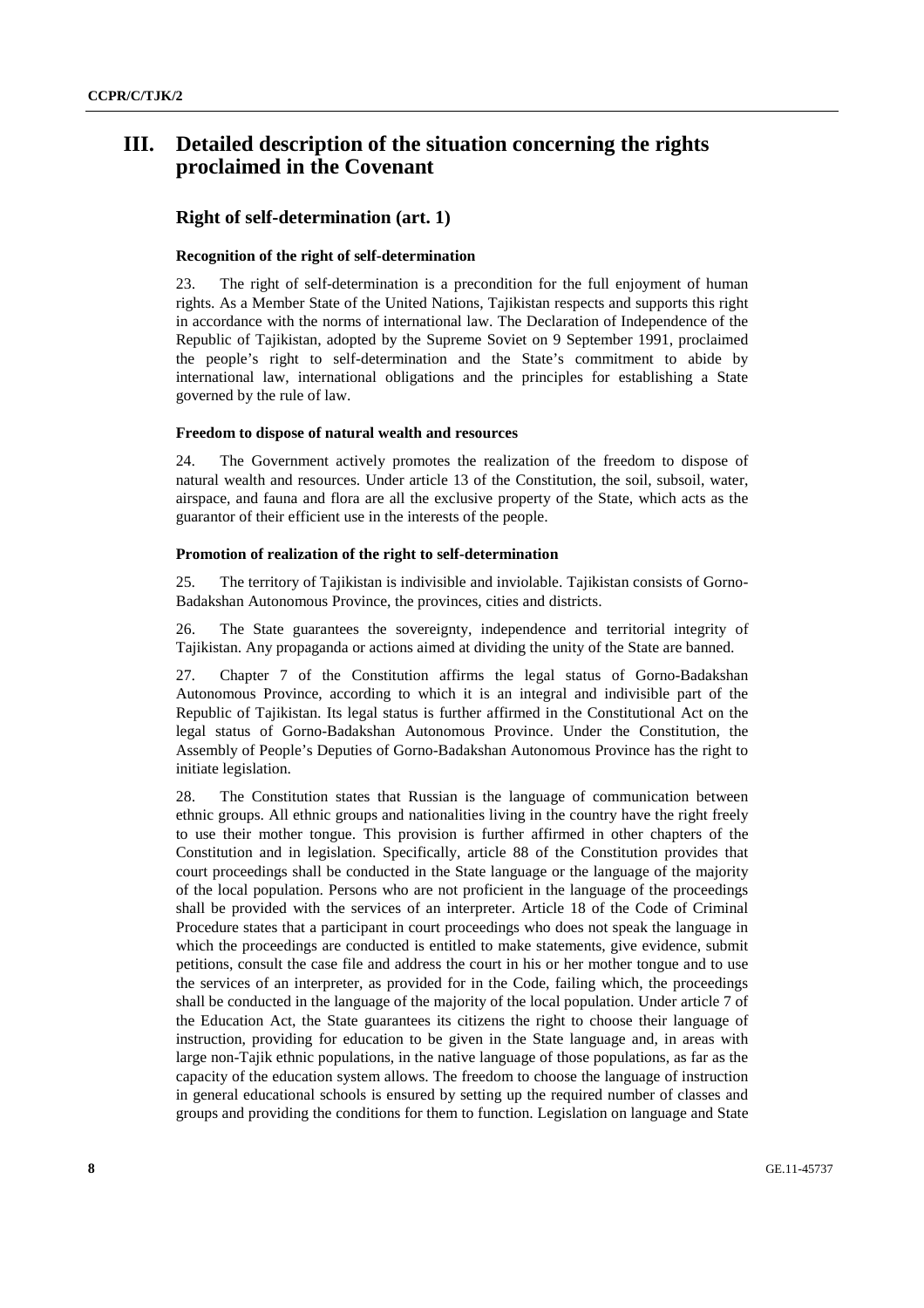educational standards govern teaching of the State language in all schools, irrespective of their organization or legal status. All schools also provide teaching of the Russian language as the language of communication between ethnic groups, and of a foreign language as a means of acquiring knowledge of humanity's scientific and cultural heritage.

## **Implementation of the norms of the Covenant in domestic legislation, prohibition of discrimination (art. 2)**

#### *Ensuring respect for the rights recognized in the Covenant, without discrimination*

29. Practically all the norms of the Covenant are implemented in domestic legislation. The fundamental provisions are affirmed first and foremost in the Constitution.

30. Article 19 of the Constitution states that Tajikistan guarantees judicial protection to all. Everyone has the right to request that his or her case be examined by a competent, independent and impartial court established by law. No one may be detained or held in custody without legitimate grounds. An individual is entitled to the services of a lawyer from the moment he or she is detained (Covenant, arts. 2 and 14).

31. Under article 18 of the Constitution, the inviolability of the person is guaranteed by the State. No one may be subjected to torture, or cruel or inhuman treatment. It is prohibited to force a person to take part in medical or scientific experimentation (Covenant, art. 7).

32. Article 35 of the Constitution provides that everyone has the right to work and to choose his or her profession or occupation and the right to labour protection and to social protection against unemployment. Remuneration for work must not be lower than the minimum wage. No restrictions are permitted in labour relations. Equal pay must be paid for equal work. No one may be subjected to compulsory labour except in the cases prescribed by law. The employment of women and children in heavy or underground work or in work in harmful conditions is prohibited (Covenant, art. 8).

33. According to article 5, human beings and their rights and freedoms are the supreme value. Life, honour, dignity and the other inherent human rights are inviolable. Human and civil rights and freedoms are recognized, observed and protected by the State. Further, under article 14, human and civil rights and freedoms are regulated and protected by the Constitution and laws of the Republic and by international legal instruments recognized by Tajikistan. Human and civil rights and freedoms shall be exercised directly. They determine the purpose, content and enforcement of laws, drive the agenda of the legislature, the executive and local authorities, and are protected by the judiciary. Civil rights and freedoms may be restricted only in order to uphold the rights and freedoms of other citizens, maintain social order and defend the constitutional system and territorial integrity of Tajikistan (Covenant, art. 9).

34. Article 33 of the Constitution states that the family is protected by the State as the foundation of society. Everyone has the right to found a family. Men and women who have attained marriageable age have the right freely to enter into marriage. Spouses have equal rights in family relations and the dissolution of marriage (Covenant, arts. 17 and 23).

35. Under article 26 of the Constitution, everyone has the right independently to determine his or her attitude to religion, to profess either individually or in community with others any religion or none, and to take part in religious services, ceremonies and rites (Covenant, art. 18).

36. Under article 34, mothers and children enjoy the special protection and patronage of the State. Parents are responsible for their children's upbringing, and children who have reached the age of majority and are fit to work are required to care for their parents. The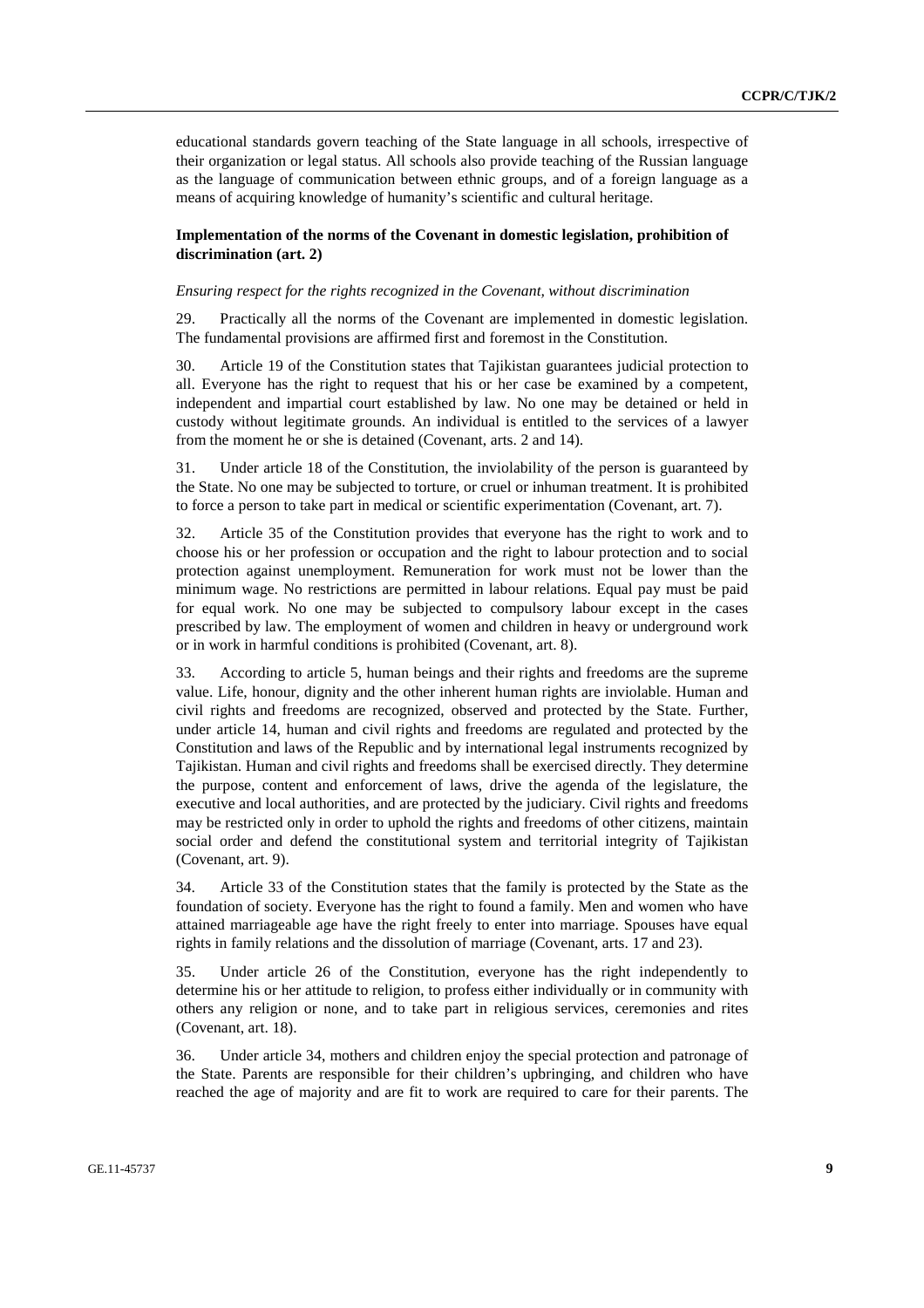State provides for the protection of orphaned and disabled children and for their upbringing and education (Covenant, art. 24).

37. In accordance with article 27 of the Constitution, citizens are entitled, directly or through representatives, to participate in political life and the governing of the State. Citizens have equal rights to enter public service. On reaching 18 years of age, citizens are entitled to participate in referendums, to vote and, on reaching the age established by the Constitution, constitutional laws and legislation, to stand for election (Covenant, art. 25).

38. Article 17 states that all persons are equal before the law and the courts. The State guarantees the rights and freedoms of all, irrespective of ethnic origin, race, sex, language, religion, political opinions, education, social status or property. Men and women have equal rights (Covenant, art. 26).

39. The provisions of the Covenant are also expressed in the civil, family, labour, criminal and penal enforcement codes and the Code of Criminal Procedure, as well as in other legislation.

40. Discrimination is prohibited in the first instance by the Constitution, which, in article 17, states that all persons are equal before the law and the courts. The State guarantees the rights and freedoms of all, irrespective of ethnic origin, race, sex, language, religion, political opinions, education, social status or property.

41. Article 30 of the Constitution bans propaganda and agitation that incite social, racial, religious or linguistic enmity and hatred.

42. Chapter 19 of the 1998 Criminal Code, which covers offences against the constitutional rights and freedoms of the individual and the citizen, specifies in article 143 what constitutes a criminal violation of the equal rights of citizens, namely:

(a) A direct or indirect breach or restriction of the rights and freedoms of the person and the citizen on grounds of sex, race, ethnic origin, language, social origin, personal, material or official status, place of residence, attitude to religion, beliefs or membership of a political party or voluntary association that damages the rights and legitimate interests of the individual is punishable by a fine of between 200 and 500 times the minimum wage or by deprivation of liberty for up to 2 years;

(b) The same conduct, when committed by an individual using violence or the threat of violence or abusing his or her official position, is punishable by deprivation of liberty for between 2 and 5 years, which may be accompanied by deprivation of the right to hold certain positions or engage in certain activities for up to 3 years.

In addition, in Chapter 21 of the Criminal Code, covering offences against public safety, article 189 defines criminal liability for incitement to ethnic, racist, regional or religious enmity:

(a) When committed publicly or with the use of the mass media, acts intended to incite ethnic, racial, regional or religious enmity or discord, insult national dignity or promote exclusivity on the basis of citizens' attitude to religion or ethnic, racial or regional origin are punishable by restriction or deprivation of liberty for up to 5 years;

(b) The same acts, when committed repeatedly, with the use or threat of violence, or abuse of an official position, by a group of persons or by a group of persons acting by prior agreement are punishable by deprivation of liberty for between 5 and 10 years, which may be accompanied by forfeiture of the right to hold certain positions or engage in certain activities for up to 5 years;

(c) The acts referred to in article 189, paragraphs 1 and 2, when committed by an organized group, or inadvertently resulting in death or other serious consequences or the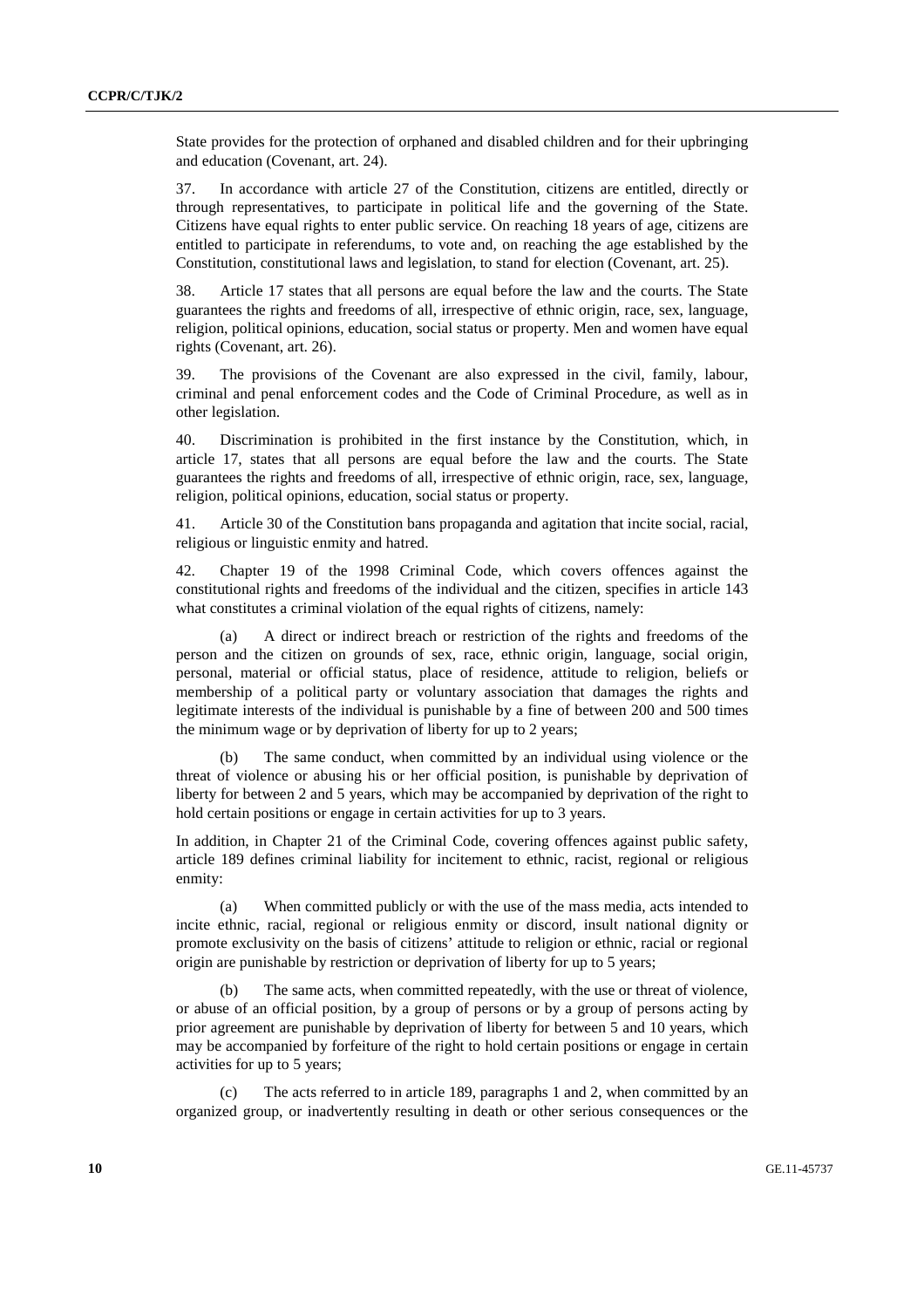forcible removal of a citizen from his or her permanent residence, or constituting a dangerous or particularly dangerous repeat offence, are punishable by deprivation of liberty for between 8 and 12 years, which may be accompanied by forfeiture of the right to hold certain positions or engage in certain activities for up to 5 years.

43. Furthermore, issues related to the prohibition of discrimination on the grounds of race, ethnic language and belief are also addressed in many acts and legislation, including the criminal, civil, labour and family codes, and the acts on citizenship, migration, employment promotion, freedom of conscience and religious organizations, and the legal status of foreign nationals.

44. In addition to the legislation, a large number of regulations also apply to matters addressed in the Covenant.

45. Apart from the traditional protection mechanisms and other practical means of protecting human rights and freedoms, there are also: (a) the Commissioner for Human Rights – the Ombudsman; (b) the Central Commission on Elections and Referendums (considers violations of rights during elections and referendums); (c) the Civil Service Department in the Office of the President (protects the rights and interests of civil servants in line with article 8, paragraph 2, of the Civil Service Act). The judiciary has been strengthened through the adoption of a number of legal instruments, including the Code of Civil Procedure; the Code of Economic Legal Procedure; the Criminal Code; the Code of Administrative Offences; and the acts on sentence enforcement, on arbitration tribunals, and on the Commissioner for Human Rights; and through amendments and additions to the Constitutional Act on the Constitutional Court. Under the new Code of Criminal Procedure, many of the regulatory powers relating to the conduct of criminal proceedings, including those concerning remand in custody, house arrest, house searches, seizure of property and temporary suspension, were transferred to the courts as of 1 April 2010. These changes broaden the courts' area of competence and increase their responsibility. It is therefore necessary to take special measures to raise the requirements for the selection of judges and to upgrade their professional capabilities. The Commissioner for Human Rights Act was adopted on 20 March 2008, establishing the Office of the Commissioner for Human Rights and specifying the procedure for his or her appointment and dismissal, mandate and methods of work in protecting and promoting human rights in Tajikistan. The main role and mandate of the Commissioner for Human Rights are described in articles 11 and 12 of the Act as helping to: (a) ensure respect for human and civil rights and freedoms; (b) restore violated human and civil rights; (c) ensure the improvement of domestic legislation on human and civil rights and freedoms; (d) promote citizens' legal awareness of issues related to the protection of human and civil rights and freedoms, the forms of such protection and related methods; (e) encourage cooperation among State bodies in protecting human and civil rights and freedoms; and (f) promote the development and coordination of international cooperation in the protection of human and civil rights and freedoms.

46. In order to fulfil his or her role, the Commissioner for Human Rights collects and analyses information received from Government authorities; local government bodies; institutions, organizations and enterprises irrespective of their organizational and legal form; individuals; and the media. In examining a complaint, the Commissioner may: (a) freely visit all Government authorities, local government bodies, and institutions, organizations and enterprises, irrespective of their organizational and legal form, voluntary organizations, penal enforcement facilities, and all military units and other military formations in the national territory; (b) request and receive necessary information, documents and material from the heads and staff of Government authorities, local government bodies, and institutions, organizations and enterprises, irrespective of their organizational and legal form; (c) receive explanations on issues requiring clarification during the review of complaints from the heads and staff of such entities, but not from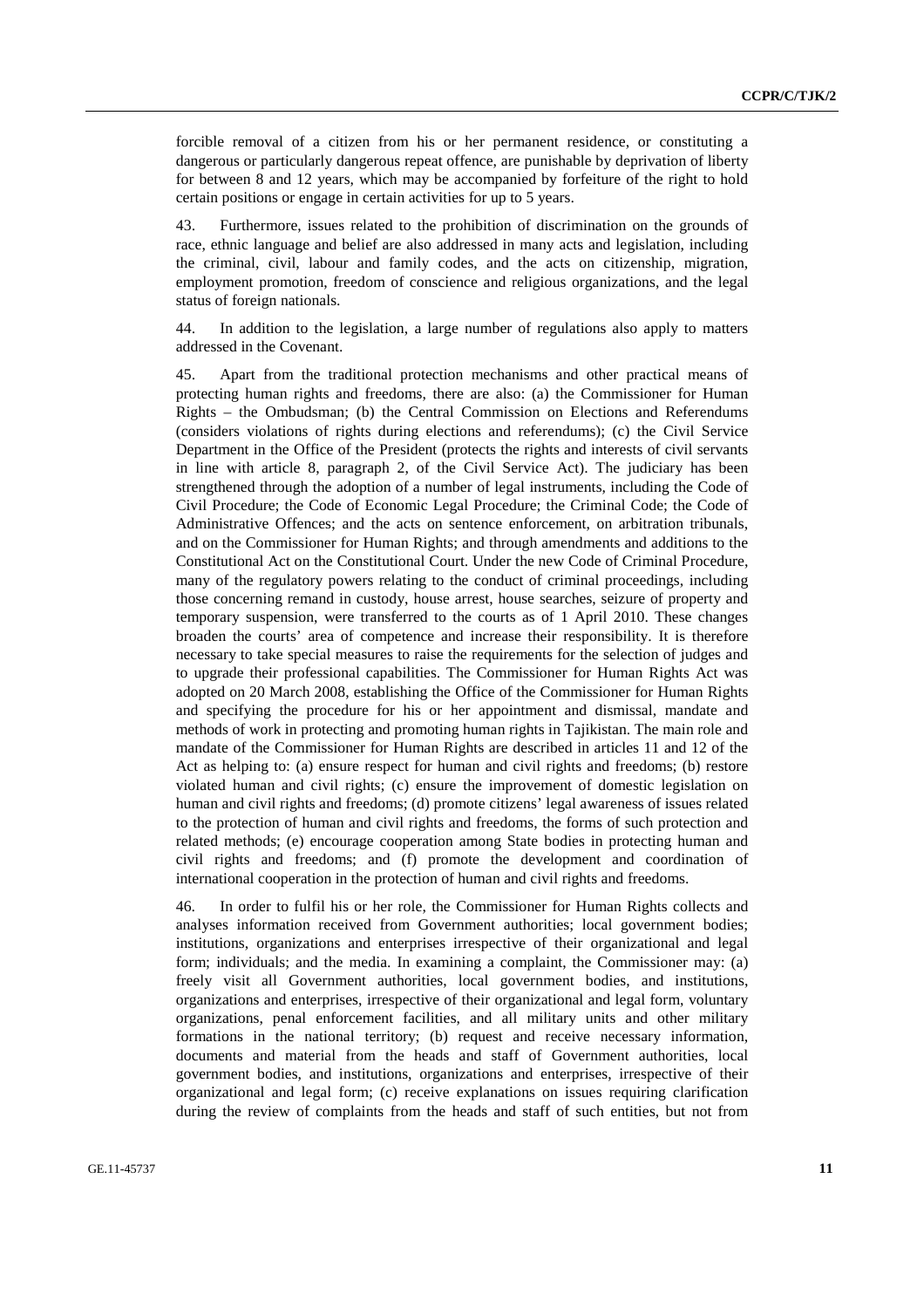judges regarding court decisions; (d) examine independently or jointly with competent State bodies, officials or civil servants the activity of State bodies, local government bodies, penal enforcement facilities and institutions, organizations or enterprises, irrespective of their organizational and legal form, in respect of their compliance with human rights; and (e) commission competent State bodies and academic institutions to conduct expert research on issues arising in the course of examination of a complaint, as well as ensure immediate access for citizens to heads and other staff of State bodies, local government bodies, institutions, organizations and enterprises, irrespective of their organizational and legal form, and voluntary associations, and for military personnel to put complaints to officers.

47. The Commissioner for Human Rights has the right to appoint the managerial staff of remand centres and the administration of both remand centres and places of deprivation of liberty in the country. He or she may participate in the sessions of the Majlis-i Milli (the upper chamber of parliament) and the Majlis-i Namoyandagon, Government meetings, and meetings of State bodies.

## **Ensuring equal rights for men and women (art. 3)**

48. The State guarantees the rights and freedoms of all, irrespective of ethnic origin, race, sex, language, religion, political opinions, education, social status or property.

49. Equality between men and women is guaranteed in article 17 of the Constitution and regulated by the criminal, civil, family and labour codes, the Code of Criminal Procedure, the Reproductive Health and Reproductive Rights Act and other national laws and regulations.

50. Tajikistan was one of the first countries of the Commonwealth of Independent States to ratify the Convention on the Elimination of All Forms of Discrimination against Women (on 26 June 1993), undertaking thereby to protect women's rights from violation. To uphold the principles proclaimed in the Convention, Tajikistan has provided for the implementation of its norms and provisions through legislation.

51. Legislation provides for the uniform legal regulation of all relations involving men and women, irrespective of gender, except where a distinction is made in order to extend specific privileges to women (on physiological or other grounds) as are necessary to ensure that equal results can be achieved by men and women. The Government Decision of 6 August 2001 also approved the State programme on the Guidelines for a State policy to ensure equal rights and opportunities for men and women in the Republic of Tajikistan for the period 2001–2010, which has been completed successfully.

52. Implementation of the gender policy is demonstrating the Government's commitment to promoting gender equality. Steps have been taken to improve the institutional mechanisms in order to promote women to senior posts in ministries and Government departments. With the aim of training and promoting women leaders, a State programme for the education, selection and placement of capable women and girls in leadership positions for the period 2007–2016 and a Presidential Decree on the allocation of presidential grants to foster women's entrepreneurial activities for the period 2008–2010 have been adopted. Each year, one million somoni are allocated from the State budget to that programme and to capacity-building in the ministries and Government departments; funding for the Family and Women's Affairs Committee in the Office of the President to promote gender equality has thus been doubled since 2009.

53. In 1998, as a special measure to accelerate the achievement of real equality between men and women, the Government developed and approved a national plan of action to enhance the status and role of women, ensure equal rights and opportunities in all spheres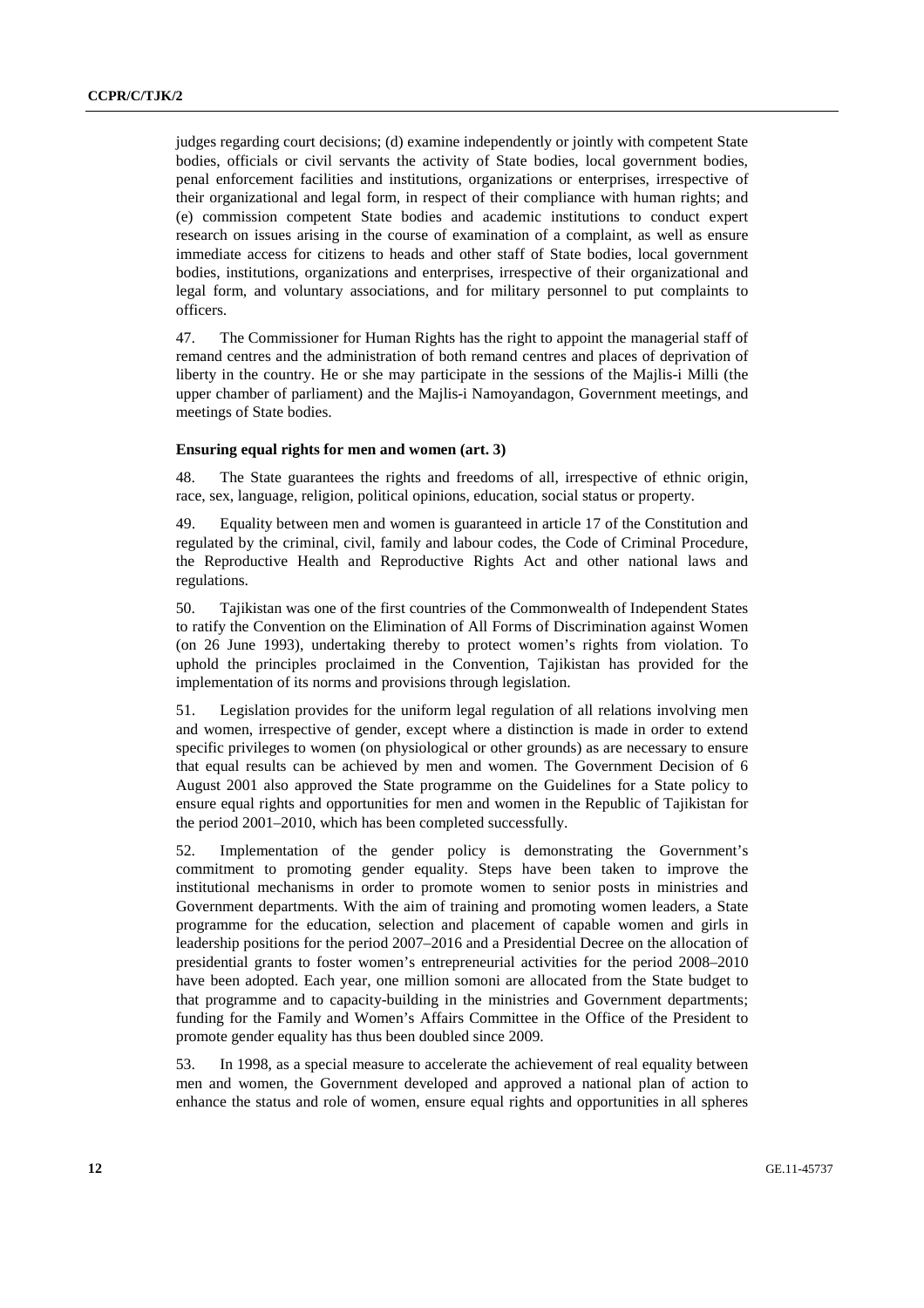of public life, prevent all forms of violence and reduce the effects of adverse environmental factors on women's health.

54. The Presidential Decree of 3 December 1999 on enhancing the role of women in society played an important role in ensuring the broad participation of women in public life and in the administration of the State, enhancing their social status and the health of the nation's gene pool, and energizing their role in strengthening the moral bases of society. Current legislation on women's rights and protection from violence, particularly the Act on State guarantees of equal rights for men and women and equal opportunities for their enjoyment, provide specific mechanisms and procedures for achieving real equality.

55. Adopted in 2000, the State programme on the Guidelines for a State policy to ensure equal rights and opportunities for men and women in the Republic of Tajikistan for the period 2001–2010 addressed a series of issues related to ensuring equal rights for men and women, the role of women in politics, the economy and the family, and on preventing violence against women; a number of policy documents protecting, inter alia, the rights of mothers and children, and reproductive health, and guaranteeing equal rights for men and women were also adopted.

56. The Act on State guarantees of equal rights and opportunities for men and women was adopted in 2005, together with an implementation mechanism. To ensure effective implementation of the guarantees, the Government has also adopted measures to achieve equal opportunities in education and science, elections, in the formation of selection commissions in the civil service, and in the social and economic spheres.

57. Measures aimed at achieving gender equality raise issues requiring priority attention. They are aimed exclusively at implementing State gender policy. It is planned to introduce a flexible quota for women in Government departments, to increase the number of women in the civil service and to develop targeted programmes to promote women to positions of leadership.

58. In 2009 and 2010, 38 women civil servants attended training courses, 20 within the country and 18 in countries such as Italy, China, Malaysia, Thailand and Japan.

59. Tajikistan's legislation does not allow discrimination on the basis of sex. Article 17 of the Constitution declares that men and women are equal. Women have the same economic, political, social and cultural rights as men. However, there are some barriers, particularly social and cultural ones, that prevent women fully enjoying their constitutional rights. Given this situation, the Government is adopting and implementing special gender programmes at macro-level and micro-level touching on the areas of politics and Government management, education and employment. The special gender programmes include the quota system, an effective instrument that, since 2000, has made it possible to double the number of women in central and local representative bodies. Women currently make up 8.8 per cent of deputies in the Majlis-i Milli, 17.5 per cent of deputies in the Majlis-i Namoyandagon, 11.6 per cent of members of provincial assemblies of people's deputies and 23 per cent of members of municipal and district assemblies of people's deputies.

60. Increasing numbers of women are working in the judiciary, the law enforcement agencies, the customs authorities and the Armed Forces. Twenty per cent of judges are women. Women are showing increasing interest in public and political activities, as can be seen from the number who have joined political parties and other voluntary associations.

61. Women are also active in public and political activities through non-governmental organizations (NGOs) where they can independently gain experience of setting up and developing organizations, work, communications and competitiveness, with men's as well as women's groups.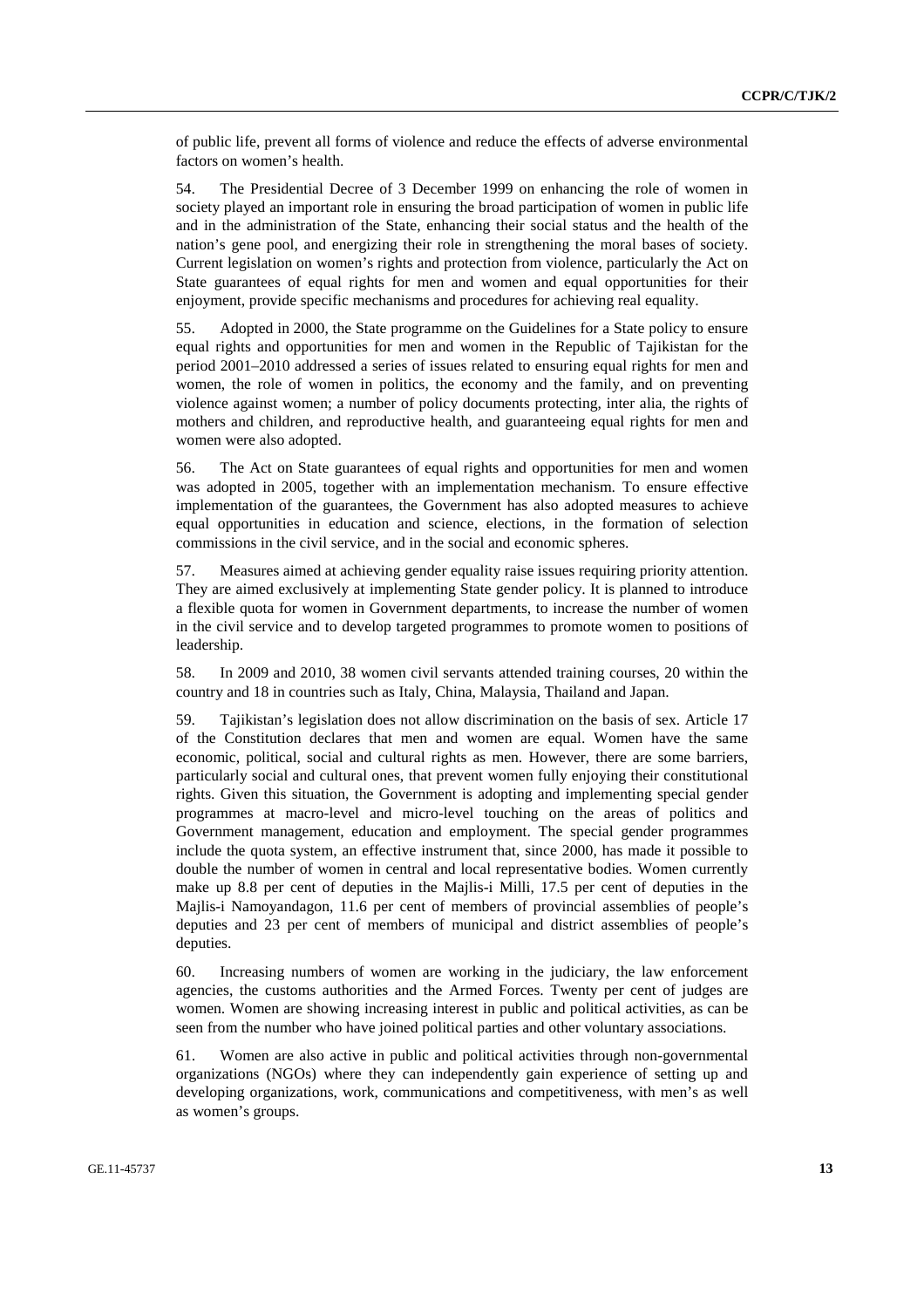62. With the introduction of the presidential quota during the period 2006–2010, a total of 7,211 young women from outlying rural districts attended institutes of further education in the country. Given the difficult economic situation in the country, the Government is also taking measures to provide financial support to female undergraduate and postgraduate students, and girls who are orphans. Targeted educational initiatives have been implemented under the State programme on the Guidelines for a State policy to ensure equal rights and opportunities for men and women in the Republic of Tajikistan for the period 2001–2010.

63. Particular attention has been paid in the Government's poverty reduction strategy programme to the issue of female employment.

64. The Government Decision of 4 July 2006 and 4 September 2008 approving the allocation of presidential grants to foster women's entrepreneurial activities during the period 2008–2010 has helped to develop entrepreneurship among women, with a total of 3,300,000 somoni awarded over that time. The small businesses, including agricultural processing plants, set up with the grants have created 5,000 new jobs.

65. One of the main areas in promoting female employment is support for women's selfemployment and business initiatives through microcredit, which is an effective instrument in the poverty reduction strategy.

66. The Civil Service and other acts adopted in 2007–2008, together with international treaties on public service recognized by Tajikistan, guarantee equal rights and opportunities for men and women in realizing their constitutional rights to public service, and facilitate the implementation of the Presidential Decree of 3 December 1999 on enhancing the role of women in society and the Act of 1 March 2005 on State guarantees of equal rights for men and women and equal opportunities for their enjoyment.

67. The Civil Service Department in the Office of the President has developed a draft personnel policy on ways of attracting women into the civil service, including to senior positions.

68. The Government's combined initial, second and third periodic reports under the Convention on the Elimination of All Forms of Discrimination against Women (CEDAW/C/TJK/1-3) have been an effective instrument in monitoring implementation of the Convention. The country received the concluding observations of the Committee on the Elimination of Discrimination against Women (CEDAW/C/TJK/CO/3), which formed the starting point for a new round of action to improve the position of women and achieve gender equality.

69. Given the urgency of the problem, the Government is working together with international organizations and civil society to develop specific measures on the path to gender equality. For instance, the Government Family and Women's Affairs Committee collaborates closely with the Ot Ravenstva Yuridicheskogo - k Raventsvu Fakticheskomu (From Legal Equality to Real Equality) civil society coalition, set up in May 2008.

70. In November 2008, the Committee organized a civil society forum attended by representatives of more than 70 civil society organizations working on gender issues. The participants signed a memorandum on cooperation and mutual information. The coalition works on the basis of a partnership agreement, and currently has 93 member organizations from Dushanbe and other parts of the country.

71. Together with the coalition, the Committee developed and adopted a joint plan of action on implementation of the concluding observations of the Committee on the Elimination of Discrimination against Women. The coalition set up 10 working groups on: monitoring, assessment and improving legislation, temporary special measures to promote women, overcoming gender stereotypes, equal access to education and land, preventing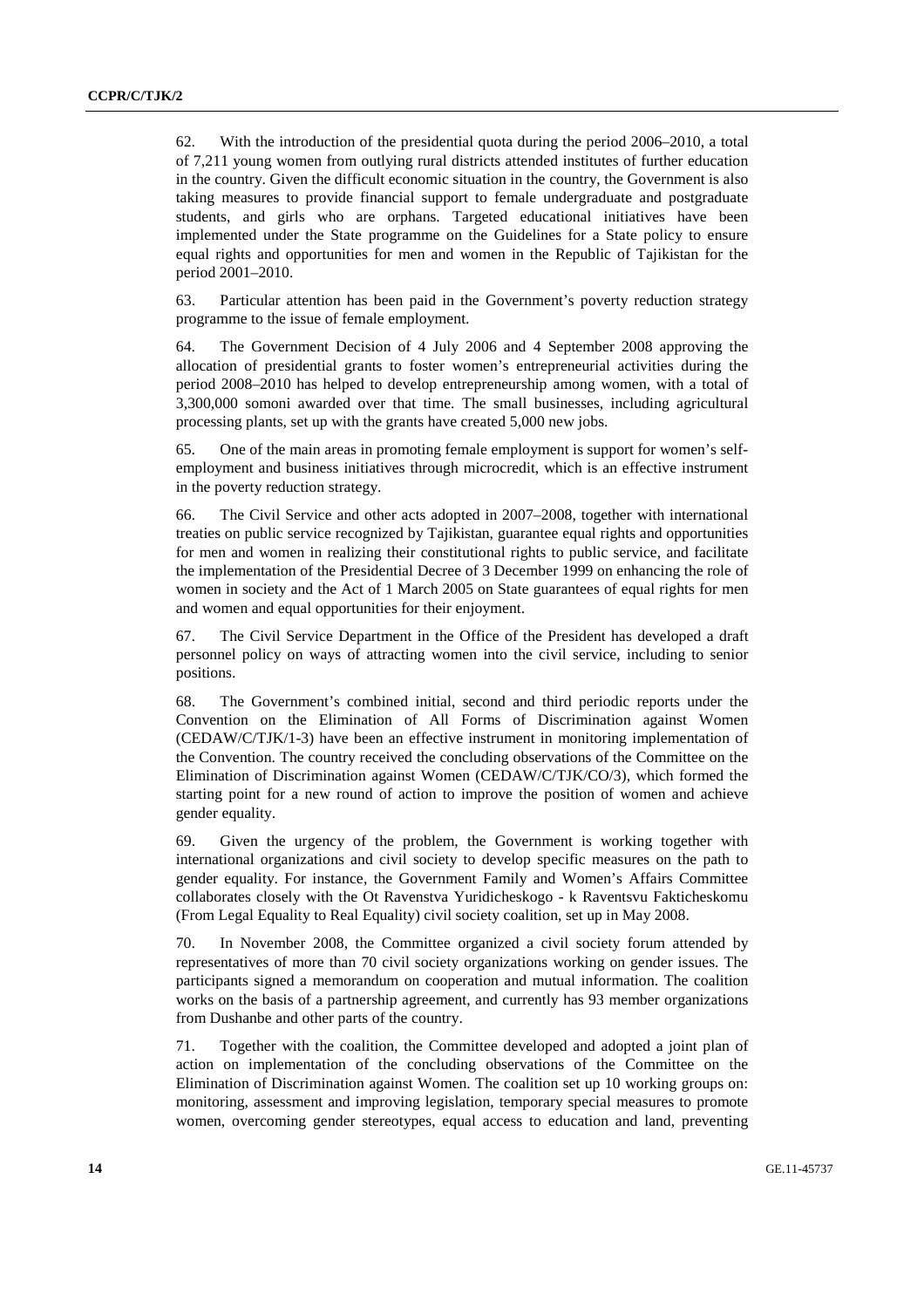violence against women, developing women's entrepreneurship and fostering their economic activity, equal access to medical services, and working with older people and persons with disabilities.

72. One aspect of women's rights is the issue of reproductive health, greater attention to which has become a key health-care strategy for reducing infant and maternal mortality and women's dependence on abortion. Reproductive health centres have been established, with the principal aim of introducing new perspectives and approaches into the work of the Ministry of Health regarding the improvement of contraceptive assistance, mainly within the framework of primary health care. Citizens are free to choose whether and when to have children. Relations between men and women and family planning issues are based on equality, freedom and mutual responsibility and respect (Reproductive Health and Reproductive Rights Act, art. 9). The Criminal Code makes it an offence to force a woman to have an abortion (art. 124).

73. The following figures were recorded for crimes against women: 312 in 2005; 114 in 2006; 334 in 2007; 346 in 2008; 322 in 2009; and 215 for the first nine months of 2010 (compared to 241 for the first nine months of 2009).

74. With the gradual implementation of planned measures, the number of women entering the civil service has grown. The total of 4,963 women in the civil service, or 26.7 per cent of the staff, in 2009 was 3.3 per cent higher than in 2005, 2.2 per cent higher than in 2006, 2.7 per cent higher than in 2007, and 3.1 per cent higher than in 2008. As of 1 July 2010, there were 4,793 women in the civil service, accounting for 26.8 per cent of the staff.

75. There has also been an increase in the number of women in the central Government agencies, from 19.3 per cent of the staff in 2005 to 24.4 per cent in 2009; in local authorities women represented 27.3 per cent of the staff in 2005 and 34.7 per cent in 2009; and in town and village authorities, the figures were 19.0 per cent in 2005 and 24.6 per cent in 2009. As of 1 July 2010, there were 2,814 women in the central Government agencies, representing 26.4 per cent of the staff, or 1.8 per cent more than the previous year; the figures for local authorities were 1,353 women, or 32.7 per cent of the staff, which was 5.4 per cent more than in 2005; and in town and village authorities, there were 3,075 women, or 25.3 per cent of the staff, 6.3 per cent more than in 2005 and 0.7 per cent more than 2009.

76. In 2005, 836 women were senior Government officials, representing 22.5 per cent of the senior staff; there were 787, or 20.3 per cent, in 2006; 782, or 19.4 per cent, in 2007; 764, or 18.8 per cent, in 2008; and 820, or 19.8 per cent, in 2009. Currently, there are 1,084 women in senior posts, representing 22.5 per cent of the total senior staff.

77. As of 1 July 2010, an improvement could be seen in the gender situation in the make-up of the Majlis-i Milli and the Majlis-i Namoyandagon, the Constitutional Court, the Higher Economic Court, the Office of the Commissioner for Human Rights, the Office of the Procurator-General, the Civil Service Department, the Statistics Agency, the ministries of education, labour and social protection, finance, economic development and trade, and culture, the Construction and Architecture Agency and the Central Archives, where women made up 30 to 40 per cent of the civil service staff.

78. To improve gender equality in the civil service system, in 2006 the Institute for the Advanced Training of Civil Servants introduced systematic training for its civil servants on aspects of gender policy. With support and funding from the Tajikistan office of the Organization for Security and Cooperation in Europe (OSCE), staff from the Institute developed and carried out a specialized training programme on gender issues in the civil service. This made it possible to raise the level of awareness of civil servants, particularly women, quite substantially to the issues of discrimination, gender balance, the elimination of all forms of discrimination against women, and formal and actual equality.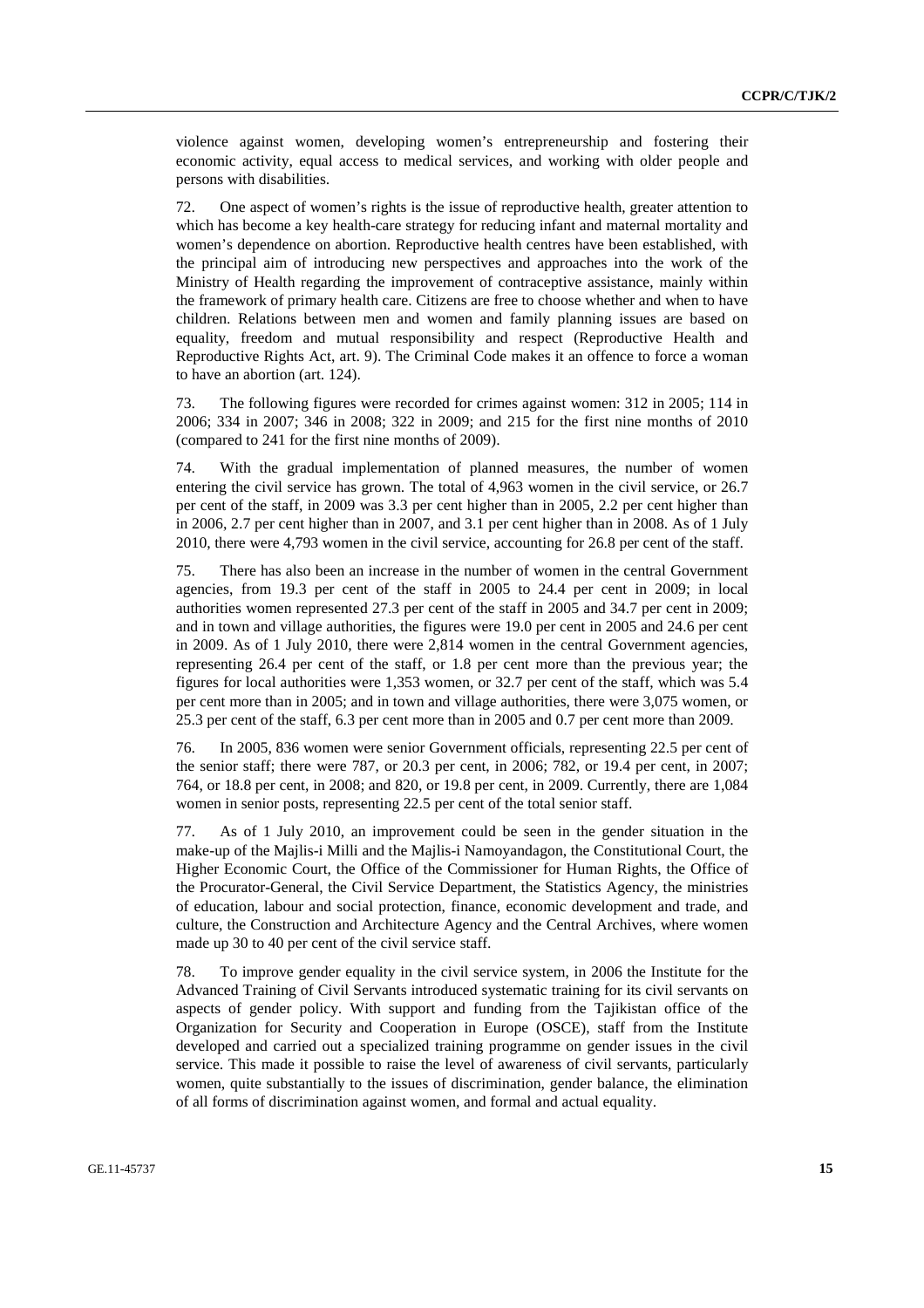79. Six or seven training seminars are held each year for civil servants from Government agencies in Soghd and Khatlon provinces, Gorno-Badakshan Autonomous Province and the city of Dushanbe. Between 2006 and 2010, over 30 five-day training seminars on gender were held for civil servants from local and central Government agencies.

80. The participants were senior staff and officials from the central and local government agencies working on gender-related issues. Staff of the aforementioned ministries and Government departments and senior staff and officials of the local agencies in those regions received training.

81. Between 2006 and 2010, a total of 636 civil servants — 532 women and 102 men received training at these seminars.

82. From 2007 to June of 2010, 1,569 women attended retraining and further training courses, including field courses, run by the Institute, some with financial support from foreign organizations. The Institute's training plan for 2009 included further training courses for a total of 584 senior women officials, 220 more than in 2008. Between 2007 and 2010, together with the Family and Women's Affairs Committee, the Institute ran three further training courses on professional ethics and morality for civil servants, State management, and the legal basis of the civil service, attended by a total of 210 senior officials from departments of women's affairs. The same year, further training courses were held for 100 talented women and girls in the civil service. So far, more than 1,400 women civil servants have attended further training courses run by the Institute since 2006.

83. The Civil Service Department in the Office of the President is continuing to work on gender indicators in the relevant State agencies in order to increase the number of women in the civil service to a minimum of 30 per cent.

#### **Conditions in which citizens' rights and freedoms may be restricted (art. 4)**

84. Under article 14 of the Constitution, citizens' rights and freedoms may be restricted only in order to uphold the rights and freedoms of other citizens, maintain social order and defend the constitutional system and territorial integrity of Tajikistan.

#### **Prohibition of any unwarranted restriction of citizens' rights (art. 5)**

85. The Constitution and other laws prohibit any unwarranted restriction of citizens' rights. They provide the bases and conditions for restrictions on citizens' rights and freedoms that meet the requirements of international standards.

86. Restrictions on human and civil rights and freedoms in emergency situations: a state of emergency is a temporary measure declared with the aim of safeguarding the security of the citizens and the State where there is a real threat and danger to the State system, citizens' rights and freedoms, the independence and integrity of the State, as a result of which Government agencies are unable to function normally. In such cases, under article 46 of the Constitution and the Constitutional Act on the Legal Regime in Emergencies, of 3 November 1995, the President has the right to declare a state of emergency.

87. Such restrictions must pursue legitimate aims. They should be used, primarily, to ensure public order, protect the rights and freedoms of other persons and the constitutional order resulting from article 14 and other articles of the Constitution and the Covenant. The Criminal Code penalizes the incitement of ethnic, racial, regional or religious hatred (art. 189), forcible seizure or retention of power (art. 306), and public calls for violent overthrow of the constitutional order (art. 307), specifically prohibiting and establishing criminal liability for such actions. Constitutional norms are thus specifically expressed in sectoral legislation. Certain restrictions may also be placed on the rights of persons declared guilty by a court of having committed offences: deprivation of liberty, suspension from official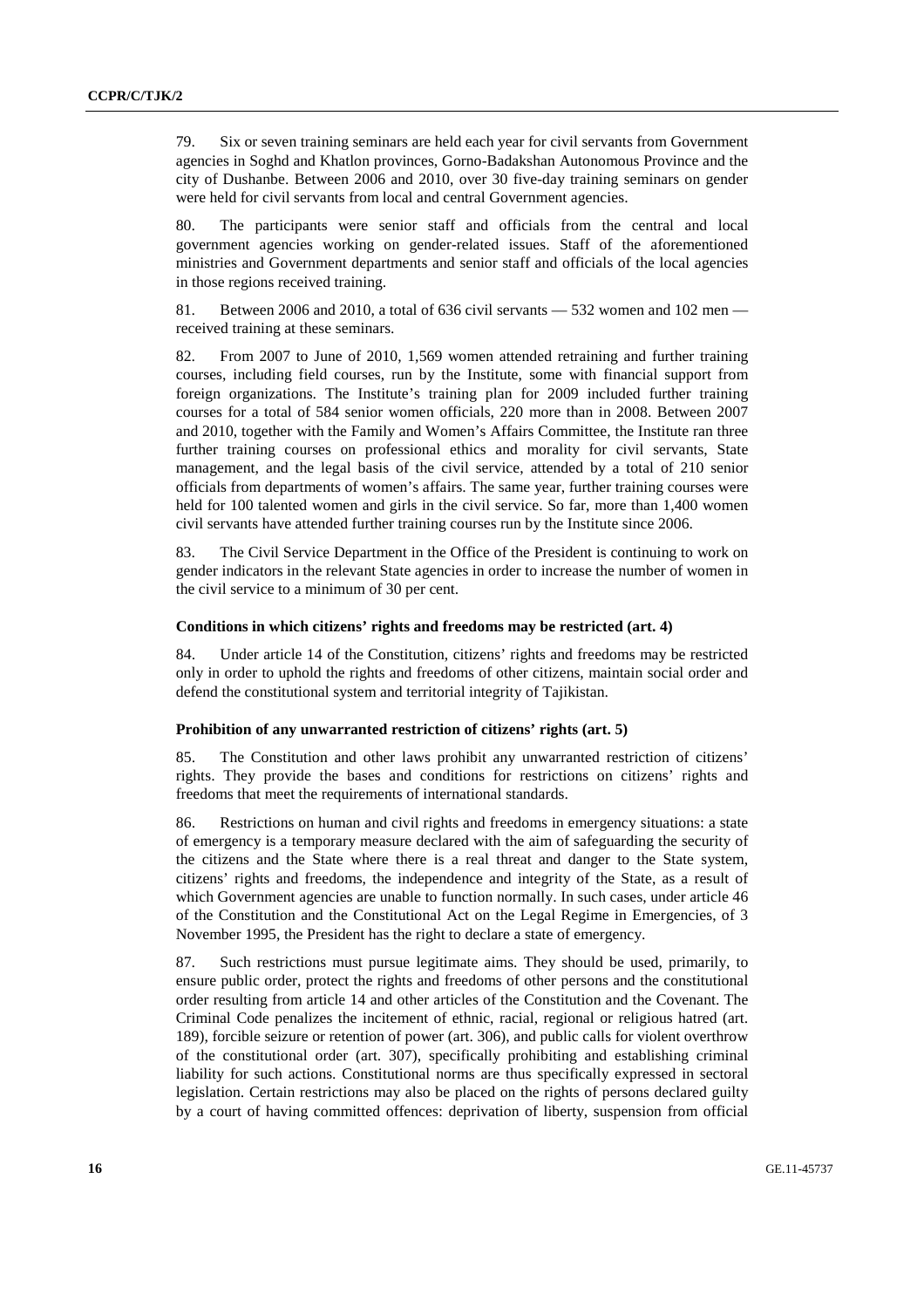duties and similar. For example, under article 27 of the Constitution, persons declared by a court as lacking legal capacity or who are being held in places of deprivation of liberty pursuant to a court sentence are not entitled to participate in elections and referendums.

88. Under the Constitution, no restrictions may be placed on the following citizens' rights: protection of the rights of a citizen outside of the country (art. 16), equality of all persons before the law and the courts, equality of men and women (art. 17), the right to life, residence and inviolability of the person (art. 18), guarantees of judicial protection, the right to a fair, independent and honest court, the right to legal defence (art. 19), presumption of innocence (art. 20), inviolability of the home (art. 22), the right to inspect documents that affect the interests of the person concerned (art. 25) and the right to join and participate in a political party (art. 28).

#### **Right to life (art. 6)**

#### *Legal protection of the right to life*

89. Article 18 of the Constitution stipulates that everyone has the right to life. In addition to that article and other domestic legislation on the right to life, Tajikistan has also recognized a number of fundamental international instruments directly concerning the right to life.

90. Under article 5 of the Constitution, life, honour, dignity and other natural human rights are inviolable. The constitutional understanding of the right to life is based on the following premises: the existence of the right to life, resulting from the natural principle that every person is entitled to it from birth, its inalienability and its inherent nature. Assertion of the right to life in domestic legislation is not restricted to the Constitution. It is guaranteed by a series of legal devices, enshrined both in the Constitution and in sectorspecific legislation, that are directly or indirectly aimed at supporting and guaranteeing the life of the individual.

#### *Imposition of the death sentence only for especially serious offences*

Under article 18 of the Constitution, no one may be deprived of life, except by the verdict of a court for especially serious offences. However, Tajikistan has now chosen the path to the complete abolition of the death penalty. The Criminal Code of the Tajik Soviet Socialist Republic of 1961, in force at the time of independence, provided for the death penalty for 44 different offences. In 1992, amendments were made to the Criminal Code, increasing the number of articles to 47. The new Criminal Code adopted in 1998 also retained the death penalty for 15 different offences. The Act on amendments to the Criminal Code was adopted, on a presidential initiative, on 1 August 2003, reducing the number of offences subject to the death penalty to five. Just one year later, in 2004, on a presidential initiative, a moratorium was announced on the application of the death penalty. The Suspension of the Death Penalty Act came into force throughout the country on 15 July 2004.

92. The main advantage of the Act is that it puts a moratorium not only on the application of the death penalty, but also on its use in sentencing. Hence today there is nobody in the country sentenced to death. Life imprisonment has been introduced as an alternative to the death penalty; it may not be imposed on women, individuals who were under 18 at the time of the offence, or men over the age of 63.

#### *Prohibition of the deprivation of life by acts of genocide*

93. Article 398 of the Constitution penalizes acts aimed at the destruction of an ethnic, racial or religious group in whole or in part through their total or partial physical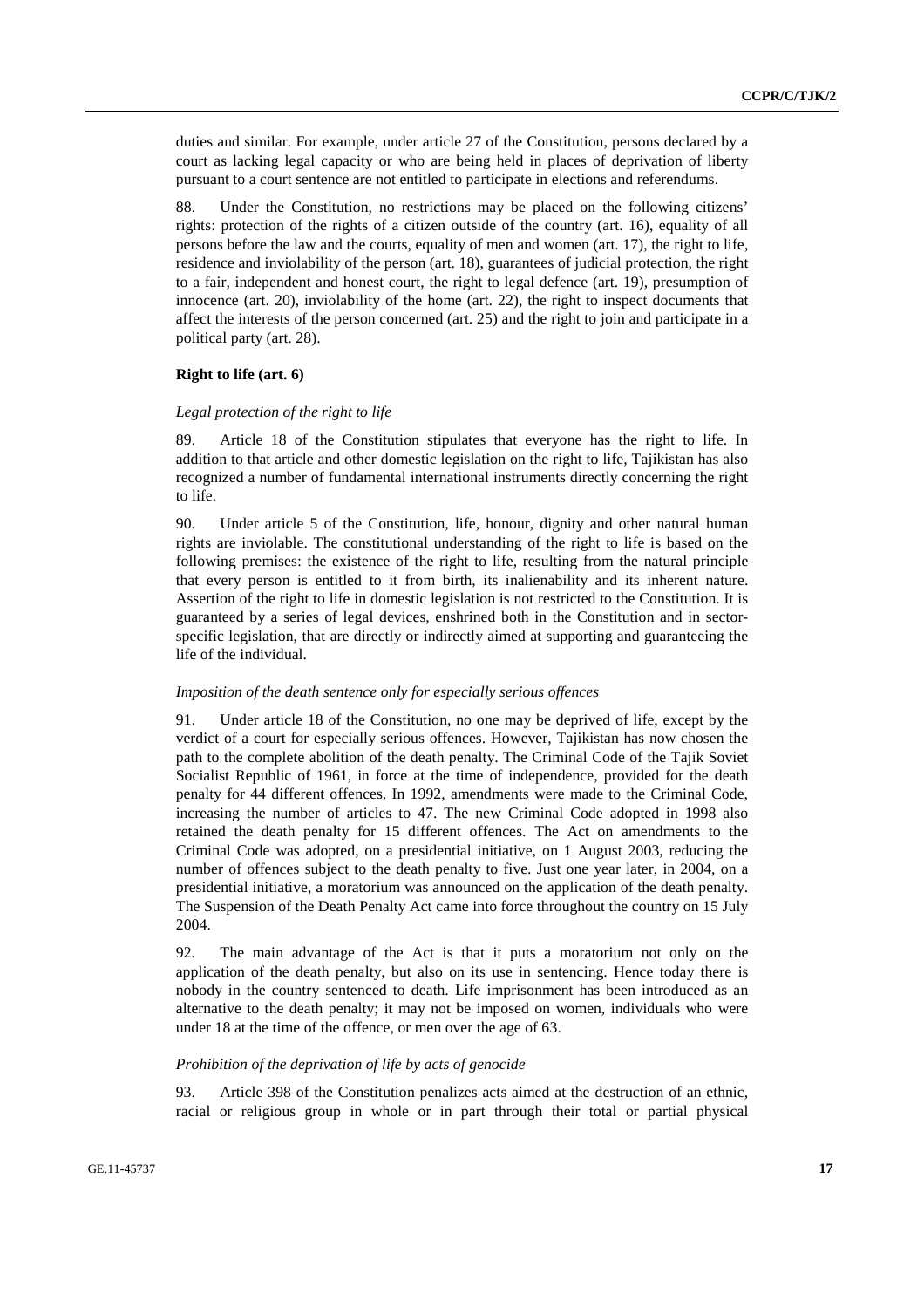extermination, forcible obstruction of childbirth or transfer of children of a group to another group, causing serious bodily harm or otherwise creating conditions of life calculated to bring about the physical destruction of members of the group, and qualifies them as genocide.

#### *Right to pardon, commutation of sentence and amnesty*

94. In accordance with legal procedure, amnesty may be granted in the form of an act concerning a category of persons. A person who has committed an offence may be released from criminal liability by an act of amnesty; a person sentenced for an offence may be fully or partially released from both a primary and a supplementary sentence, or the remaining part of the sentence may be curtailed or commuted to a milder form of punishment, or the conviction expunged (Constitution, art. 82). Under article 59 of the Constitution, a bill on amnesty must be submitted to the Majlis-i Namoyandagon by the President. Three acts on amnesty were adopted between 2005 and 2010: on 18 June 2006, in honour of the fifteenth anniversary of the country's independence; on 20 June 2007, in honour of the tenth anniversary of the Day of National Reconciliation; and on 3 November 2009. The amnesty acts were applied to a total of 35,481 persons.

95. Of that number, 33,623 were men and 1,858 were women; 22,208 were released and 13,273 had their prison sentences reduced.

| Year      | <b>Total</b> | Men    | Women | Released | Prison sentence reduced |
|-----------|--------------|--------|-------|----------|-------------------------|
| 2005-2010 | 35 481       | 33 623 | 1858  | 22 208   | 13 273                  |
| 2006      | 13808        | 13 208 | 600   | 9 1 5 7  | 40 651                  |
| 2007      | 9 3 7 3      | 8687   | 686   | 5 0 5 8  | 4 3 1 5                 |
| 2009      | 12 300       | 11728  | 572   | 7993     | 4 3 0 7                 |

According to article 69 of the Constitution, the President may pardon specific individuals. Where persons convicted of an offence are pardoned, they may be fully or partially released from both the primary and the supplementary sentence, any remaining part of the sentence may be curtailed or commuted to a milder form of punishment, or the conviction expunged; however, the application of an act of amnesty or pardon shall not impede the right of the victim to receive compensation for harm caused by the criminal act.

96. A working group was set up by the President in April 2010 to study the social and legal basis for the existence of the death penalty in Tajikistan's legislative system. The group includes ministers, chairpersons of State committees, the Chairperson of the Supreme Court, the Procurator-General and the Commissioner for Human Rights. It is studying the question of excluding the death penalty from the Criminal Code, and the possibility of ratifying the Second Optional Protocol to the Covenant.

## **Prohibition of torture, cruel treatment and punishment (art. 7)**

On 21 July 1994, Tajikistan acceded to the Convention against Torture and Other Cruel, Inhuman or Degrading Treatment or Punishment, which entered into force on 10 February  $1995.<sup>1</sup>$ 

<sup>&</sup>lt;sup>1</sup> More detailed information on implementation of the provisions of the Convention can be found in Tajikistan's second periodic report under the Convention (CAT/C/TJK/2) of November 2010.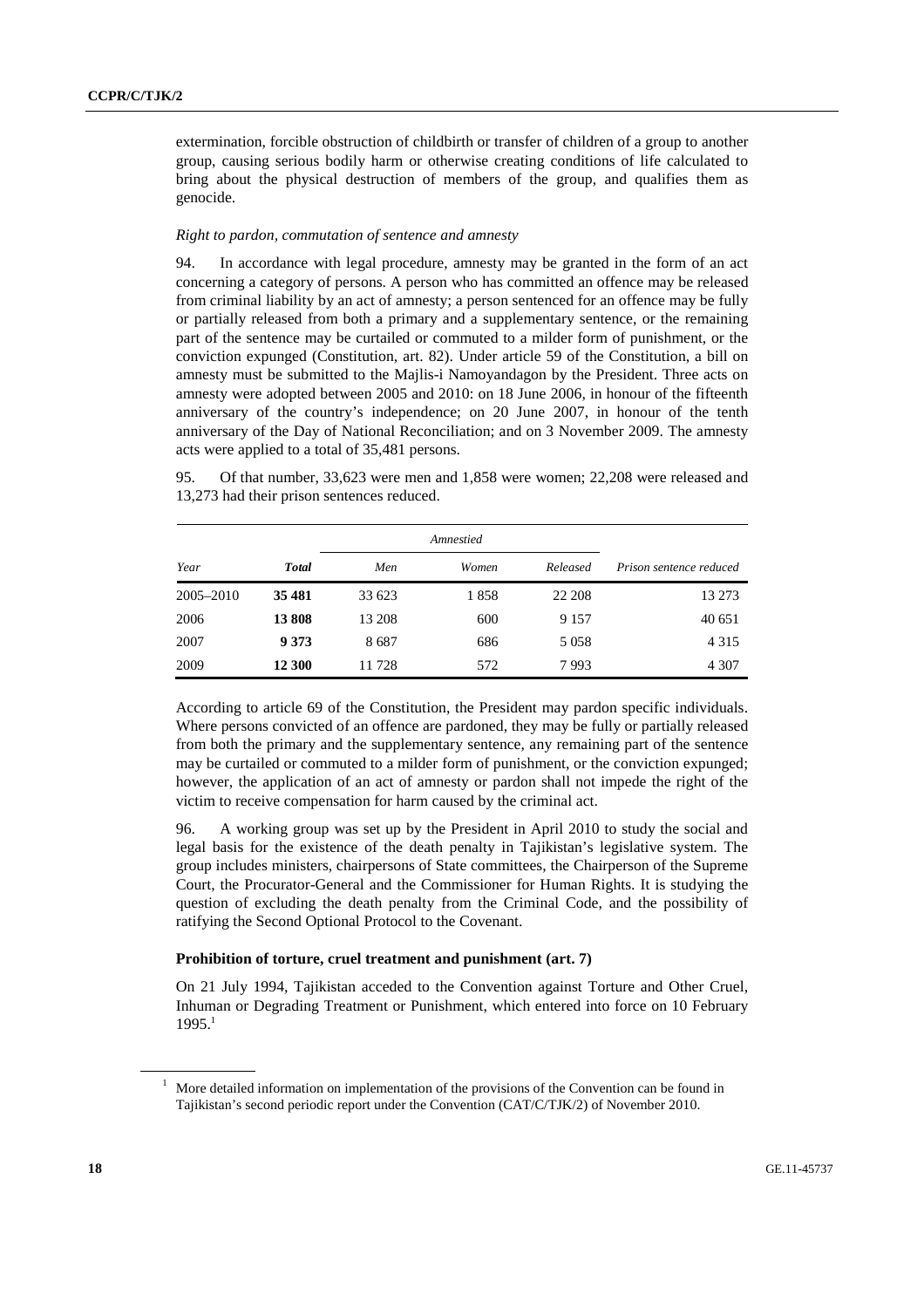97. The comment to article 117 of the Criminal Code gives a definition of torture as "the infliction of physical or mental suffering with a view to coercing a person to testify or perform any other action against that person's will, or as a form of punishment or for any other purpose".

98. Articles 12 and 88 of the new Code of Criminal Procedure provide that evidence obtained during questioning or preliminary investigation through force, intimidation, torment, inhumane treatment or other unlawful means is invalid and may not be taken as grounds for bringing charges or used as evidence in a criminal case. Article 10 of the Penal Enforcement Code categorically prohibits the subjection of a convicted person to torture or cruel, inhuman or degrading treatment or, even with the person's consent, to medical or other forms of scientific experimentation that may endanger his or her life or health.

99. As a party to the Covenant and to the Convention against Torture, Tajikistan has committed itself to take all necessary measures to prevent torture in its territory. To that end, the State has adopted a series of acts prohibiting cruel treatment of individuals and imposing criminal and administrative liability for acts linked to torture, cruel or abusive treatment, and civil liability for the consequences of their use.

100. Article 117, paragraph 2, of the 1998 Criminal Code first stipulated that the use of physical and mental suffering caused by torture or cruel treatment should be subject to harsher penalties. Although the article mentioned the elements of the offence, it did not explain the understanding of torture and cruel treatment and so, on 17 May 2004, a note was added explaining "torture" and the motives and aims of its use. The note states that torture is the "infliction of physical or mental suffering with a view to coercing a person to testify or perform any other action against that person's will, or as a form of punishment or for any other purpose".

101. The Criminal Code does not contain any special articles on penalties for officials for the use of torture or cruel or degrading treatment. However, this does not mean that Tajikistan's criminal legislation affords no possibility to prosecute officials for torture or cruel or degrading treatment. This can be done, in particular, under articles 316 (improper exercise of authority) and 354 (coercion to testify by a person conducting an initial inquiry or pretrial investigation, or a person administering justice) of the Criminal Code. There are 19 other articles of the Criminal Code that also impose liability for the use of unlawful actions involving torture and other types of cruel and inhuman treatment.

102. The Criminal Code stipulates that officials, like private individuals, may be held criminally liable for offences against the life and health of individuals (battery, causing of different degrees of bodily injury). However, in committing such offences with the abuse or improper exercise of authority in cases provided for in legislation, they are liable both for offences against the individual and for malfeasance. Official liability for the use of violence or fundamental violations of the rights and legal interests of the individual are addressed in article 314 (abuse of authority), 315 (nonfeasance), 316 (improper exercise of authority), 317 (misappropriation of official powers), 322 (negligence), 348 (criminal prosecution of a person known to be innocent), 349 (deliberate pronouncement of an unlawful sentence, decision or other judicial acts), 353 (bribery or coercion to give false testimony, false opinion or erroneous interpretation), 354 (coercion to testify by a person conducting an initial inquiry or pretrial investigation, or a person administering justice), 358 (unlawful detention or remand in custody), 391 (abuse of authority or official position, improper exercise of official powers or nonfeasance), and 392 (negligence). Furthermore, under article 62, paragraph 1 (j), of the Criminal Code, the use of particular cruelty, sadism, bullying or torment of the victim in the commission of an offence is considered an aggravating circumstance. The offences listed above carry criminal sentences of 5 to 15 years' deprivation of liberty, fines, forfeiture of the right to exercise certain activities or to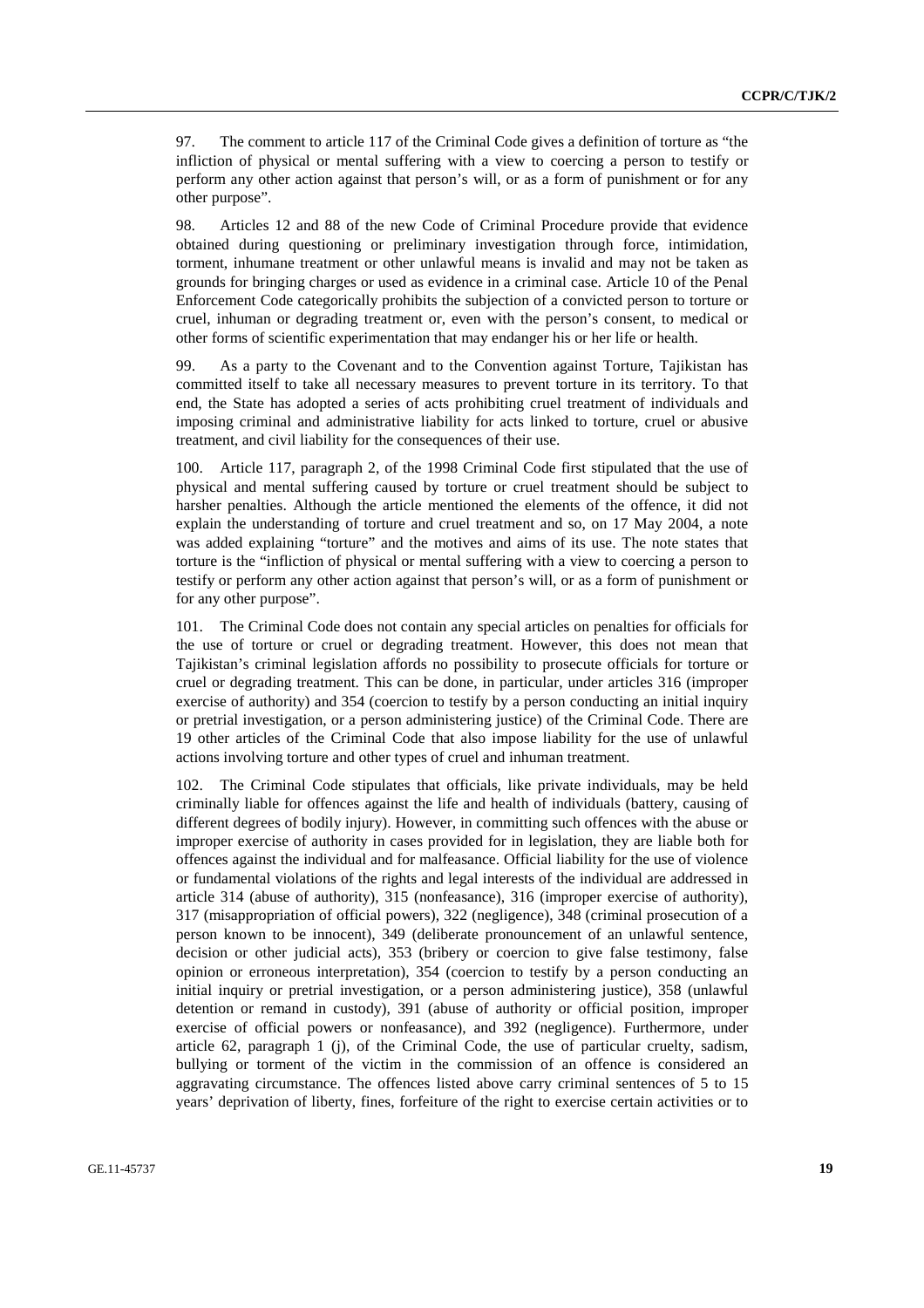occupy certain posts, community service, punitive work or reductions in military entitlements.

103. Thus, the Criminal Code lays out a system of legal norms for the prosecution of individuals guilty of using torture, cruel treatment and punishment. Not wishing to settle for what has already been achieved, Tajikistan is actively continuing to implement the norms of international human rights instruments. Thus, in particular, active measures are being taken towards the full implementation of the norms of the Convention against Torture in criminal legislation. A working group on amendments to the Criminal Code set up by presidential decree in May 2009 has drawn up a proposal for the inclusion in the Code of a specific article on torture, which fully satisfies article 1 of the Convention against Torture and Other Cruel, Inhuman or Degrading Treatment or Punishment, in implementation of Tajikistan's international obligations to translate the norms of the Convention into domestic legislation. Such a step would obviate the need for future legislation on responsibility for the use of torture in law enforcement, and enable all actors to work effectively to prevent torture in the country.

104. A new Code of Criminal Procedure came into force in Tajikistan on 1 April 2010, one of its aims being to guarantee protection from unwarranted indictment or conviction, the unlawful restriction of individual rights and freedoms, and the immediate rehabilitation of any innocent person who has been indicted or convicted (art. 2). As stated in its article 10, respect for the honour and dignity of the individual is a responsibility of officials and agencies conducting criminal proceedings. No party to criminal proceedings may be subjected to violence, torture or other cruel or degrading treatment.

Under article 12 of the Code of Criminal Procedure, the judge, the procurator, investigator and the person conducting the initial inquiry must protect the rights and freedoms of those involved in the case, create the conditions for the realization of those rights, and take timely measures to meet the legitimate demands of the participants.

106. Section 4 of the Code of Criminal Procedure (coercive procedural measures) includes Chapter II on persons in detention, which gives detailed provisions for the detention of individuals, suspects, and accused or convicted persons, and their rights. Thus, according to article 91, remand in custody consists in the delivery of the person to a criminal prosecution authority and a brief period of confinement in places specified by the law. Under article 94, within 3 hours of the time that a suspect is taken into custody, a report must be drawn up stating the grounds, place and time of detention, the suspect must be informed of his or her rights, including the right to counsel, and to testify in the presence of that counsel, and that the suspect may not be held for more than 72 hours without a court ruling. Within 12 hours of the actual arrest, the body conducting the criminal proceedings and detaining the person must, under article 100 of the Code, inform a member of the detainee's family or a close relative of the arrest and of the place of detention, or must allow the detainee to do so.

107. The provisions of articles 49 and 53 of the Code that the defence counsel may participate in the proceedings from the time that a decision is taken to bring a criminal case against the suspect, or the time of actual detention, and the right of the defence counsel to private discussions with the client without any limitation as to their number or duration, are an important safeguard against the use of torture or cruel treatment in order to obtain a confession.

108. Although article 15 of the previous Code of Criminal Procedure prohibited obtaining evidence from accused persons and others involved in a case by means of violence, threats or other unlawful means, it did not contain any provisions that any evidence so obtained was null and void and may not be invoked in court proceedings or in sentencing. This imperative requirement set forth in the Convention against Torture is expressed in article 88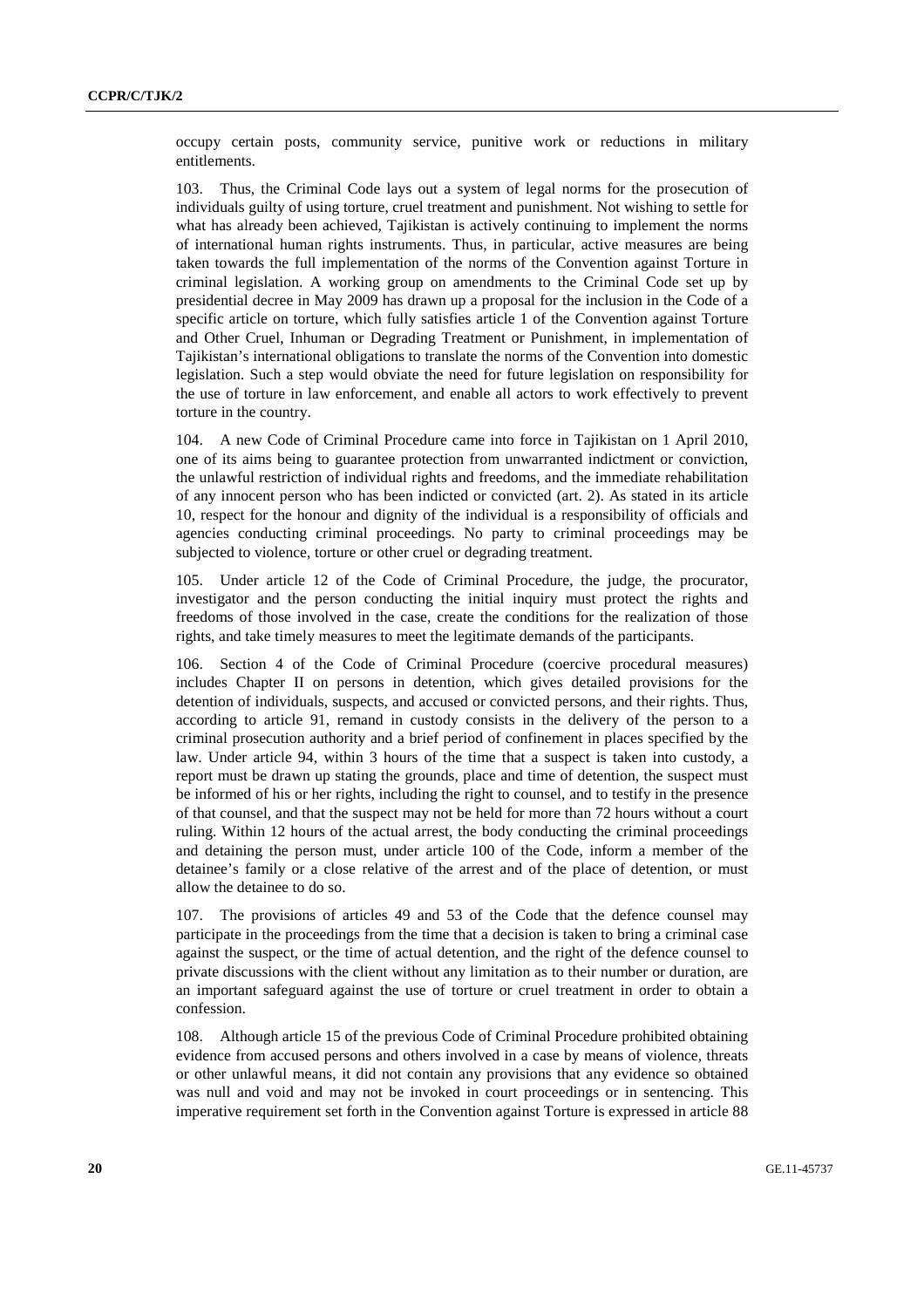of the current Code, which provides that evidence obtained during questioning or preliminary investigation through force, intimidation, torment, inhumane treatment or other unlawful means is invalid and may not be taken as grounds for bringing charges or used as evidence in a criminal case.

109. Judges play a decisive role in deciding which evidence is admissible in court. The judge must guarantee the admissibility of evidence and witness statements presented. The judge must therefore be convinced that any confession or evidence was not obtained using torture or other mistreatment.

110. A further safeguard against the use of torture or other cruel treatment is the fact that any person who has been subject to physical or mental pressure during the initial inquiry or pretrial investigation has the right to lodge a complaint with the Office of the Procurator, which is responsible for overseeing enforcement of the law in the pretrial investigations and initial inquiry, in respect of the use of torture or other cruel treatment, calling for disciplinary or criminal charges to be brought against the person responsible (arts. 120 and 121). A refusal to bring a criminal case after investigation may be appealed against.

111. Article 163 of the Criminal Code penalizes unlawful refusal to process applications from citizens, failure without due cause to observe the time limits for processing applications, adoption of unfounded decisions in violation of the law, and infringements of legislation on communications from citizens that cause significant harm to the rights or protected interests of citizens, society or the State.

112. It frequently happens in judicial practice that a defendant complains of having been subject during the judicial proceedings to unlawful methods involving mental or physical pressure aimed at obtaining evidence, the use of torture or other cruel treatment. In some cases this may be considered as one way of avoiding criminal liability and discrediting the law enforcement agencies conducting the initial inquiries and investigation, in others it may indicate a wish to avoid the punishment deserved. However, such declarations are always subject to careful investigation.

113. The work of correctional labour establishments and the agencies enforcing court rulings against persons held in administrative detention and sentences in the form of punitive deduction of earnings with or without deprivation of liberty, are conducted in strict compliance with the law. The officials of these establishments and agencies are responsible for ensuring such compliance.

114. Under article 12, paragraph 2, of the Code of Administrative Offences, where an administrative penalty is imposed or measures are taken to ensure that administrative offence proceedings can be brought in respect of natural or legal persons who have committed an administrative offence, it is prohibited to inflict pain or physical or mental suffering or to resort to intimidation, any form of discrimination or degrading treatment.

115. Article 10 of the Penal Enforcement Code categorically prohibits the subjection of a convicted person to torture or cruel, inhuman or degrading treatment, or, even with the person's consent, to medical or other forms of scientific experimentation that may endanger his or her life or health. It is clearly stated in article 16 of the Code that convicted persons have the right to proper treatment from the staff of the establishment or agency enforcing the sentence and that they may not suffer cruel or degrading treatment.

116. Correctional institutions operate according to strict internal regulations (Penal Enforcement Code, art. 83) that lay down the procedures relating to the reception of convicted persons; the rules governing the conduct of convicted persons during periods of work, rest and study; the list of educational measures and the list of jobs and positions in which such persons may not be employed; the list of objects and personal effects that convicted persons may have with them, and the permitted quantities; the confiscation of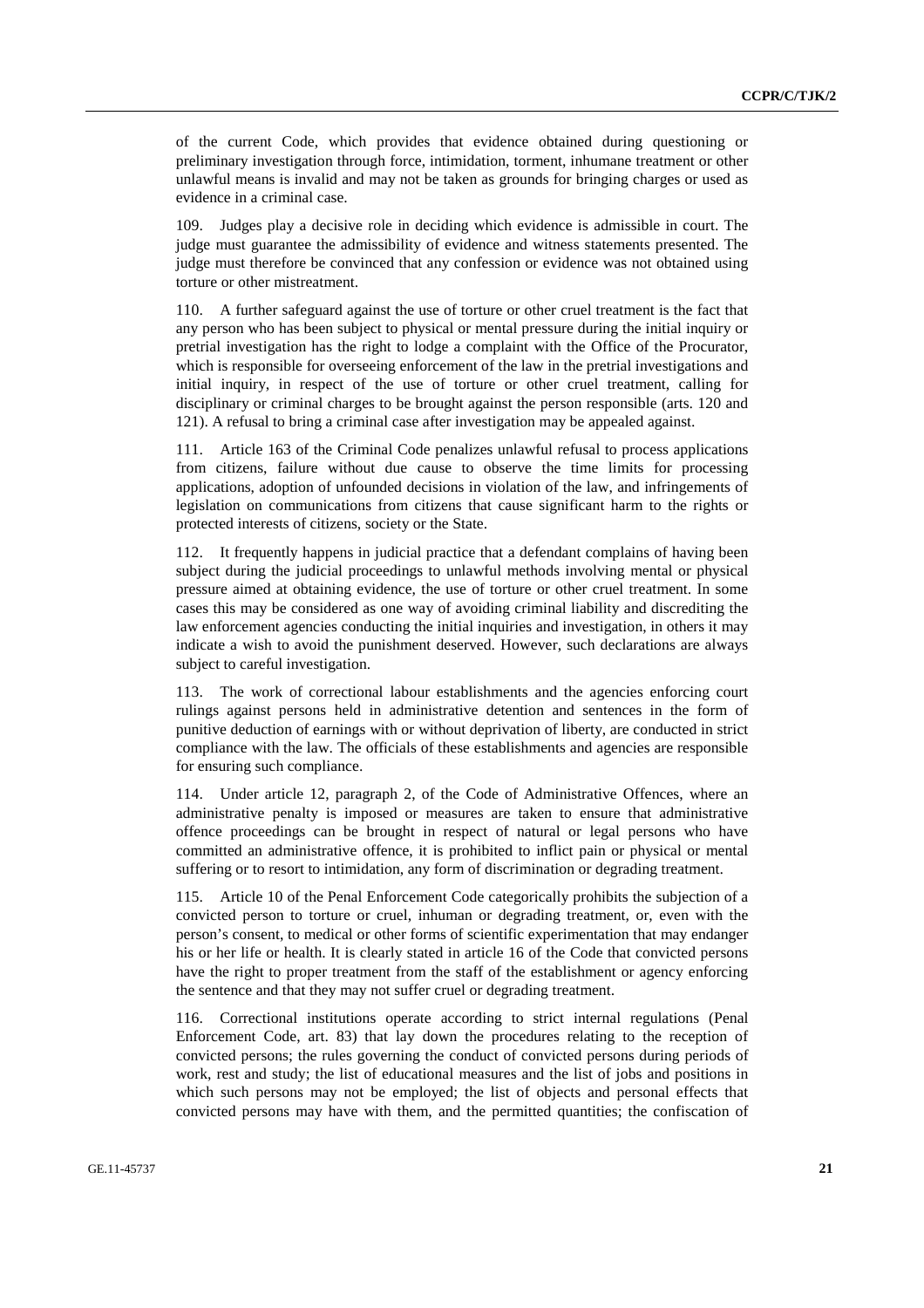items that such persons may not use; the rules governing checks, visits, and the receipt of parcels and letters and their delivery to prisoners; and the list of food products and personal items that may be sold to them.

117. Article 38 of the Constitution accords everyone the right to health protection. Article 105 of the Penal Enforcement Code provides for the medical care of persons serving sentences of deprivation of liberty in places of detention. The Ministry of Justice and the Ministry of Health determine the procedure for providing medical services to persons deprived of their liberty, the organization and conduct of health and safety inspections, and the use of medical institutions of health agencies and their personnel for this purpose.

118. One of the most important safeguards against the use of torture or cruel or inhuman treatment is the legal right to financial compensation for harm, access to the necessary medical care and rehabilitation. Thus, under article 12 of the Code of Criminal Procedure, compensation must be paid in accordance with legal procedure for any harm caused by a violation of a person's rights and freedoms during criminal proceedings.

119. Article 1086 of the Civil Code expressly states that harm caused to citizens as a result of unlawful conviction, unlawful criminal prosecution, unlawful preventive measures such as remand in custody or travel restraints, and imposition of unlawful administrative penalties such as detention or punitive work, shall be compensated in full, under the statutorily prescribed procedure, regardless of whether officials of bodies conducting initial inquiries, pretrial investigators, the procurator's office or the courts were at fault. Harm caused to citizens as a result of other unlawful activities by bodies conducting initial inquiries, pretrial investigators, the procurator's office or the courts shall be compensated on general grounds. The size and nature of compensation for harm to health is set out in articles 1101, 1103 and 1105 of the Civil Code.

#### **Prohibition of slavery and the slave trade (art. 8)**

120. Abduction and unlawful deprivation of liberty are criminal offences (Criminal Code, arts. 130 and 131). Employment contracts concluded upon engagement for work must conform to labour legislation, which envisages free and fair work with equal pay for work of equal value. Recruitment for the purposes of sexual or other exploitation is a criminal offence (Criminal Code, art. 132).

121. The Trafficking in Persons Act of 15 July 2004 defines the legal and organizational basis of the system used to combat human trafficking in the country and the legal status of victims. The Comprehensive Programme to Combat Human Trafficking for the period 2006–2010 was approved by a Government Decision of 6 May 2006 and successfully implemented. To step up that work, on 3 March 2011, the Government approved a new anti-human trafficking programme for 2011 to 2013.

122. Under article 35 of the Constitution, no one may be subjected to compulsory labour except in the cases prescribed by law. This constitutional provision and other legal instruments, in particular the Labour Code and the Criminal Code, safeguard the prohibition of slavery, the slave trade, serfdom and other related phenomena.

123. Following Tajikistan's accession to the United Nations Convention against Transnational Organized Crime and its two additional protocols on the suppression of trafficking in persons, especially women and children, and on the smuggling of migrants by land, sea and air, the rules contained therein were incorporated into domestic criminal legislation. In particular, criminal liability for trafficking in persons is established in article 130, paragraph 1, of the Criminal Code, while article 167 deals with trafficking in minors.

124. Article 8 of the Labour Code states that forced labour is prohibited except in the case of labour required on the basis of military law, in an emergency threatening the lives,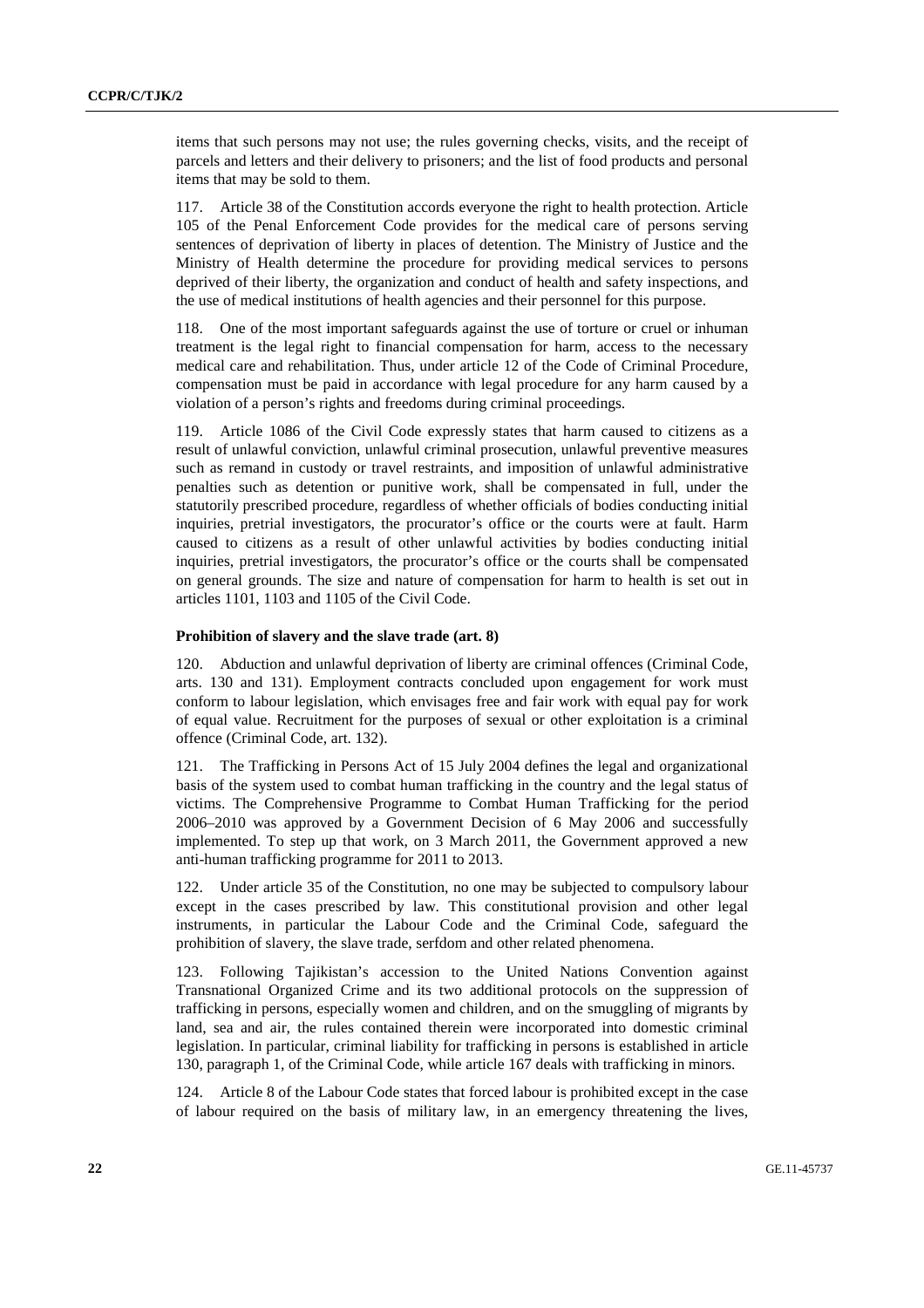personal safety or health of the population, or as a result of the entry into force of a court sentence and performed under the supervision of the State authorities responsible for ensuring compliance with the law in the enforcement of court sentences.

125. In implementation of the Trafficking in Persons Act, the Government has set up an interdepartmental commission to combat trafficking in persons, which includes the heads of: the Office of the Procurator-General, the Ministry of Internal Affairs, the State National Security Committee, the ministries of labour and social protection, foreign affairs, education, health, and economic development and trade, and the Government Customs Service.

#### **Right to liberty and security of person (art. 9)**

126. The right to liberty and security of person is the most important human right, received from the moment of birth. Under article 18 of the Constitution, everyone has the right to liberty and security of the person. No one may be subjected without legal justification to arrest, detention or exile (art. 19). Detention, like any other restriction of liberty, is regulated by the Code of Criminal Procedure and the Code of Administrative Offences.

127. Under article 10 of the Code of Criminal Procedure, officials and agencies implementing criminal proceedings are obliged to respect the honour and dignity of the individual, and no participant in a criminal case may be subjected to violence, torture or other cruel or degrading treatment.

128. Under article 11 of the Code of Criminal Procedure, nobody may be detained and held in custody without legal grounds. A person's apprehension and confinement in a medical establishment or a reformatory are allowed only on the basis of a decision taken by a court or judge. A person subject to pretrial preventive detention or held on suspicion of having committed an offence must be held in a place that presents no danger to life or health. A person held in custody has the right to lodge a complaint. An order by a court or judge to release a detained person is immediately enforceable.

129. Article 21 of the Constitution states that the law protects the rights of victims. The State guarantees victims a judicial remedy and compensation for injury.

130. Illegal detention or remand in custody is punishable under article 358 of the Criminal Code.

131. Articles 91 and 92 of the Code of Criminal Procedure state that a person may only be detained on the basis of:

- (a) Suspicion of having committed a crime;
- (b) A decision by the criminal prosecution authority;

 (c) A decision (pronouncement) by a court or judge to detain a convicted offender pending appeal against a conditional sentence or non-enforcement or suspension of a sentence, or conditional early release from serving a sentence.

A person is considered to be suspected of having committed a crime if, during or immediately after commission of the crime:

 (a) Eyewitnesses, including any victim of the crime, directly identify the person as the perpetrator of an offence characterized in criminal law or apprehend that person;

 (b) Clear signs incriminating the person have been found on the person or in his or her clothes, possessions or personal items, at the person's home or place of employment, or in his or her vehicle;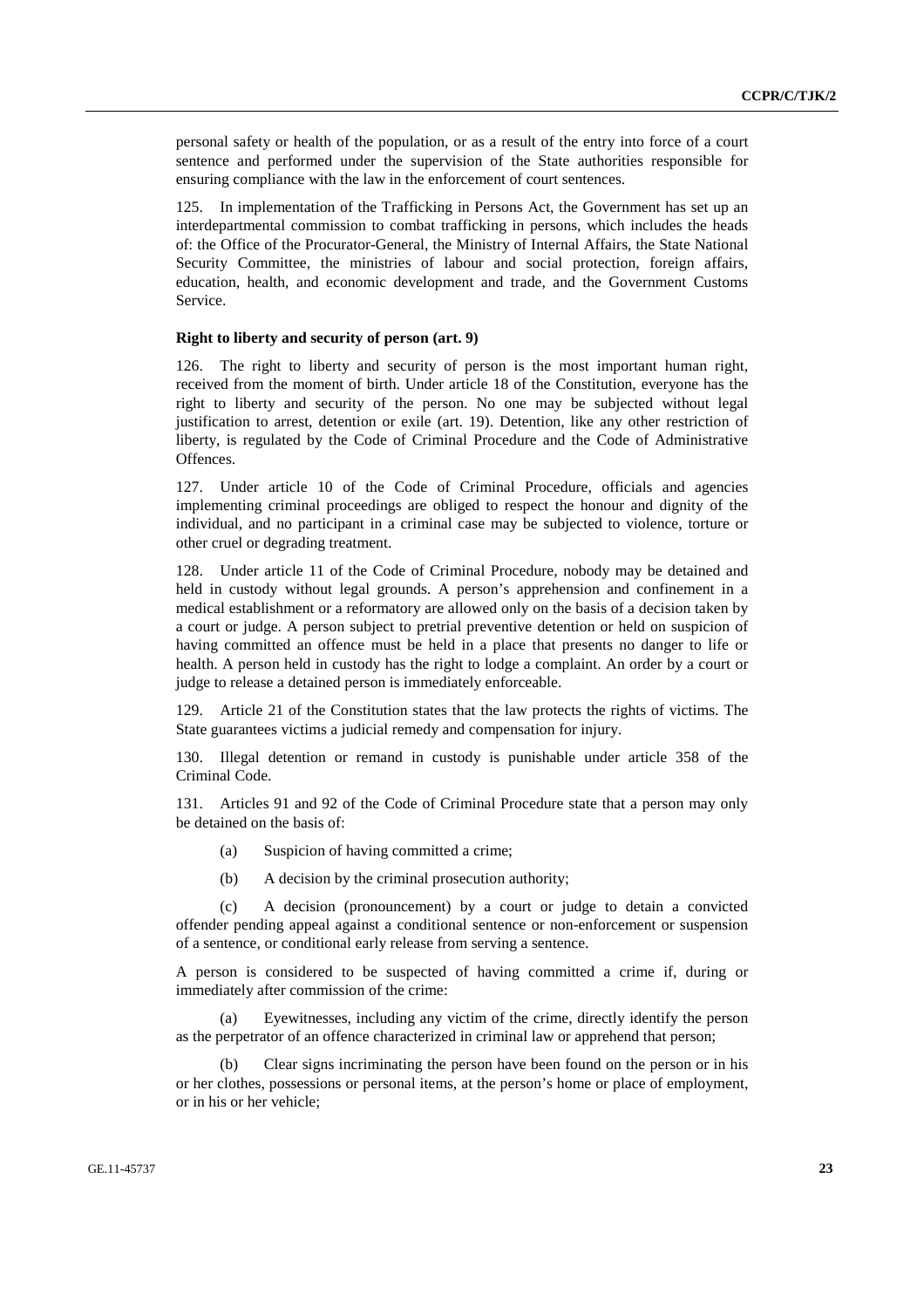(c) Other grounds exist sufficient to suspect that the person has committed a crime and the person has tried to flee from the scene of the crime or from the criminal prosecution body, or has no permanent place of residence, or lives at a different location, or the person's identity has not been established.

The procedure for remand in custody is governed by articles 111 and 112 of the Code of Criminal Procedure, according to which, remand in custody may be imposed as a preventive measure by decision of a court or a judge only for persons suspected or accused of or standing trial for offences that under criminal law incur penalties of more than 2 years' deprivation of liberty. Persons suspected or accused of or standing trial for serious and especially serious crimes may be subject to remand in custody as a preventive measure on the sole grounds of the serious nature of the offence. In exceptional cases, this preventive measure may be used for crimes incurring penalties of less than 2 years' deprivation of liberty if those involved do not have a permanent place of residence in Tajikistan or their identity has not been established, or if they have hidden from criminal prosecution bodies or a court, or if they have violated a preventive measure. The period of detention is up to 2 months, and may be extended to 18 months. No further extension is allowed.

132. The number of applications made between 1 April and 30 June 2010 to preliminary investigation bodies concerning restrictions on constitutional civil rights under the new Code of Criminal Procedure considered by the courts is shown in the table below.

|     |                                                               | Total considered |                | Of which,                | Of which,                     |  |
|-----|---------------------------------------------------------------|------------------|----------------|--------------------------|-------------------------------|--|
| No. |                                                               | Applications     | Persons        | granted                  | granted                       |  |
|     | Remand in custody                                             | 636              | 704            | 588                      | 116                           |  |
| 2   | Inspection of home                                            | 1                | $\overline{c}$ | $\overline{c}$           |                               |  |
| 3   | Search of home                                                | 101              | 114            | 102                      | 12                            |  |
| 4   | Confiscation of property                                      | 52               | 61             | 56                       | 5                             |  |
| 5   | Search and removal of goods                                   | 13               | 14             | 13                       | 1                             |  |
| 6   | Seizure of money                                              | 10               | 10             | 9                        | 1                             |  |
| 7   | Tapping and recording of telephone and<br>other conversations | 5                | 7              | $\overline{\phantom{1}}$ | $\mathfrak{D}_{\mathfrak{p}}$ |  |
| 8   | Temporary suspension of the accused<br>from post              | $\overline{c}$   | 2              | 1                        | 1                             |  |
| 9   | Other application                                             | 92               | 107            | 91                       | 16                            |  |
| 10  | Total                                                         | 912              | 1 0 2 1        | 867                      | 154                           |  |

Under article 119 of the Code of Criminal Procedure, appeals against any acts (or omissions) and decisions of the person conducting the initial inquiry, the investigator, the procurator, the court or the judge may be lodged at any time during the inquiry, preliminary investigation or the court proceedings. It has been found that, over the period 2007–2009 and the first half of 2010, a total of 51 persons were detained unlawfully on suspicion of having committed an offence, and 28 persons were subject to unlawful preventive custody. Officials were held liable for allowing detention and remand in custody without grounds, in violation of the law. Order No. 2 of the Procurator-General of 10 August 2000 on strengthening procuratorial supervision of strict compliance with the law in connection with the detention, remand in custody, criminal prosecution, committal for trial and sentencing of citizens requires members of the law enforcement agencies to comply strictly with the law when a citizen is arrested or remanded in custody. The procuratorial bodies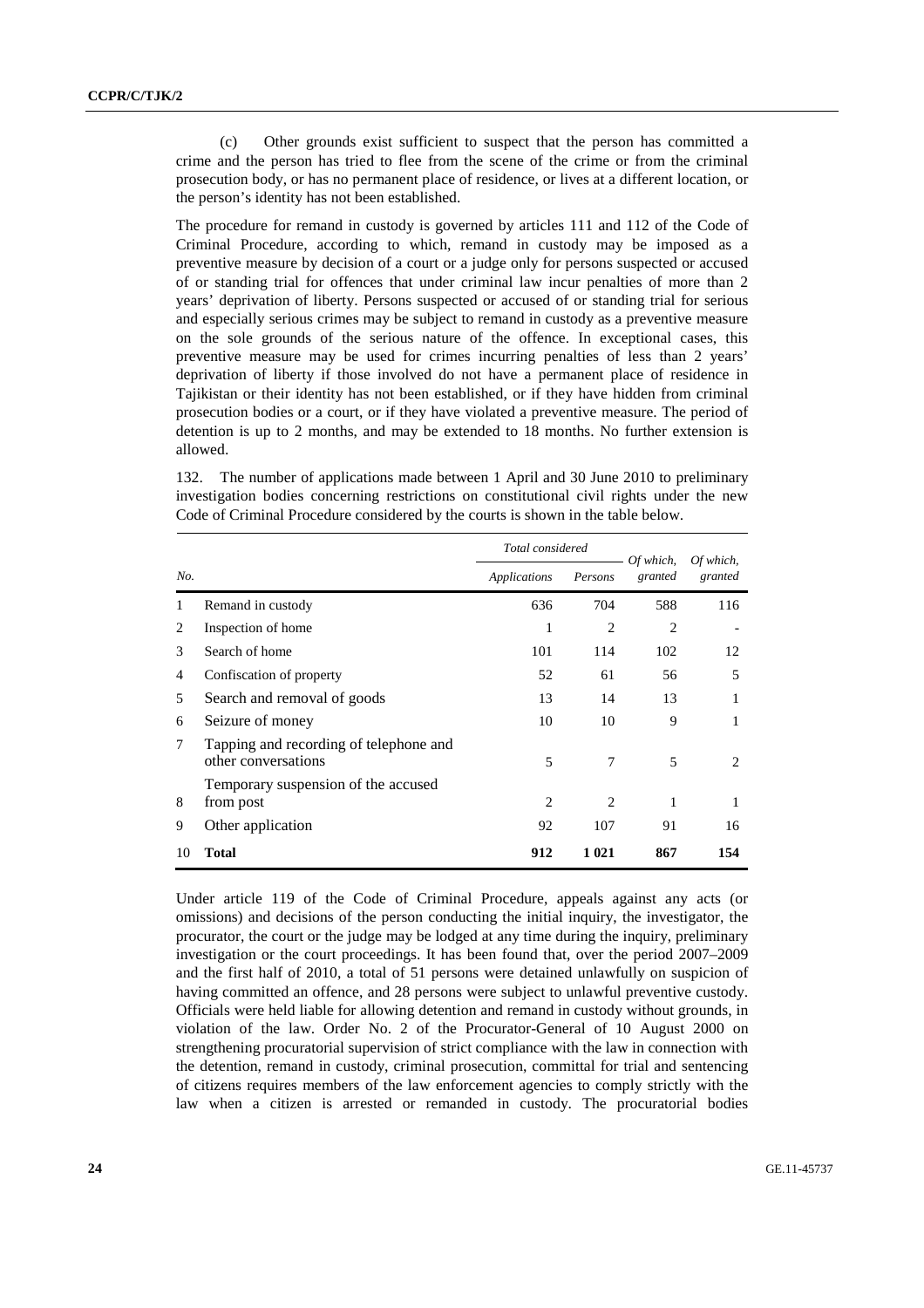systematically monitor compliance with this Order in holding facilities and remand centres; if any violations are discovered, the law enforcement officers concerned are prosecuted.

## **Right of persons deprived of their liberty to humane treatment and respect for the dignity of the person (art. 10)**

133. The implementation of the Government programme on the humanization of the country's criminal policy encourages progress within the penal enforcement system. The Head of State took the political decision to transfer the system from the Ministry of Internal Affairs to the Ministry of Justice. The ensuing functioning of the penal enforcement system under the Ministry of Justice since December 2002 constitutes a step towards separating criminal prosecution authorities from the penal enforcement authorities.

134. The further development of the penal enforcement system is being accompanied by a review of current legislation with a view to humanization of the implementation of penalties through the development and adoption of new legal and regulatory instruments in line with the relevant international norms and standards.

The Government has approved a programme for improving material and operational conditions in the detention facilities and, on the basis of existing facilities, has built a medical institution (brought into operation in December 2005), a remand centre in Khŭjand, Sughd province (brought into operation in September 2008), and a remand centre in Kŭlob, Khatlon province. Facilities brought into operation in the past two years include strict regime and reinforced regime penal colonies in Sughd province, a penal colony for former law enforcement staff, a medical institution and a facility for women.

136. The Government has done a lot in recent years to improve detention conditions, particularly with the building of a new hospital, refurbishment of the remand centre and the reconstruction of a number of non-residential facilities (a children's colony, a women's colony), where buildings have been erected to house minors and persons serving life sentences. Monitoring has been carried out, as well as a number of projects to improve conditions in detention, with the direct involvement of the Swiss Cooperation Office in Tajikistan, the AIDS Foundation East-West, the United Nations Children's Fund (UNICEF) and local voluntary organizations (the Analytical and Advisory Centre on Human Rights). International organizations such as the Global Fund to Fight AIDS, Tuberculosis and Malaria, the United Nations Development Programme (UNDP), the AIDS Foundation East-West, Karakhad and the Caritas-Luxembourg DOTS (tuberculosis control) programme have unrestricted access to penal establishments in the country.

137. Detention conditions for convicted offenders are laid down in the Penal Enforcement Code, in accordance with which a prison comprises separate sections for men, women, minors and adults. Pregnant women prisoners are also held in the women's colony.

As there are no separate facilities for children under the age of 3, they are placed in a nursery in the women's colony, to which their mothers have free access. The nursery was built with the help of the Open Society Institute Assistance Foundation, Tajikistan.

139. Article 105 of the Penal Enforcement Code provides for the medical care of persons serving sentences in places of detention. All the medical and health services for persons serving sentences in places of detention are organized and provided in accordance with the Internal Regulations of Correctional Institutions and with Tajik legislation.

140. Despite these achievements, there are still a number of problems requiring urgent solutions. The medical and health care in question needs further improvement. Problems that exist in the establishments under the Ministry of Justice's Central Penal Enforcement Department include tuberculosis, HIV/AIDS, drug addiction and alcoholism. Improvements are needed to hospital infrastructure and equipment, including for the detention or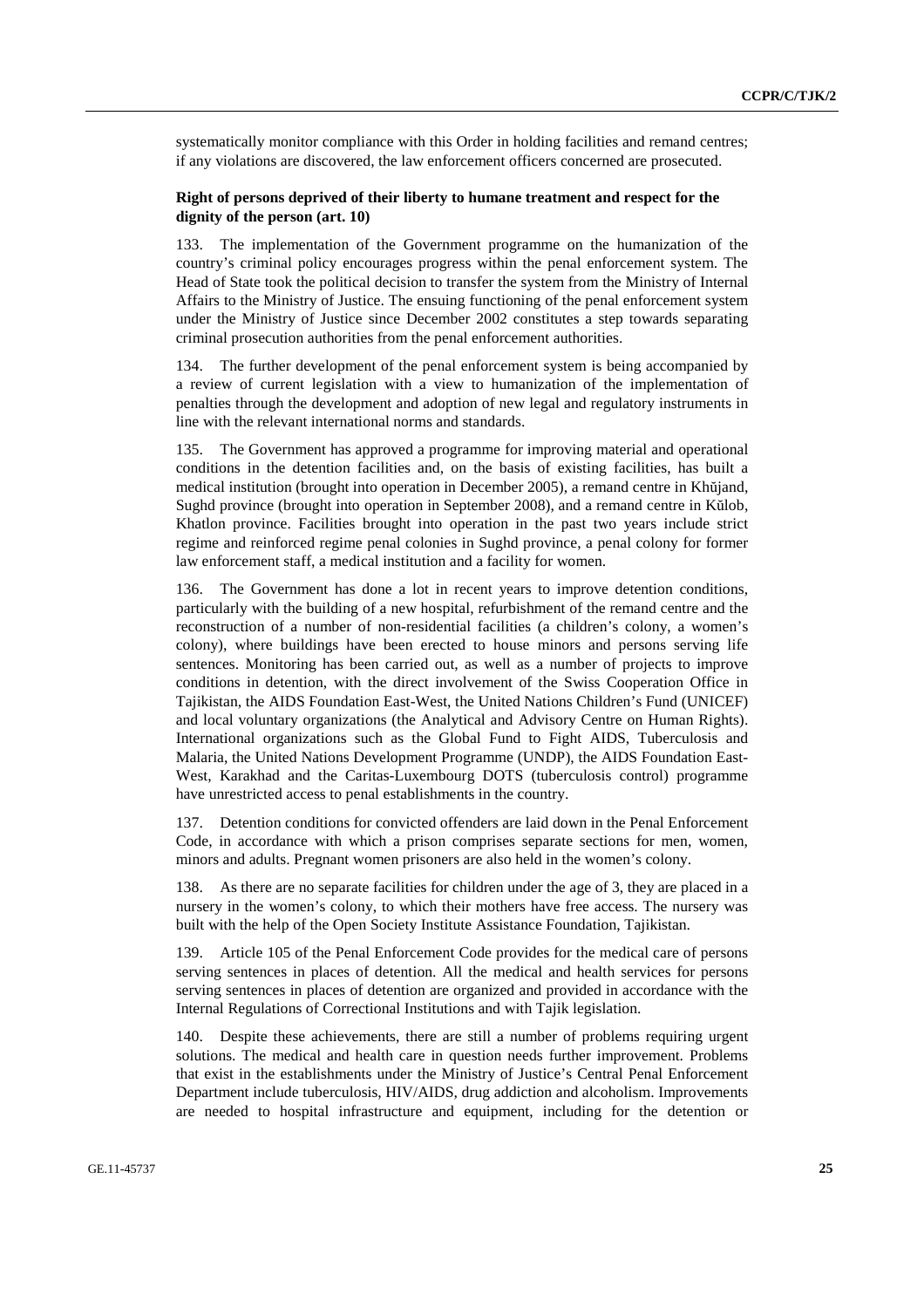outpatient treatment of convicted offenders suffering from an active form of tuberculosis; and through the development of a system for the strict isolation of patients suffering from communicable diseases.

141. Upgrading medical support for convicted offenders will involve setting up, within the provincial penal enforcement departments, medical sections or health services with their own epidemiological units and bacteriological laboratories.

142. Over the past five years, the Central Penal Enforcement Department has signed a number of agreements and memoranda of understanding with various international organizations and NGOs regarding assistance in bringing places of deprivation of liberty into line with minimum international standards, including through legal training for penitentiary personnel and through AIDS, tuberculosis and malaria prevention programmes. Furthermore, these organizations have provided direct support for improving the relevant legal framework with a view to further reforming the prison system.

143. In cooperation with international and non-governmental human rights organizations, namely the Organization for Security and Cooperation in Europe (OSCE), the International Centre for Prison Studies (ICPS) and Penal Reform International, extensive work is taking place to train the personnel of detention facilities in international human rights norms and standards.

144. Projects such as those on penal reform and human rights in the context of international norms and standards, and an educational programme for the penitentiary services have been implemented. The Bureau for Human Rights and Rule of Law NGO is currently running a project entitled "Assistance for prison system reform: legal training and protection of the prisoners' right to qualified legal counsel".

145. The Executive Office of the President, together with the Office of the Commissioner for Human Rights, and with the assistance of the OSCE office in Tajikistan, is holding seminars for staff of the prison system on international and domestic mechanisms for safeguarding the rights of detainees and remand and convicted prisoners.

146. The Faculty of Law of the Tajik National University is running a Governmentfunded project on the challenges of using and applying alternative forms of criminal penalties.

## **Prohibition of imprisonment on the ground of inability to fulfil a contractual obligation (art. 11)**

147. Under the Civil Code, failure to fulfil contractual obligations (breach of obligations) entails the civil (material) liability of the debtor. Under the Criminal Code, failure to fulfil contractual obligations is not considered a crime and consequently does not give rise to a criminal penalty, including deprivation of liberty. Disputes relating to breach of contractual obligations are resolved by way of civil action. A person who is not in a position to fulfil a contractual obligation incurs only material liability; unless there is evidence of a crime, no one may be prosecuted and deprived of their liberty. In accordance with current law and practice, failure to act upon the decision of a court regarding fulfilment of a contractual obligation does not give rise to deprivation of liberty.

148. The employment contract is one of the means of regulating labour and associated relations; when concluding such a contract the parties are free and enjoy equal rights. Coercion to conclude an employment contract is prohibited except in cases when a labour contract is mandatory under the Labour Code, other legislation or a voluntarily accepted obligation of the parties. The law may envisage certain other conditions (competitive examination, selection board). In this connection, article 4 of the Labour Code provides that a worker who voluntarily concludes an employment contract is obliged conscientiously to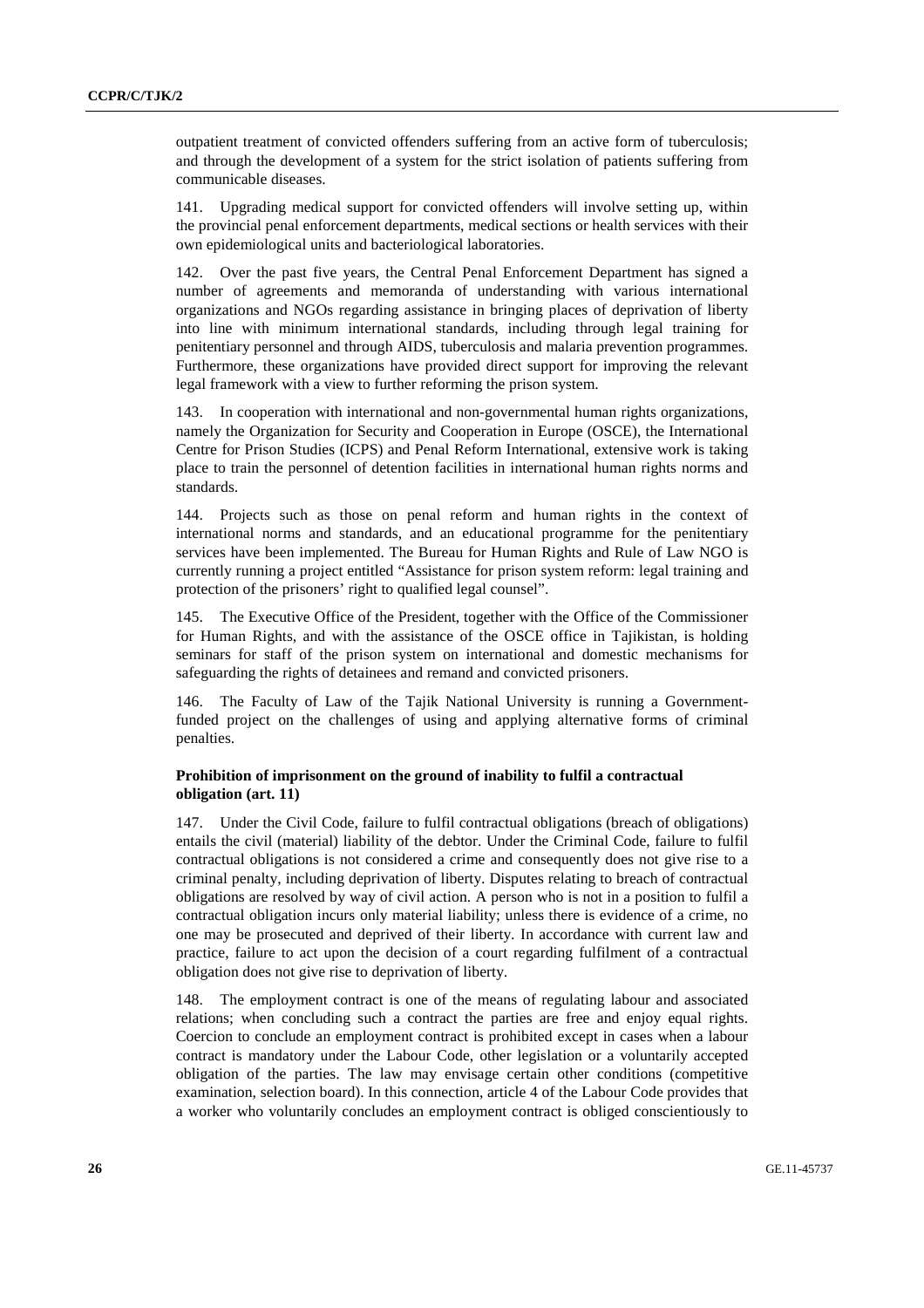perform his functions in accordance with the contract. Thus, any person who concludes an employment contract in accordance with the law voluntarily assumes the responsibility of performing the duties in question, and failure to do so entails the corresponding legal consequences that affect some of the employee's rights, but does not entail deprivation of liberty.

#### **Right to freedom of movement and to choose a place of residence (art. 12)**

149. The right to freedom of movement and to choose a place of residence has always been one of the fundamental personal rights and freedoms of the individual. It is classed in a specific group of rights and freedoms characterized by the opportunity for individuals to decide, of their own free will, on their way of life in a given locality and also to defend themselves from unlawful interference or encroachment in the sphere of their private life. Under article 24 of the Constitution, every citizen has the right to fredom of movement, to choose a place of residence and to leave and return to Tajikistan.

150. The constitutional right of everyone to freedom of movement and to choose a place of temporary and permanent residence is further enforced in the Civil Code (art. 21), the Legal Status of Foreign Nationals Act (arts. 5, 11 and 19) and a number of other laws and regulations.

151. Under the Legal Status of Foreign Nationals Act of 1 February 1996, foreign nationals may move around the territory of Tajikistan and choose a place of residence in accordance with the procedures prescribed by law.

152. Foreign nationals may enter Tajikistan provided that they hold an entry-exit visa issued by the Ministry of Foreign Affairs, its offices abroad or the embassies and consular posts of foreign countries with which Tajikistan has relevant agreements.

153. If foreign nationals enter Tajikistan for a stay of more than six months, they must obtain a residence permit from the internal affairs agencies. The validity of the permit is extended each time the entry-exit visa is extended. A residence permit cannot be extended unless the entry-exit visa is extended. A residence permit that is extended without a corresponding extension of an entry-exit visa is considered invalid.

154. Foreign nationals present in Tajikistan on other lawful grounds are considered temporary residents. They must register their national passports or equivalent documents in the prescribed manner within three days of arrival and leave Tajikistan upon expiry of the time limit for the visit.

155. In accordance with the Regulations on the Passport System, approved by the Government decision of 15 July 1997, citizens must register their place of residence and their current address. Foreign nationals and stateless persons residing in Tajikistan are also subject to residency registration.

#### **Grounds for the expulsion of foreign nationals (art. 13)**

156. Article 24 of the Constitution states that every citizen has the right to freedom of movement, to choose a place of residence and to leave and return to Tajikistan.

157. Foreign nationals and stateless persons enjoy the proclaimed rights and freedoms and have the same obligations and responsibilities as Tajik citizens, except in the cases prescribed by the Legal Status of Foreign Nationals Act of 1 February 1996.

158. A foreigner who is lawfully in the territory of Tajikistan may be expelled only in pursuance of a decision reached in accordance with legislation. He or she has the right to appeal against the expulsion, to have his or her case reviewed by the competent authority or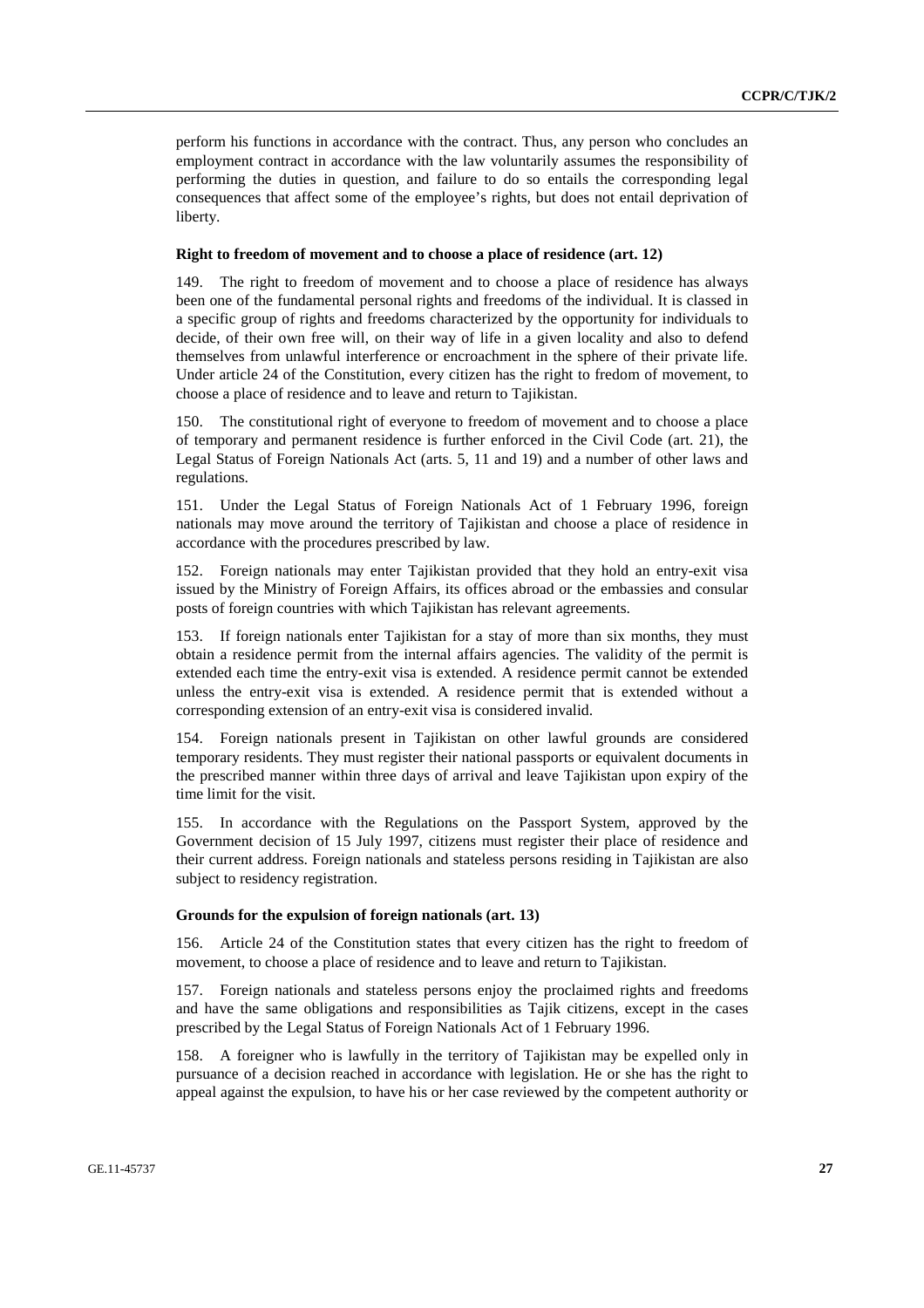a person or persons especially designated by the competent authority, and to be represented for this purpose before such authority, person or persons.

159. Pursuant to article 31 of the Legal Status of Foreign Nationals Act, a foreign national may be deported from Tajikistan if:

His or her activities are inconsistent with the interests of national security or the maintenance of public order;

 (b) His or her deportation is essential for the protection of public health or morals or the protection of the rights and legitimate interests of Tajik citizens;

 (c) He or she has flagrantly violated legislation on the legal status of foreign nationals in Tajikistan, or the country's laws on customs, currency and other matters.

160. In addition, under article 5 of the Refugees Act, persons who have been refused refugee status, who have had their refugee status revoked or who have lost their refugee status, and members of their family, are also subject to deportation. Decisions on the deportation of foreigners are taken by the State National Security Commission with the agreement of the Procurator-General. A deportation order is enforced if within one week of its issuance the person to be deported has not appealed to a court against the legality of the order.

161. Persons may be detained for the time required for deportation. The costs of deportation are borne by the foreign nationals concerned. The internal affairs agencies, acting in conjunction with the security agencies and the migration service, are responsible for monitoring compliance with the provisions of the Act not only by foreign citizens and stateless persons, but also by officials and other citizens.

162. Foreign nationals incur liability for violating regulations governing their stay, that is, for living in Tajikistan without a residence permit or with invalid documents; for not observing the established procedures on registration, movement in Tajikistan and choice of place of residence; for failing to leave the country on the expiry of their authorized period of stay; for not respecting the rules on transit through the country; and for violating the Refugees Act. Issues regarding the liability of foreign nationals enjoying privileges and immunities in accordance with legislation and international legal instruments are resolved through diplomatic channels. Violation of the Act by persons obliged to comply with its requirements (including persons who invite foreign nationals to Tajikistan on private business or who provide services for them) incurs liability under national legislation. A foreign national who infringes legislation on the legal status of foreigners or who disregards the procedures governing the stay of foreigners in Tajikistan may also have his or her authorized period of stay reduced. A foreign citizen's period of stay in Tajikistan may also be curtailed when the circumstances justifying the stay no longer apply. Decisions to reduce the length of a foreigner's period of stay are taken by the internal affairs agencies; such decisions may be appealed before the courts.

#### **The right to appeal to the courts (art. 14)**

163. The Constitution establishes that justice may be administered only through the courts. No other bodies or persons have the right to exercise judicial functions. The Constitution accords the right to judicial protection for all. All persons in Tajikistan may apply both to the local courts and, if all available domestic means of legal protection have been exhausted, to inter-State bodies for the protection of human rights and freedoms.

164. The right to judicial protection in procedural law (the right to appeal to the courts) is absolute and not subject to any restriction. This guarantee is enshrined in article 47 of the Constitution, which lists the rights that may not be restricted during a state of emergency, including the right to judicial protection.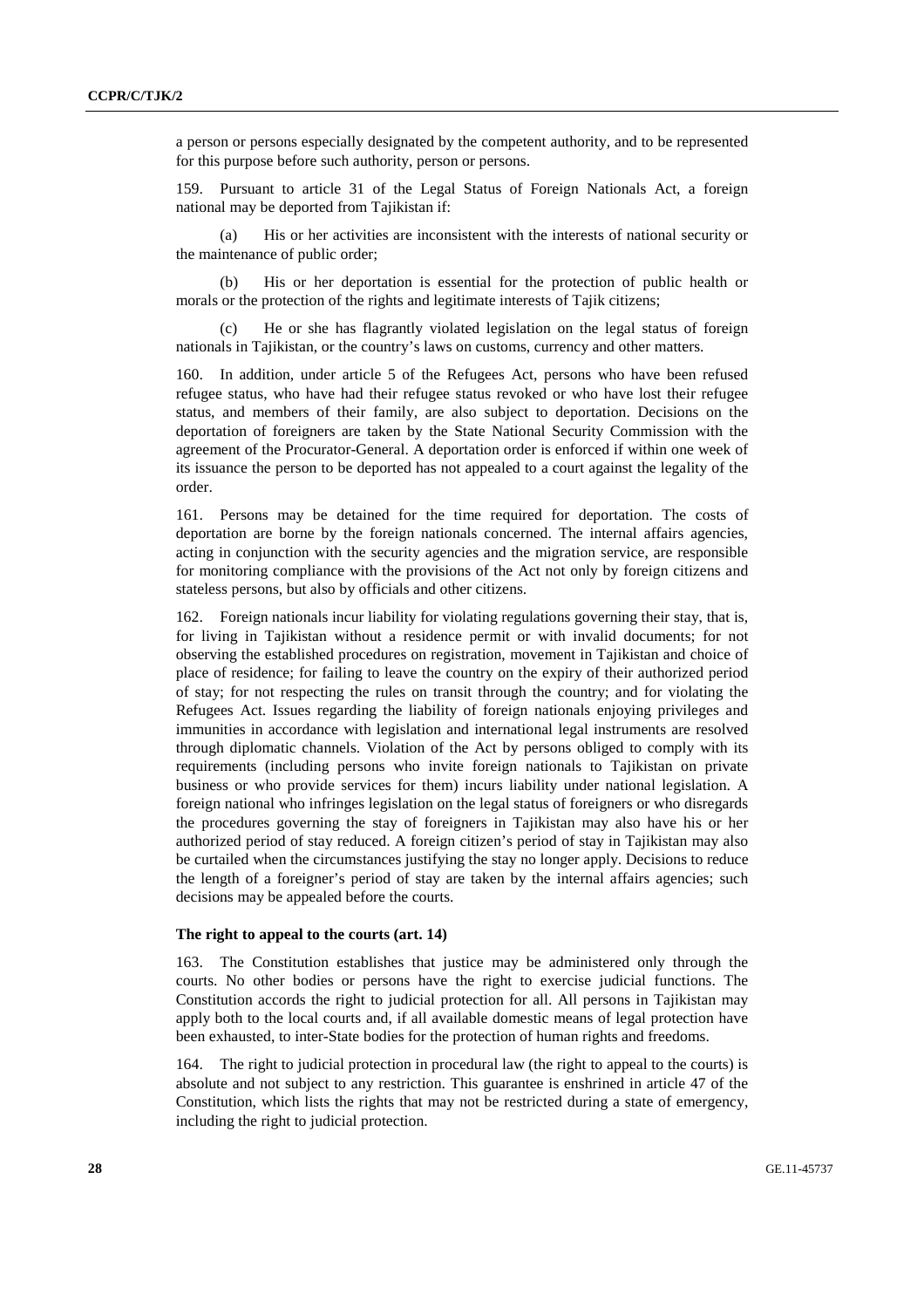165. Article 17 of the Constitution states that all persons are equal before the law and the courts. The State guarantees the rights and freedoms of all, irrespective of ethnic origin, race, sex, language, religion, political opinions, education, social status or property. Article 16 of the Code of Criminal Procedure recognizes this principle, stipulating that criminal justice is administered on the basis of the equality of citizens before the law and the courts, irrespective of background, social status, property, racial or ethnic origin, sex, education, language, views on religion, type and nature of occupation, place of residence or other circumstances. Equality before the courts is thus enshrined in the legislation in force.

166. Equality before the courts is also reflected in the principles of the equality of parties and of adversarial proceedings, provided for in article 20 of the Code of Criminal Procedure. The right to a fair and public trial by an independent and impartial tribunal is contained in article 19 of the Constitution. Article 8 of the Code establishes that criminal justice shall be administered only by the courts. The impartiality and independence of judges is established by article 87 of the Constitution; articles 8 and 17 of the Code contain provisions to the effect that judges are subject only to the law. The Constitutional Act on the Courts of Tajikistan contains the following guarantees on the independence of judges:

- (a) Judicial inviolability;
- (b) The procedure for the administration of justice;
- (c) The confidentiality of judicial deliberations when handing down judgments;

 (d) The prohibition, under threat of prosecution, of any person's interference in the administration of justice;

(e) Criminal liability for contempt of court;

 (f) The right of judges to retire, transfer or be transferred to a different post or, at their own request, to be dismissed or released from their functions as judge;

(g) The establishment of an association of judges;

 (h) The provision to judges by the State of a salary and social benefits in keeping with their status.

167. The judicial system consists of the following instances: the Constitutional Court, the Supreme Court, the Supreme Economic Court, the Military Court, the court of the Gorno-Badakshan Autonomous Province, the provincial courts, the Dushanbe municipal court, the municipal and district courts, the economic court of Gorno-Badakshan Autonomous Province and the provincial and Dushanbe municipal economic courts.

168. The Code of Criminal Procedure provides for the principle of open trials, according to which legal proceedings in all courts shall be open, except when this runs counter to the interests of protecting State secrets. Closed court hearings may also be permitted by a reasoned decision of the court: in cases in which the offender is under 16 years of age; where sexual offences are involved; with the aim of preventing the disclosure of information about intimate aspects of the lives of persons taking part in the hearing; and where required to protect the victim, a witness or other persons involved in the case or members of their families or their close relatives (Code of Criminal Procedure, arts. 19 and 273).

169. Article 20 of the Constitution states that no one is considered guilty of committing a crime until the relevant court sentence has become enforceable. No one may be prosecuted for a criminal offence after expiry of the statute of limitations or for acts that were not considered crimes at the time of their commission.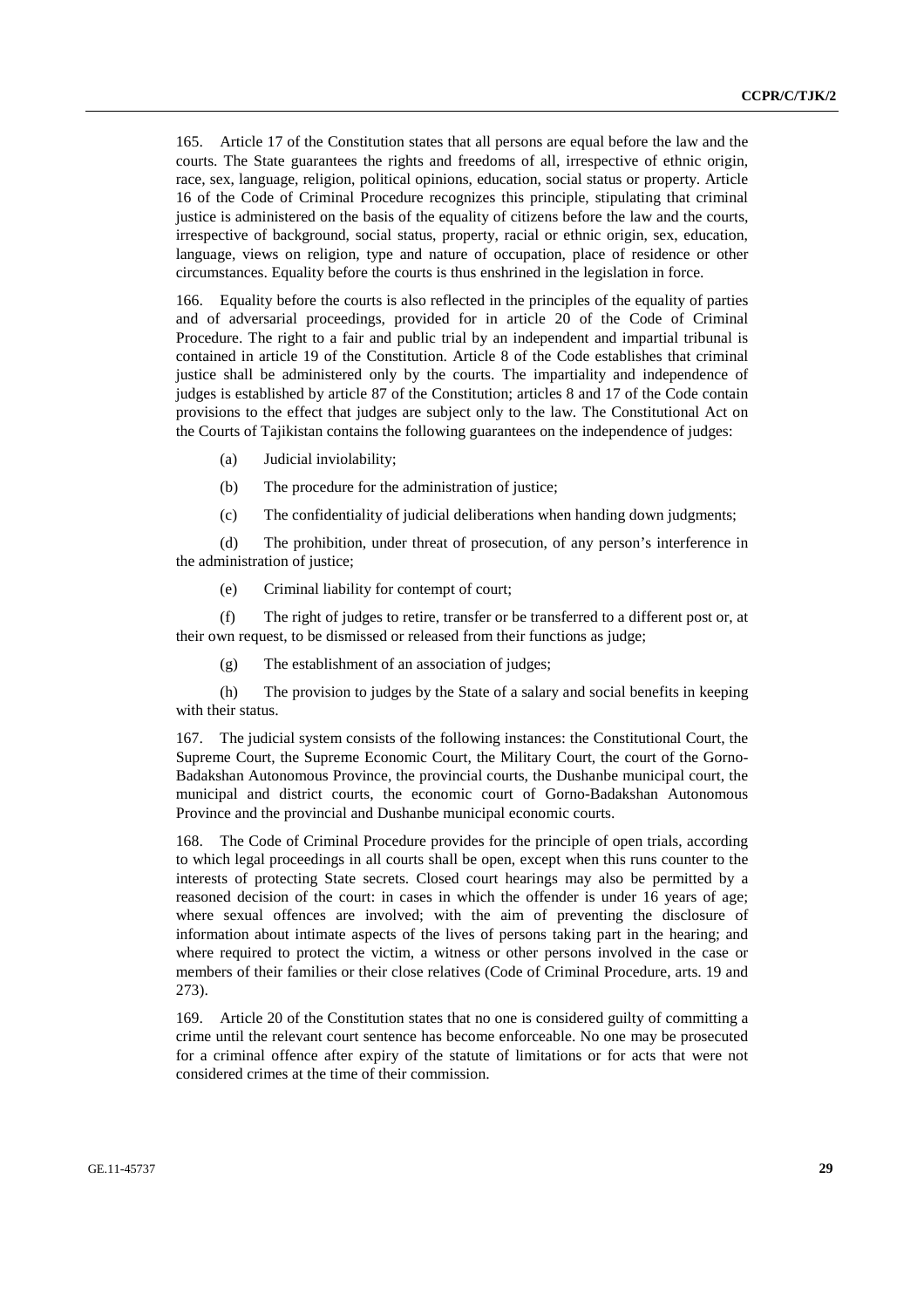170. Under criminal procedure legislation, the presumption of innocence does not reflect the personal opinion of a judge, investigator or procurator, but the objective legal situation established by the following provisions of the Code of Criminal Procedure:

"(a) No innocent person shall be prosecuted or convicted;

 (b) No one may be prosecuted other than on the basis of and according to the procedure established by law;

 (c) Circumstances shall be investigated in a thorough, impartial and objective manner. All elements that either incriminate or exonerate the accused, as well as any circumstances that tend to mitigate or aggravate his or her liability, shall be clarified;

 (d) The burden of proof lies with the prosecution, while, in the court considering the case, the burden of proof lies with the prosecutor involved in the legal proceedings;

 (e) The accused person is not obliged to prove his or her innocence. The court, procurator, investigator and the person conducting the initial inquiry do not have the right to transfer the burden of proof to the accused;

 (f) It is prohibited to attempt to obtain statements from an accused person or other persons involved in a case by violence, threats or other unlawful means;

 (g) A confession of guilt by the accused may form the basis of a conviction only if it is corroborated by all the available evidence in the case;

 (h) The accused may be adjudged guilty only if it is proved during the court proceedings that the defendant is guilty of the offence;

(i) Any persisting doubt shall be interpreted in favour of the accused;

 (j) When there is not enough evidence to prove that the accused was involved in committing the offence and it is not possible to gather further evidence, the case proceedings shall be stopped or a not guilty verdict shall be delivered;

 (k) No one may lawfully be adjudged guilty of a crime and subjected to a criminal penalty otherwise than by a court sentence."

171. The procedure for filing charges is regulated by the Code of Criminal Procedure. If there is enough evidence to file charges, the procurator, investigator and the person carrying out the initial inquiry make a decision, stating their grounds, on whether charges may be brought.

172. The procurator, investigator or the person conducting an initial inquiry notifies the accused of the day that the charges will be brought and at the same time informs him or her of his or her right either to apply for legal counsel or to petition the investigator to provide a lawyer. Charges are brought within two days of the decision to prosecute. This takes place in the presence of the defence counsel: if he or she has been involved in the criminal proceedings; in cases where it is legally required that the counsel be present; or if the accused has requested that the counsel be present. The accused is served a warrant to appear in court and the charges are brought on the same day. Where the defence counsel is legally required to be present, the investigator must take all available measures to ensure that he or she is present when the charges are brought. The investigator verifies the identity of the accused person, then checks the authorization for the counsel to lead the defence and reads out the formal charge to the accused and to the counsel.

173. The investigator must explain to the accused the main details of the charges, and particularly his or her right: to legal counsel; to know the nature of the charge against him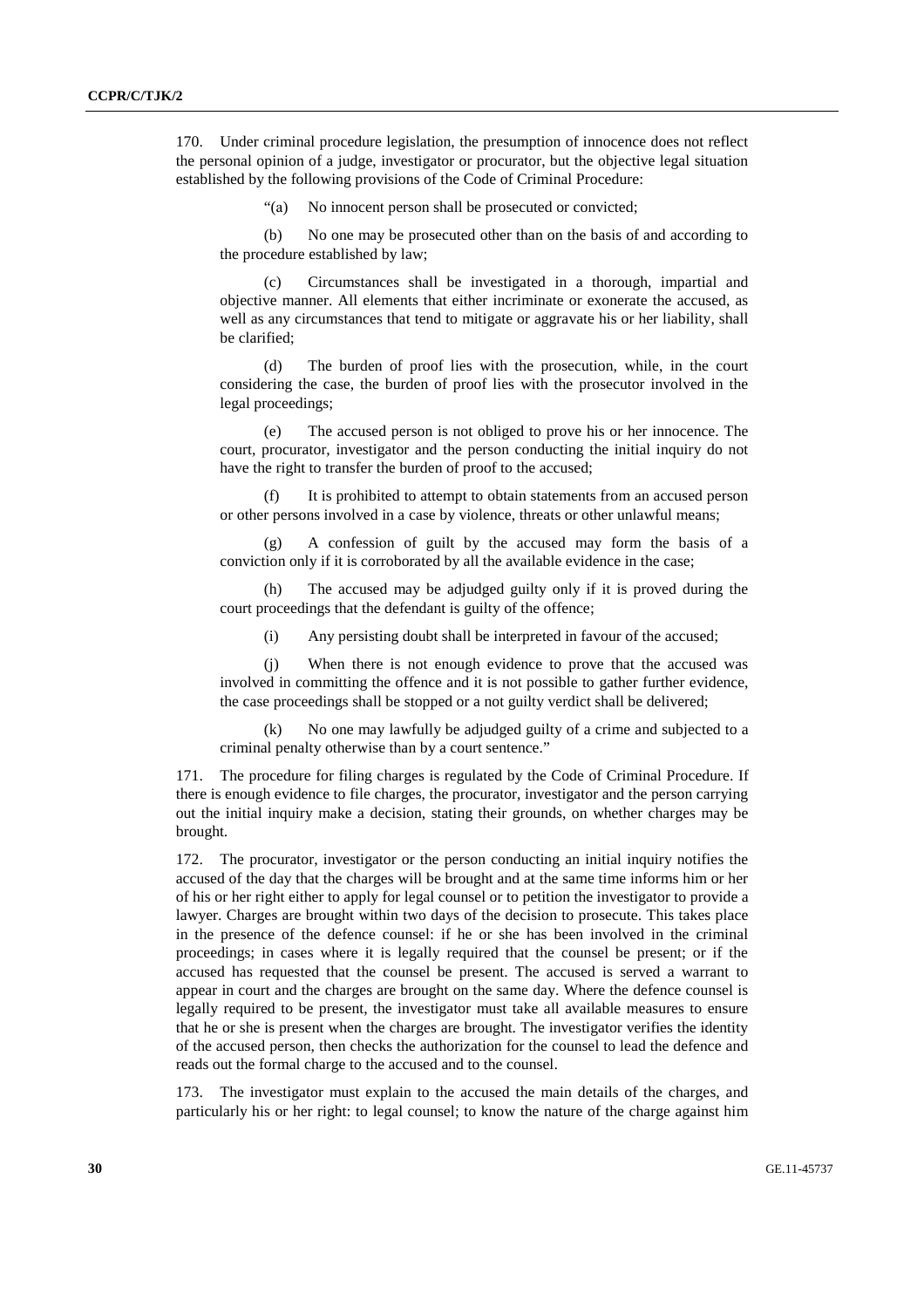or her; to provide explanations concerning the charges being filed; to give evidence; to file complaints; to lodge an appeal in court against the legality and validity of the pretrial detention; and to have access to reports concerning any pretrial proceedings in which he or she will have participated, and the material transmitted to the court in support of the legality and validity of detention as a measure of restraint or the extension of the period of custody. The investigator must also explain the defendant's right, once the pretrial investigations and initial inquiries have finished, to have access to the entire case file; to transcribe from it any amount of information; to take part in the judicial review of any appeals; to participate in judicial proceedings in the court of first instance; to file objections; to file complaints regarding actions and decisions by the person carrying out the initial inquiry, the investigator or the procurator or the court; and to defend his or her rights and legitimate interests in any other ways or means which do not contravene the law.

174. The investigator submits to the accused and to the defence counsel the entire case file, appropriately filed and indexed. The material evidence is also made available and, on the request of the accused or his or her counsel, audio and video recordings, films and slides may be copied if these have been included in the official reports of the inquiry. It is the prerogative of the accused person or his or her counsel as to whether to consult the case file together or separately.

175. If the case file comprises several volumes, then the accused and his or her legal counsel are entitled to consult any of them repeatedly during the time which they are allocated, to transcribe any amount of information, to make copies of documents and to use any technological methods that have been authorized by the investigator. Any information transcribed or copied from the case file that is a State or trade secret, or other secret protected by law, shall be kept with the file contents and given to the defendant and his or her lawyer during the court proceedings.

176. The accused and his or her counsel have no time limit within which to consult all the documents in the file. However, if the accused and his or her counsel are obviously trying to prolong proceedings, the investigator is entitled to decide, by reasoned decision, on a period of time sufficient for consulting the case file.

177. Once the accused and the defence counsel have finished consulting the case file, the investigator shall ask them whether they intend to file complaints and, if so, on which matters, and what other petitions they wish to make.

The Code of Criminal Procedure establishes the rule that suspects, accused persons and defendants have the right to meet with their counsel at any stage of the proceedings in order to prepare their defence. This right is further protected by the Bar Act, in accordance with article 10 of which the defence counsel (lawyer) has the right to have unhindered, confidential and private consultations with his or her client, without any limitation as to their duration, including in cases where the person is detained.

179. Article 19 of the Constitution establishes that everyone has the right to the services of a lawyer from the moment of his or her detention. The procedure for the counsel's activities is governed by articles 49 to 53 of the Code. The defence counsel is allowed to take part in the case as soon as a decision has been made to bring charges, or from the moment of the suspect's actual arrest.

180. Article 50 of the Code sets out a list of persons who may, on their own initiative, request that a lawyer takes part in the criminal case. The suspect, accused person, defendant or his or her representative may request members of the Bar, mandated attorneys and representatives of trade unions and civil society organizations, in cases concerning their members, to act as the defence counsel. Relatives and representatives of the suspect, accused person or defendant may be allowed to act as defence counsel pursuant to a decision by the person performing the initial inquiry, the investigator or the procurator, an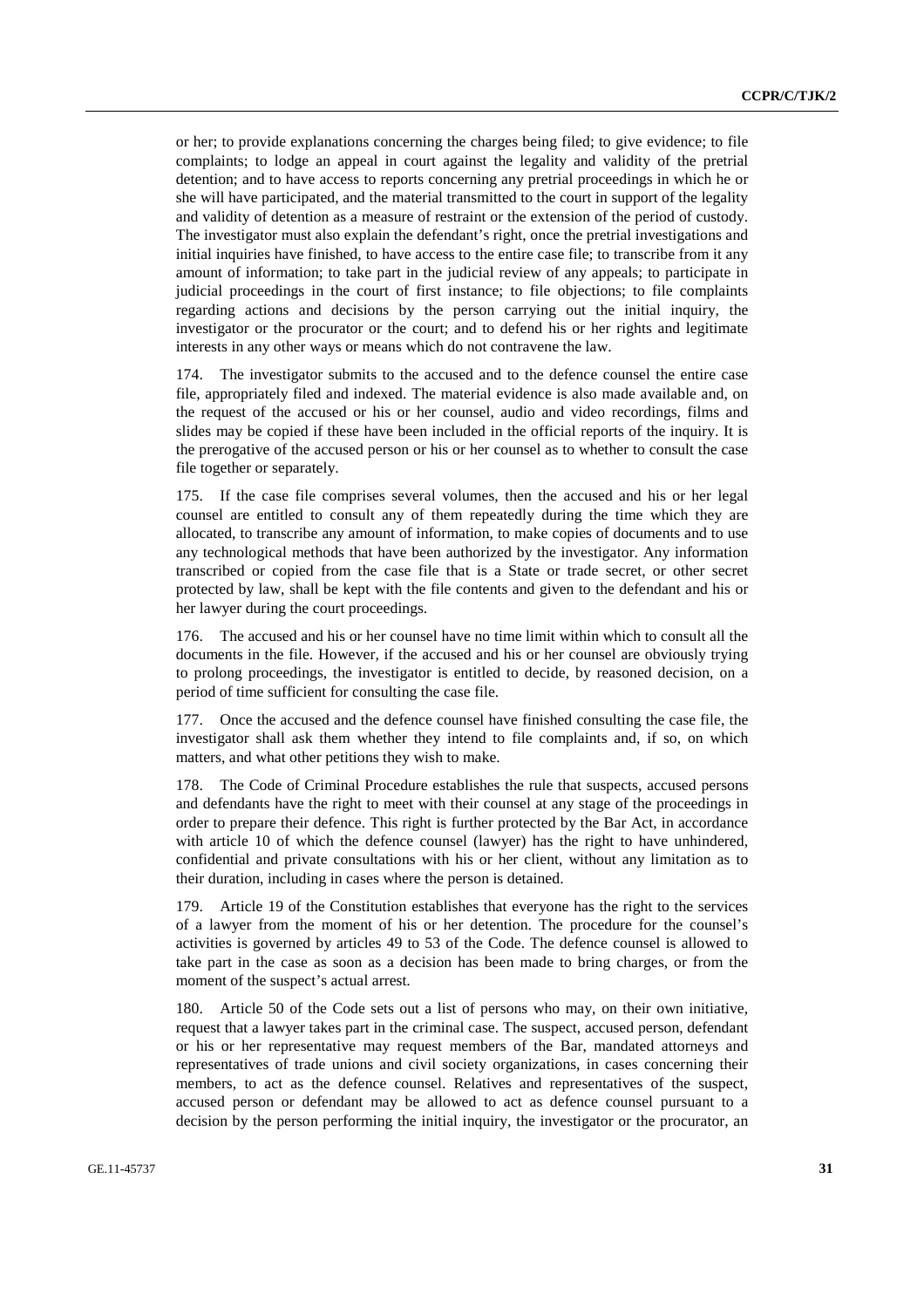order by the court, or a ruling by the judge. Particular attention is paid to the issue of whether or not the accused has expressed a desire to be represented by a defence counsel.

181. Criminal procedure legislation provides for the possibility of a refusal by the suspect, accused person or defendant to be represented by legal counsel (Code of Criminal Procedure, art. 52). In the event of such a refusal, the court (or judge) may, in cases specified by law, use its (his or her) discretion to provide access to the legal advice of a lawyer.

182. The right to compensation for persons who are unlawfully detained is covered in article 234 of the Code of Criminal Procedure. This stipulates that, in cases which are terminated for any of the reasons given in the Criminal Code or the Code of Criminal Procedure, or where there is no proof of the involvement of the suspect or accused person in the commission of the crime, the investigator must take all available legal measures for the rehabilitation of the individual and the reparation of any material loss incurred as a result of unlawful detention or arrest.

183. The Citizens' Appeals Act addresses the issue of compensation for damages to citizens where a law has been infringed during review of complaints and petitions. If the complaint or petition is upheld, the body (organization) which handed down the erroneous ruling compensates citizens for any losses incurred in the submission and review of the complaint or petition, including for any costs paid to the State, expenses resulting from the participation in the review of the complaint on the request of the relevant body and lost earnings over that period. Disputes about reimbursement are taken up in court.

184. Under the law, Tajik citizens, foreign nationals and stateless persons may request compensation for moral harm occasioned by unlawful acts and decisions by the body or official reviewing their complaint or petition. The monetary amount of such compensation is determined by the courts. Questions concerning damages are also regulated by the Civil Code. In particular, article 1115, paragraph 2, stipulates that, in cases where harm is caused to a citizen as a result of unlawful conviction, unlawful criminal prosecution, unlawful preventive measures such as remand in custody or travel restraints, or the imposition of unlawful administrative penalties such as detention or punitive work, compensation shall be given for moral harm, irrespective of whether the fault of the person responsible for inflicting the harm has been established. The question of the amount of damages and the procedure for claiming them is covered in article 1116 of the Civil Code. In line with this legislation, monetary compensation shall be awarded for moral harm. The amount of compensation is determined by the courts in accordance with the nature of the physical or mental suffering inflicted on the victim, as well as with the degree of fault of the person responsible. The courts evaluate the nature of the physical or mental suffering by taking into consideration the actual circumstances in which the moral harm was inflicted and the individual circumstances of the injured party. Article 358 of the Criminal Code criminalizes unlawful detention or remand in custody. Article 359 establishes that it is a criminal offence knowingly to pass an illegal sentence, decision or any other judicial act.

#### **Determining the criminality and punishability of unlawful acts (art. 15)**

185. Article 4 of the Criminal Code stipulates that the criminality of an act, its punishability and other consequences under criminal law may be determined only by the Criminal Code. No one may be adjudged guilty of a crime and given a criminal penalty otherwise than by a legal court sentence. Criminal legislation may not be applied by analogy. Article 6 of the Criminal Code establishes that any person who commits a crime shall be subject to punishment or other measures of criminal law provided for in the Criminal Code. Under article 7 of the Criminal Code, no one may incur criminal liability otherwise than by their own acts (action or omission). A person shall be held accountable only for those socially dangerous acts and their socially dangerous consequences in respect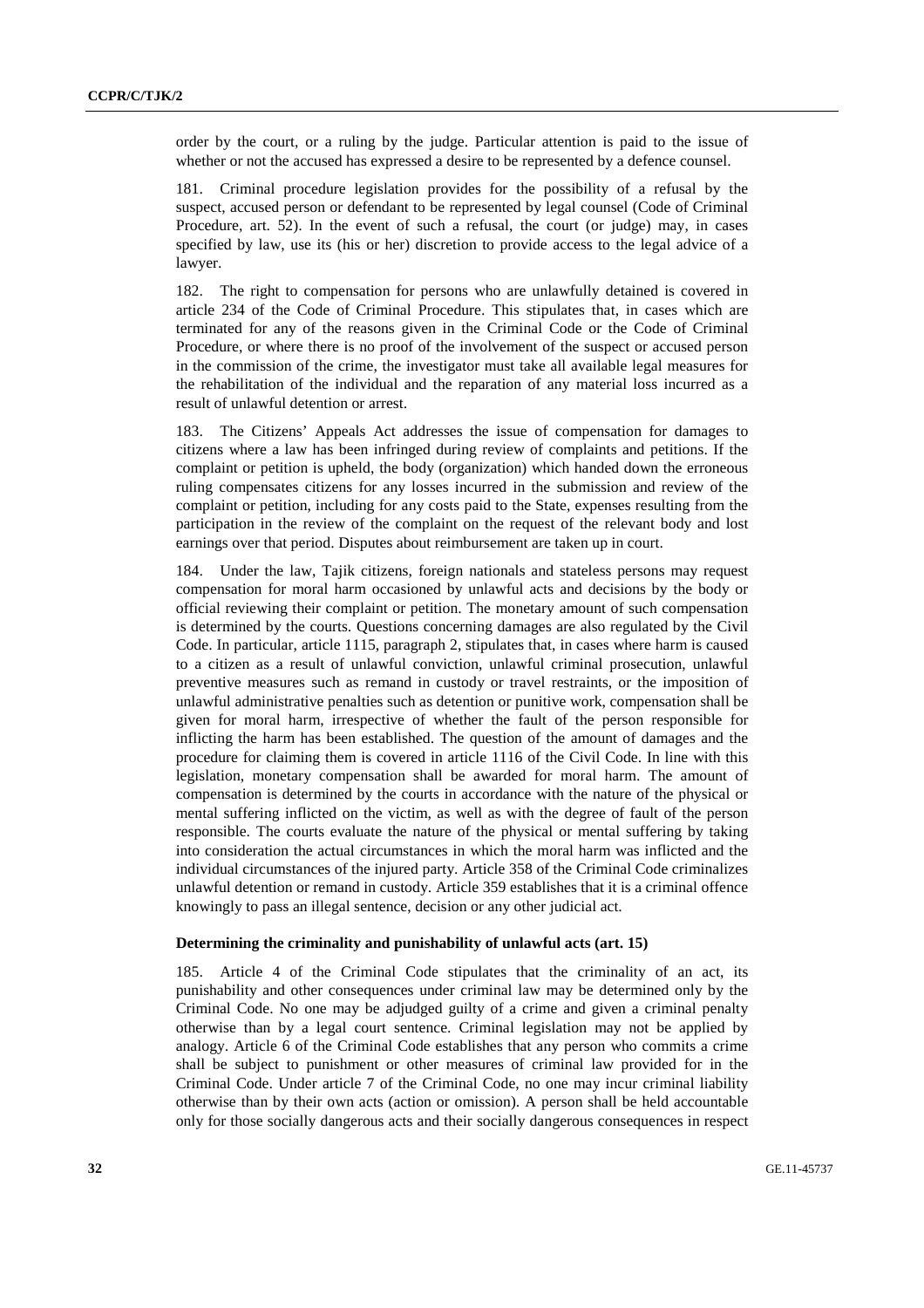of which his or her guilt has been established. There is no provision for strict liability, that is, criminal liability for causing harm without fault.

#### *The effect of a criminal law at a specific time*

 The criminality and punishability of an act is determined by the law in force at the time that the act is committed. The time of commission of a crime is the time when a socially dangerous act takes place, regardless of when the consequences manifest themselves (Criminal Code, art. 12).

### *The retroactive effect of a criminal law*

186. A criminal law revoking the criminality of an act, imposing a lighter penalty or otherwise improving the position of the person who committed the crime has retroactive effect, that is, it applies to persons who committed the act in question before the new law entered into force, including persons who are serving a sentence and persons who have served a sentence but whose criminal record had not been expunged. As soon as a law enters into effect revoking the criminality of an act, that act committed prior to the law's entry into force ceases to be considered a crime. If the new criminal law imposes a less severe penalty for a crime for which a sentence is currently being served, the penalty is reduced to the highest possible penalty established under the new criminal law entering into force. A criminal law establishing the criminality of an act, which imposes a heavier punishment or otherwise worsens the situation of the person who committed the act, does not have retroactive effect (Criminal Code, art. 13).

#### *Application of criminal law to persons who commit crimes in Tajikistan*

187. Persons who commit crimes in Tajikistan incur criminal liability under the Criminal Code, unless specified otherwise in international legal instruments recognized by Tajikistan. A crime committed in Tajikistan should be taken to mean an act which:

(a) Was begun, continued or completed in Tajik territory;

 (b) Was committed outside Tajikistan, but had criminal consequences in Tajik territory;

 (c) Was committed in Tajik territory, but had criminal consequences outside Tajikistan:

 (d) Was committed in complicity with persons carrying out criminal activity in the territory of another State.

188. Where a crime is committed aboard a vessel or aircraft lawfully moving through open water or airspace outside Tajikistan and displaying the Tajik flag or Tajik identification markings, the perpetrator shall be subject to criminal liability under the Criminal Code of Tajikistan unless otherwise stipulated in the international legal instruments recognized by Tajikistan. A person who commits a crime aboard a Tajik warship or military aircraft, irrespective of its location, shall also face prosecution under the Criminal Code.

189. The question of the criminal prosecution of foreign diplomatic representatives and other persons enjoying immunity who commit crimes in Tajik territory shall be settled on the basis of the norms of international law (Criminal Code, art. 14).

#### *Application of criminal law to persons who commit crimes outside Tajikistan*

190. A citizen of Tajikistan or a stateless person residing permanently in the country may be prosecuted under the Criminal Code for an offence committed abroad if the offence is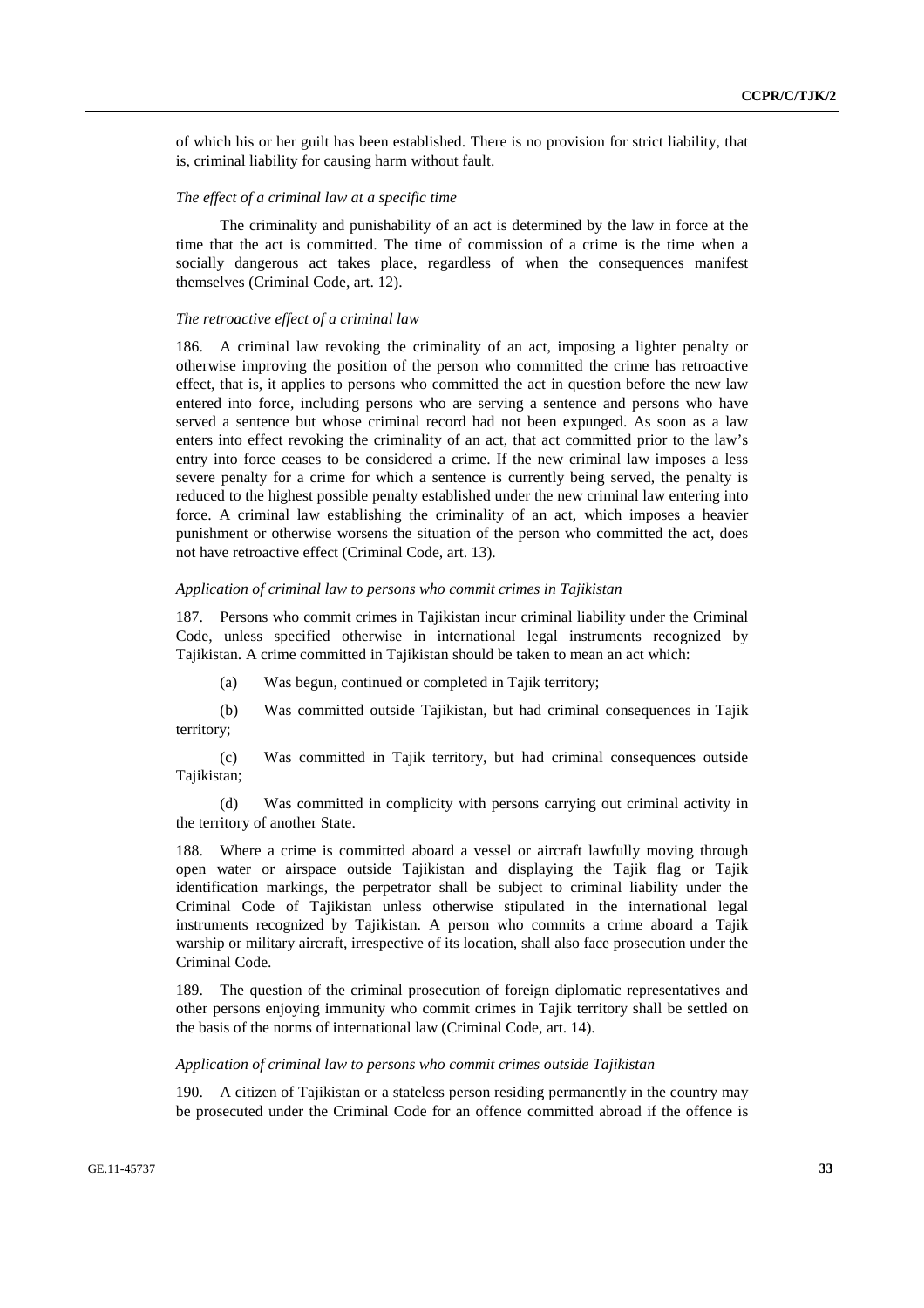considered a crime in the State where the act was committed and if the perpetrator has not been convicted of this crime in the foreign State. Where such persons are convicted, their punishment must not exceed the maximum penalty stipulated by the law of the foreign State where the crime was committed.

Under the Criminal Code, foreign nationals and stateless persons not residing permanently in Tajikistan are liable to prosecution for crimes perpetrated outside the country in the following cases:

 (a) If they commit crimes provided for in the norms of international law recognized by Tajikistan, or in treaties and agreements between Tajikistan and other States;

If they commit serious or extremely serious offences against Tajik citizens or directed against the interests of Tajikistan.

These rules are applied if the foreign nationals and stateless persons not residing permanently in Tajikistan have not already been convicted in another State. Unless otherwise stipulated in international legal instruments recognized by Tajikistan (Criminal Code, art. 15), a person's prior convictions and other consequences under criminal law of acts committed in another State should not be taken into consideration when categorizing an act by that person and determining the penalty for a crime committed by him or her in Tajikistan.

#### *Extradition of persons who have committed crimes*

192. A citizen of Tajikistan who has committed a crime in the territory of another State shall not be subject to extradition to that State unless there are bilateral agreements which provide otherwise.

193. Foreign nationals and stateless persons who have committed crimes outside Tajikistan and are still in the country may, in accordance with international treaties, be extradited to a foreign State to answer criminal charges or to serve a sentence (Criminal Code, art. 16).

#### **The legal recognition of citizens (art. 16)**

194. Under article 15 of the Constitution of November 1994, any person who was a Tajik citizen on the day that the Constitution was adopted is regarded as a Tajik citizen. The procedures for the acquisition and loss of Tajik citizenship are established by law.

195. Foreign citizens and stateless persons enjoy the proclaimed rights and freedoms and have the same duties and responsibilities as citizens of Tajikistan (Constitution, art. 16).

196. The legal recognition of citizens in the territory of Tajikistan is established in chapter 2 of the Constitution and in the Civil Code. These provisions take up the rights covered in the basic international human rights instruments.

197. No one may be restricted in his or her legal capacity. Dispositive capacity may be restricted in cases and procedures established by law. Acts of State bodies that restrict a citizen's dispositive capacity in disregard of the conditions and procedure prescribed by law concerning such capacity are invalid. A citizen's full or partial waiver of his or her legal capacity or dispositive capacity, and any other arrangements limiting such capacity, are void except when such arrangements are permitted by law.

198. In accordance with the general principles of law, the legal recognition of Tajik citizens shall not be conditional on their sex, race, social origin or religion. A person's legal capacity is legally established from birth and is extinguished by his or her death.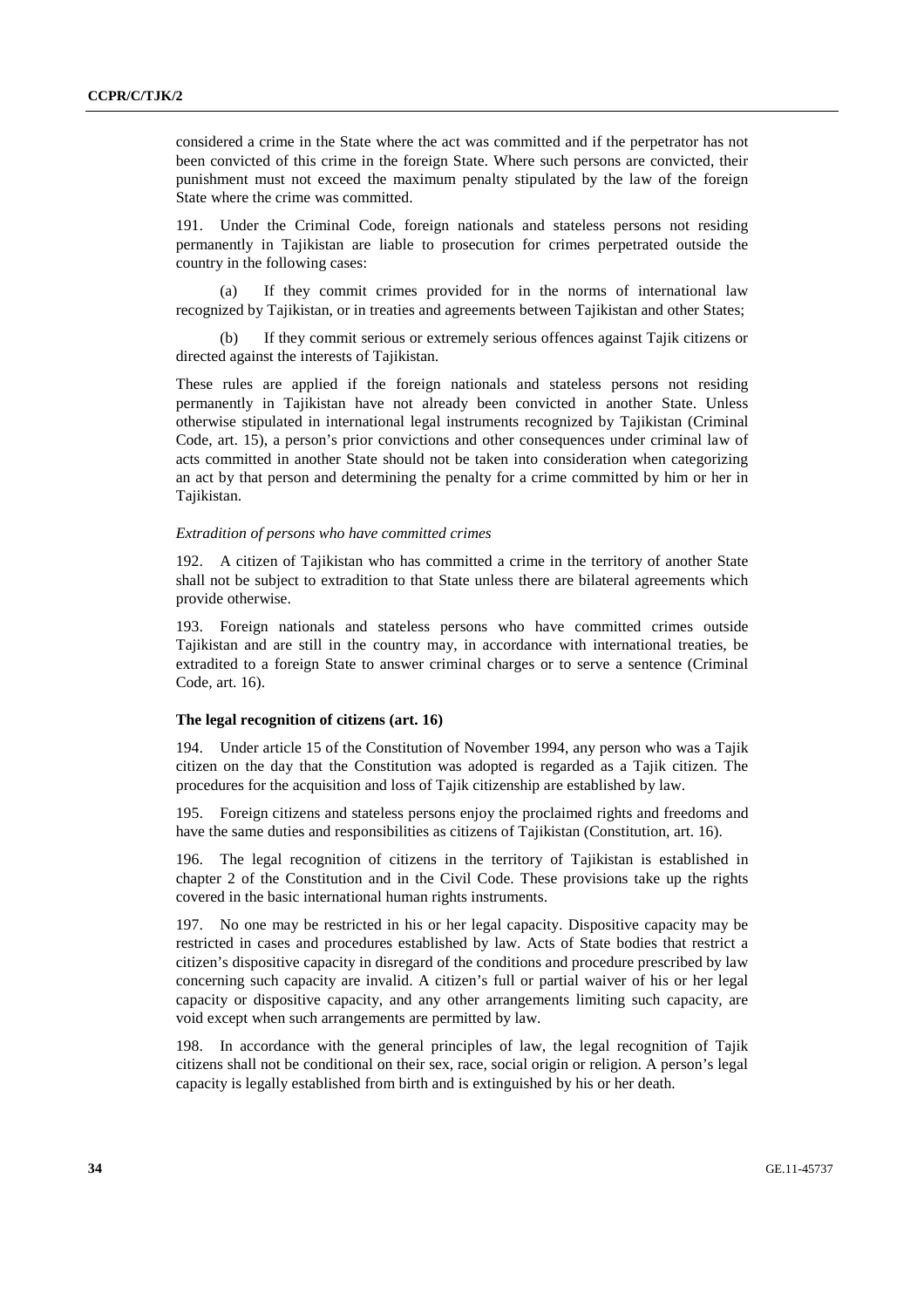199. Citizens' exercise of their legal capacity is subject to limits. In exercising their rights and freedoms, citizens must not inflict damage on the environment, infringe the law or harm the legitimate interests of others.

200. The question of a person's dispositive capacity is addressed specifically in each branch of the law. Under the Criminal Code, a physical person of sound mind incurs criminal liability if he or she was aged 16 or over at the time of committing an offence. Persons aged 14 or over at the time of committing an offence incur criminal liability only for serious and extremely serious offences.

201. Criminal liability is not incurred by a person who was not of sound mind at the time of committing a socially dangerous act, that is, he or she could not realize the significance of his or her actions or control them owing to a chronic mental illness, temporary mental disturbance, feeblemindedness or some other mental impairment. The courts may impose compulsory medical measures on persons who have committed a socially dangerous act and are deemed to be not of sound mind.

#### **Inviolability of the person (art. 17)**

202. Various Tajik legislative instruments contain guarantees for the exercise and protection of the rights of a person not to be subjected to arbitrary or unlawful interference with his or her privacy, family, home or correspondence, nor to arbitrary or unlawful attacks on his or her honour and reputation.

203. Under article 18 of the Constitution, the inviolability of the person shall be assured by the State. No one shall be subjected to torture or cruel and inhuman treatment. Coercive medical and scientific experimentation on human beings is prohibited.

204. Article 22 of the Constitution provides that a person's home is inviolable. Intrusion into a person's home and depriving a person of his or her home are prohibited except in cases prescribed by law. Article 23 of the Constitution safeguards the confidentiality of correspondence, telephone conversations and telegraphic and other forms of private communication except in cases prescribed by law. The collection, storage, use and dissemination of information about a person's private life without his or her consent are prohibited.

205. Under article 170 of the Civil Code, life, health, personal dignity, inviolability of the person, honour, good name, business reputation, inviolability of private life, and personal and family confidentiality are considered as the inalienable birthrights of every citizen. In accordance with article 171 of the Civil Code, if the non-material advantages which the citizen derives from these rights are infringed, the aggrieved party shall be entitled to compensation.

#### **Safeguarding the right to the freedom of thought, conscience and religion (art. 18)**

206. The freedoms of thought, conscience and religion, including the freedom of opinion, are recognized under national law as inalienable civil and human rights. At the legislative level, the freedoms of thought and conscience receive the same degree of protection from the State as those of religion and opinion. Article 8 of the Constitution safeguards the basic principle of the development of public life, according to which, the development of public life depends on political and ideological pluralism. No one ideology, including a religious ideology, may be established as the State ideology. Religious organizations are separated from the State and may not interfere in the affairs of the State. The establishment and operation of voluntary associations that promote racial, ethnic, social or religious enmity or call for the violent overthrow of the constitutional system and the formation of armed groups are prohibited. The freedom of conscience is also enshrined in article 26 of the Constitution, which stipulates that everyone has the right independently to determine his or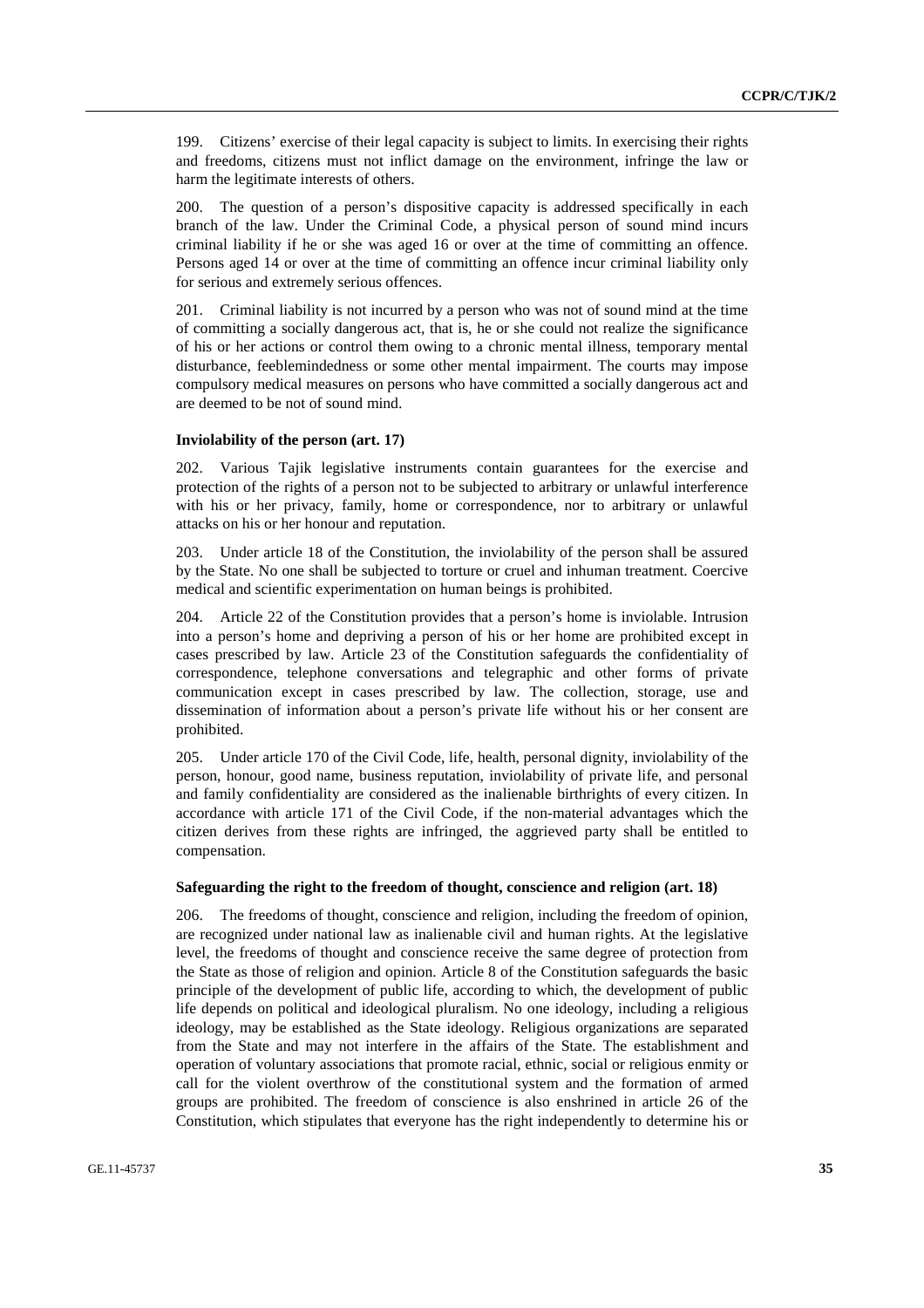her views on religion, to profess either individually or in community with others any religion or none, and to take part in religious services, ceremonies and rites.

207. The Freedom of Conscience and Religious Associations Act of 26 March 2009 accords citizens the right to determine and express their views on religion and its attendant beliefs and to practise religion and perform acts of worship without hindrance. The law provides for some specific limitations, similar to those defined in article 18 of the Covenant.

208. Legislation also: establishes the principle of the equal rights of citizens, irrespective of their views on religion; affirms the basic principle of a secular society, that is, the separation of the church and religious organizations from the State; and determines that all religions and denominations are equal before the law.

209. The State policy to promote the freedom of conscience and the freedom of religion is implemented in strict compliance with the constitutional principles of the development of public life on the basis of political and ideological pluralism; of the freedom of association, including the separation of the church and religious associations from the State; and of the non-interference of the State in the operations of religious associations.

210. Order No. 873, issued by the Government on 21 May 2010 and designed to improve the status of the right to freedom of religion, created the Committee on Religious Affairs, an independent body.

211. The Islamic Institute was established in Dushanbe in October 1990 and now has over 1,000 students.

212. Under article 8 of the Freedom of Conscience and Religious Associations Act, every person has the right to receive the religious instruction of his or her choice either individually or in community with others. Religious organizations have the right to create religious schools according to their statutes and in conformity with procedure established by the law. Large- and small-scale mosque gatherings on Fridays may include study groups in which instruction of religious principles is provided in accordance with their rules and statutes. Religious teaching is permitted in certain cases provided for by law once a State licence has been awarded. With the written consent of parents or legal guardians, children between 7 and 18 years of age may, in their free time outside of school activities, be given religious instruction that does not follow the State education syllabus.

## **Freedom of expression (art. 19)**

213. Article 30 of the Constitution accords to everyone freedom of expression, freedom of the press and the right to use the media. State censorship and prosecution for criticism are prohibited. Citizens have the right freely to express their beliefs and opinions, and to disseminate them in any form in the press and other media. Interference in the creative work of television and radio organizations by State bodies or local authorities and their officials, political parties, voluntary organizations or private individuals, as well as State censorship and prosecution for criticism, are prohibited. (Television and Radio Broadcasting Act, art. 6.)

#### **Prohibition of war propaganda (art. 20)**

214. In adhering to a peace-orientated policy, Tajikistan respects the sovereignty and independence of other States and determines its foreign policy on the basis of international norms. War propaganda is prohibited under article 11 of the Constitution.

215. The Constitution accords everyone freedom of expression, freedom of the press and the right to use the media. Propaganda and agitation which incite social, racial, ethnic, religious and linguistic enmity and hatred are prohibited. Article 30 prohibits State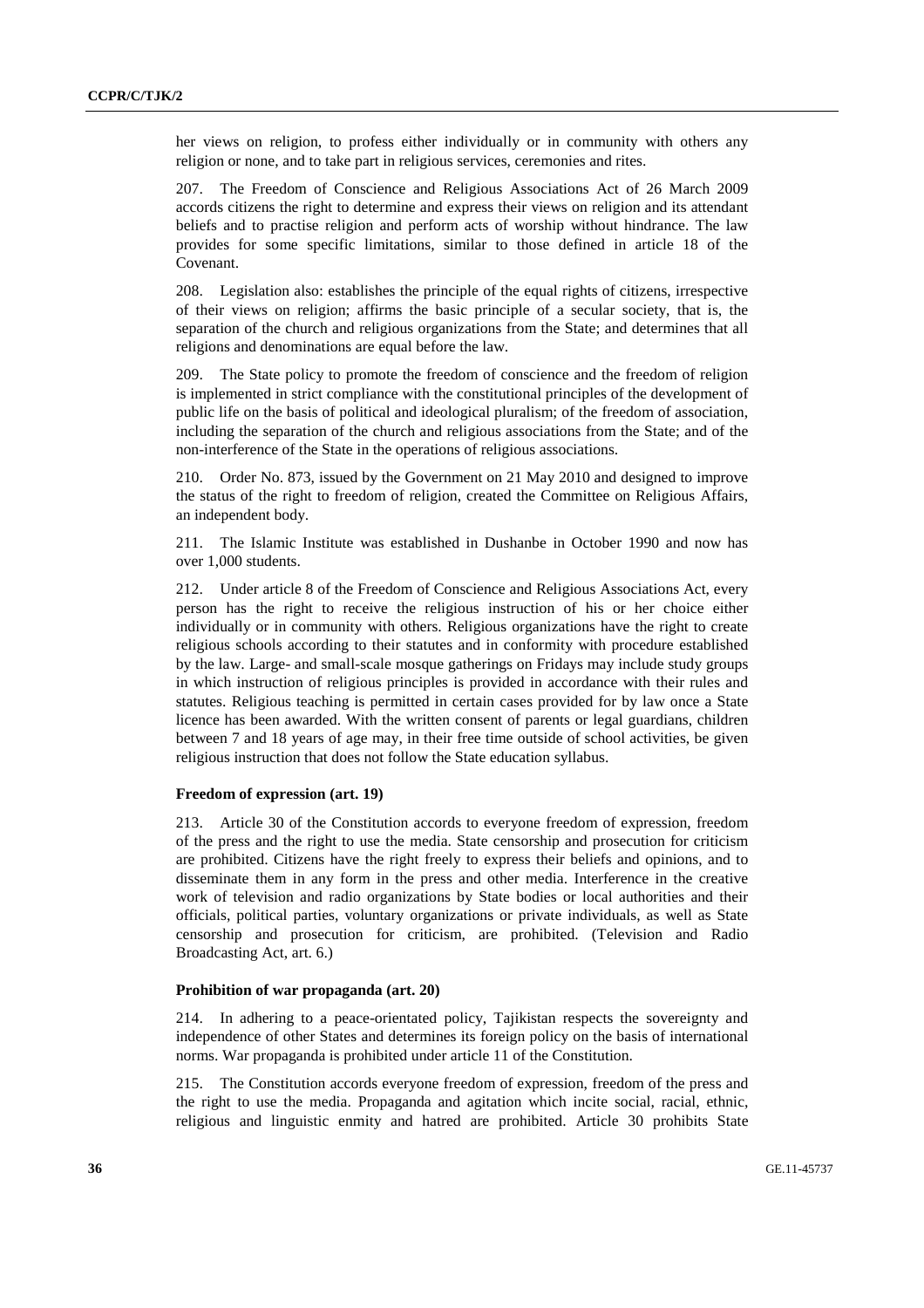censorship and prosecution for criticism. Issues concerning the prohibition of war propaganda and the incitement of ethnic discord are regulated as follows.

216. The Criminal Code establishes criminal liability for acts intended to arouse ethnic, racial, regional or religious enmity or discord, insult ethnic dignity, or promote exclusivity on the grounds of citizens' views on religion or ethnic, racial or regional affiliation, if the activities were carried out publicly or through the media. Public incitement to embark on a war of aggression is also an indictable offence. The dissemination of literature or publications containing: propaganda for war, violence and cruelty, racial, ethnic or religious exclusivity or intolerance; pornography; or incitement to commit other criminally punishable acts are also prohibited by article 22 of the Press and Other Media Act.

#### **Freedom of peaceful assembly and grounds for restricting it (art. 21)**

217. Article 29 of the Constitution establishes that citizens have the right to take part in legally authorized meetings, rallies, demonstrations and peaceful processions. No one may be compelled to take part in such events. This constitutional regulation satisfies and builds on the provisions of international agreements and other international instruments.

218. The law defines the conditions and procedure for organizing and running the events listed above; the rights and responsibilities of organizers, participants and central Government agencies; the grounds and procedure for suspending or stopping such events; and the need to give notification about holding large public events.

219. Under article 161, paragraph 1, of the Criminal Code, the illegal obstruction of the holding of a meeting, rally, demonstration or procession or of picketing; the prevention of participation in such events; and the coercion of persons to such participation are indictable offences if the acts in question involve violence or the threat of violence. In accordance with article 161, paragraph 2, of the Criminal Code, such acts committed with the abuse of one's official position are considered as aggravating circumstances when determining the individual's penalty.

#### **Freedom of association (art. 22)**

220. Citizens have the constitutional right to form associations. Citizens are entitled to take part in the formation of political parties, including parties of a democratic, religious or atheistic nature, trade unions and other voluntary associations. They may also freely join or leave them. Political parties help the population, on the basis of political pluralism, to form and express their will and to take part in political life. The structure and activity of such parties must be in line with democratic standards (art. 28).

221. The Voluntary Associations Act of 12 May 2007 governs the social aspects of citizens' enjoyment of the freedom of association, and of their rights to establish, operate, reorganize or dissolve voluntary associations.

222. The legal status of trade unions in Tajikistan is established in the Constitution, the Act on Trade Unions, Their Rights and Guarantees relating to Their Activities, the Voluntary Organizations Act, the Occupational Safety Act and other laws, regulations and international legal instruments recognized by Tajikistan.

223. The Act on Trade Unions, Their Rights and Guarantees relating to Their Activities (hereinafter, referred to as the Trade Union Act) defines the main priorities of the trade union movement, the principles of the organization and operation of trade unions, the main substantive rights enjoyed by them, and the basic areas, forms and guarantees of their activities. Article 1 specifies that a trade union is a voluntary public association of workers having common interests by virtue of their occupation, in both the production and the non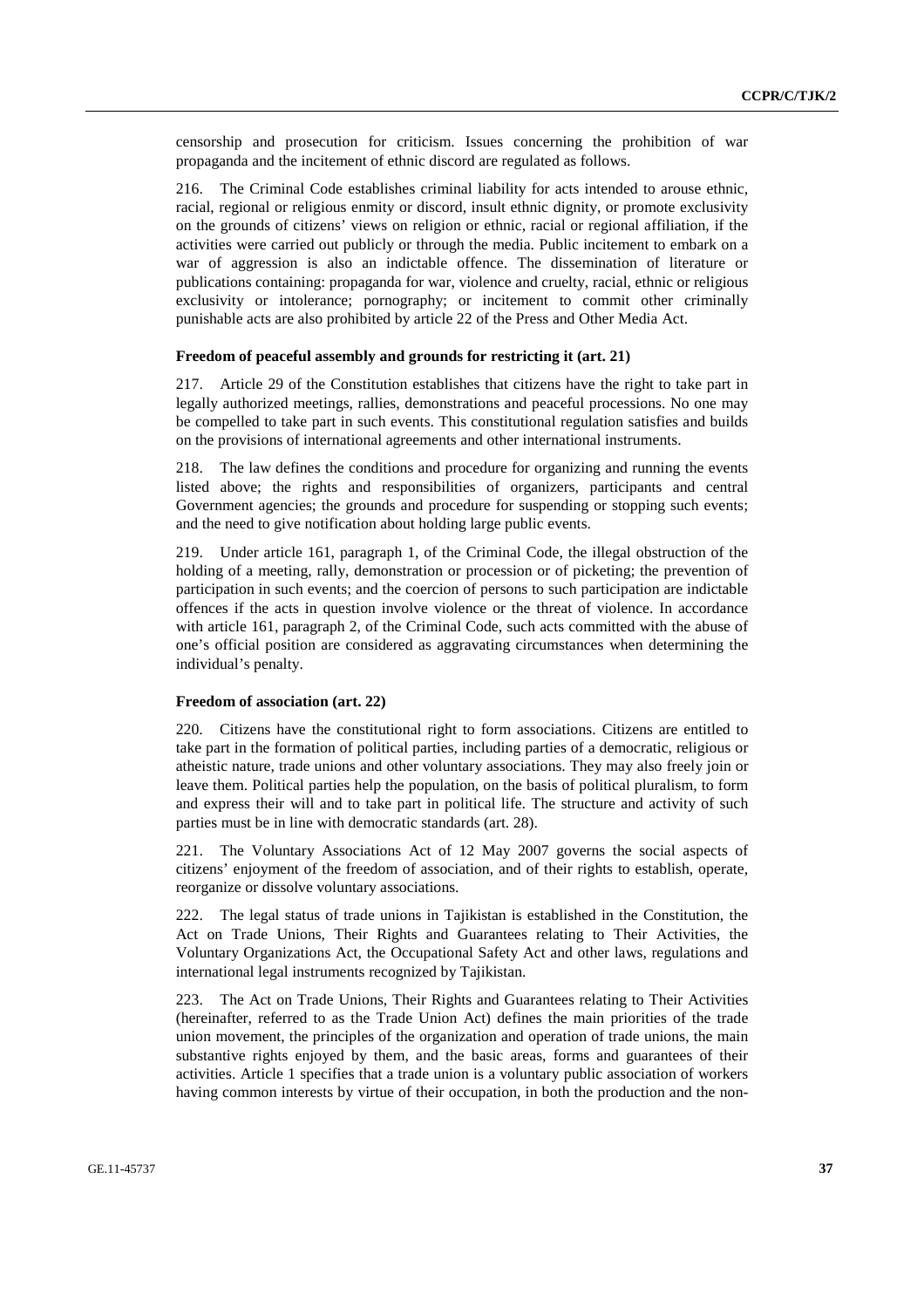production spheres, for the protection of their labour, social and economic rights and the interests of their members.

224. Article 6 of the Act prohibits discrimination against citizens on the basis of their membership or non-membership of a trade union. The membership or non-membership of a trade union does not entail any restriction of the labour, social or other rights and freedoms accorded under the Constitution and the Trade Union Act. The recruitment, promotion and dismissal of workers on the basis of their membership of or their joining or leaving a particular trade union are prohibited. The main legal feature of trade unions which distinguishes them from other voluntary associations is that they may represent and defend the social and labour rights and interests of workers. They also have the right to conduct collective bargaining, to sign and oversee compliance with contracts and collective agreements and to promote employment.

225. In accordance with article 227 of the Labour Code and article 14 of the Trade Union Act, trade unions, public inspectors and commissions from the relevant elected trade union bodies carry out public monitoring of compliance with labour law and with regulations on occupational safety.

226. The Labour Code and the Social Partnership, Contracts and Collective Agreements Act provide additional new legal possibilities for the parties to the social partnership to improve the full range of conditions pertaining to work, remuneration, health and occupational safety, and further develop legal regulations governing individual and collective labour relations.

227. A Government decision of 2 February 2009 approved the General Agreement between the Government, the employers' associations and the Federation of Independent Trade Unions of Tajikistan for the period 2009–2011.

228. In general, the legal and regulatory instruments adopted by Tajikistan meet the requirements of the conventions and the recommendations of the International Labour Organization (ILO). As of 1 November 2010, Tajikistan had ratified 49 international conventions and 21 ILO recommendations.

229. Of the ILO conventions ratified by Tajikistan, the ILO Freedom of Association and Protection of the Right to Organise Convention, 1948 (No. 87) is of fundamental importance to trade unions. Conventions which determine the basic rights of trade unions include: the ILO Right to Organise and Collective Bargaining Convention, 1949 (No. 98), the ILO Tripartite Consultation (International Labour Standards) Convention, 1976 (No. 144) and the Collective Bargaining Convention, 1981 (No. 154).

230. Many ILO conventions and recommendations, the International Covenant on Economic, Social and Cultural Rights and other international legal instruments ratified by Tajikistan are of considerable importance, in terms of both principles and regulations, in further developing trade union legislation, establishing statutes for trade unions and contributing to the provisions of collective contracts and agreements.

231. The Federation of Independent Trade Unions of Tajikistan is an integral part of the world trade union movement and, through its cohesiveness and solidarity, plays an active role in international efforts in respect of globalization.

#### **Support and protection of the family (art. 23)**

232. The Constitution and the Family Code regulate the basic provisions of family relations. The family, as the foundation of society, enjoys the protection of the State. Everyone has the right to found a family. Men and women, on attaining marriageable age, have the right to enter freely into marriage. Spouses have equal rights in family relations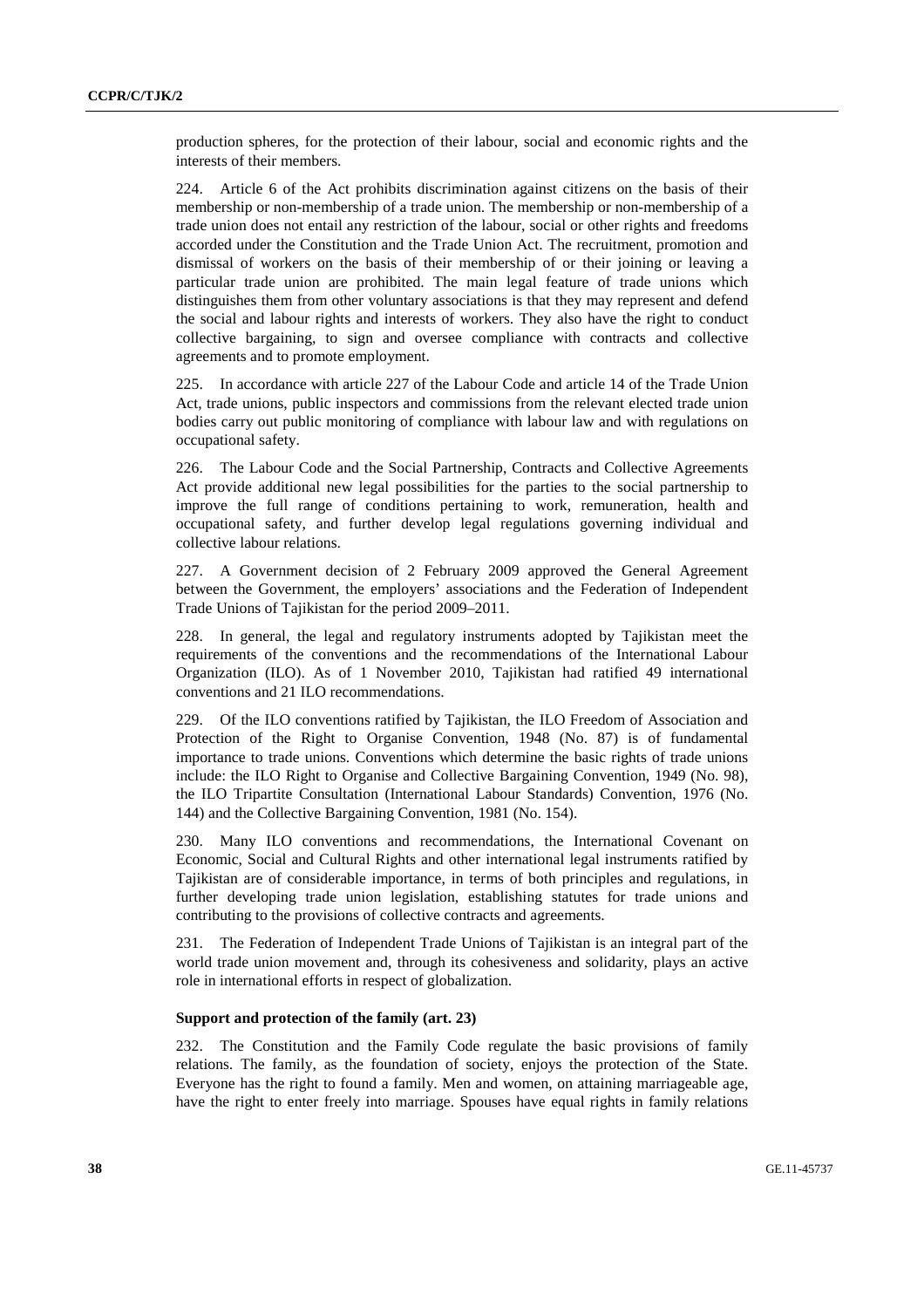and in the event of the dissolution of the marriage. Article 33 of the Constitution prohibits polygamy.

233. Article 32 of the Family Code guarantees the equal rights of spouses in the family. Specifically, each spouse is free to choose his or her occupation, profession, activity, place of residence and current address. Questions of paternity, maternity, the upbringing and education of the children and other issues related to family life are resolved jointly by the spouses based on the principle of spousal equality.

234. A marriage contract shall not give rise to gender-based discrimination. Upon marriage, it is the prerogative of spouses to choose the surname of either one of them as their common surname, to keep their respective premarital surnames, or to attach the surname of the other spouse to their own surname. A change in the surname of one of the spouses shall not entail any change in the surname of the other (Family Code, art. 33). The marriage or dissolution of marriage between a citizen of Tajikistan and a non-Tajik citizen shall not entail a change in citizenship. A change in citizenship of one of the spouses shall not entail a change in the citizenship of the other spouse. The dissolution of a marriage shall not affect the citizenship of any children born or adopted during the marriage (Constitutional Act on Citizenship, art. 8).

235. Articles 16 to 20 of the Constitutional Act on Citizenship also regulate questions relating to the citizenship of children. The equality of the property rights of spouses, as provided for in the Family Code, is very important in ensuring women's rights in the family. Thus, property accumulated by spouses during a marriage is owned by them in common. A spouse who, during a marriage, managed the household, looked after the children or for other valid reasons did not have an independent income, also has the right to joint ownership (Family Code, art. 34). Spouses shall possess, use and dispose of property held in common by mutual agreement (Family Code, art. 35).

In the event of the dissolution of a marriage, the legislation in force guarantees the equal rights of the spouses. If in divorce proceedings one of the spouses does not consent to the dissolution of the marriage, the court shall take steps to reconcile the spouses and is entitled to defer the proceedings by fixing a period of three months for the spouses to effect a reconciliation.

#### **Rights of the child (art. 24)**

237. Article 34 of the Constitution grants mothers and children the special protection and patronage of the State.

238. In accordance with article 57 of the Family Code, children have the right to the protection of their rights and legitimate interests. The article in particular provides for the right of a child of 14 years of age or older to apply independently to the courts.

239. Local government commissions on children's rights resolve issues related to the protection of the rights of the child through administrative channels.

#### **Prohibition of discrimination in the exercise of political and civil rights (art. 25)**

240. In accordance with article 27 of the Constitution, citizens are entitled, directly or through representatives, to participate in political life and the governing of the State. Citizens have equal rights to enter public service. On reaching 18 years of age, citizens are entitled to participate in referendums, to vote and, on reaching the age established by the Constitution and the law, to stand for election.

241. Tajik legislation on elections establishes that all citizens who have attained the age of 18 years before election day have the right to vote, irrespective of their ethnic origin, race, sex, language, faith, political position, social status, education or wealth. They take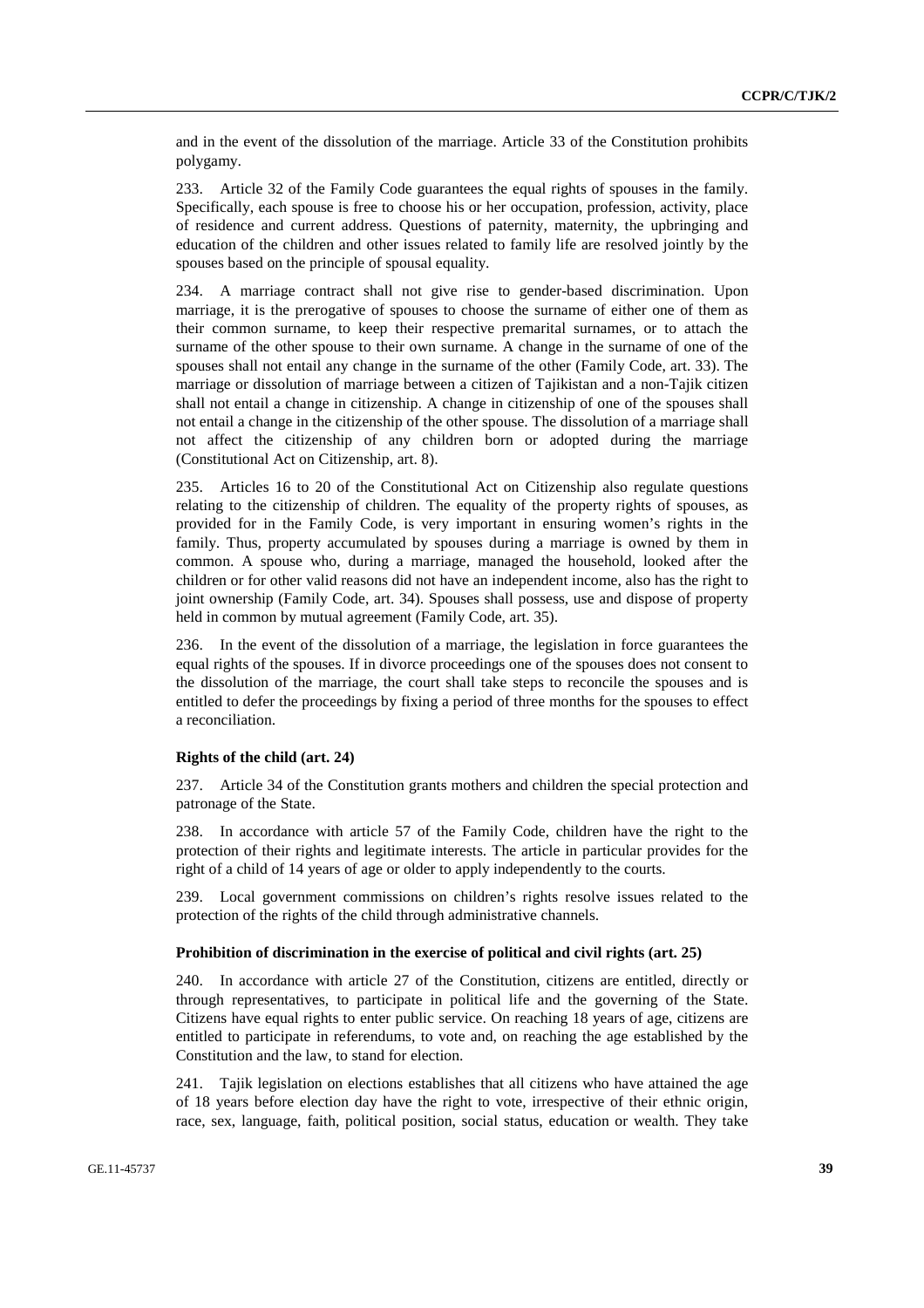part in elections on an equal basis. The electoral register includes all such citizens who, at the moment that the register for a given electoral district was compiled, are residing in the country on a temporary or permanent basis and are eligible to vote.

242. On 25 May 2009, considering the need to improve the electoral process and to ensure that, in accordance with article 12 of the Constitutional Act on Elections to the Majlis-i Oli, elections shall be open, transparent and democratic, the Central Commission on elections and referendums in Tajikistan adopted regulations governing the procedure for the participation of national and international observers, authorized representatives of candidates and political parties and representatives of the media in elections to the Majlis-i Oli and to Local Councils of People's Deputies.

243. The parliamentary elections held in February 2010 after improvements had been made to electoral legislation, in terms of organization, democratic basis and transparency, represented a marked improvement on previous such elections. This was confirmed by the conclusions of the majority of international observers monitoring the preparation and management of the elections.

244. Voters, bodies of political parties whose candidates were running for election, candidates themselves, their authorized representatives, observers, the electoral commission and the procurator were entitled to seek legal remedies in court if they considered that voting rights had been infringed owing to the decisions, actions or inaction of the local or central government, officials or civil servants.

245. The Central Commission on Elections and Referendums in Tajikistan and area and district electoral commissions have the right to initiate legal proceedings against local and central government bodies, officials, civil servants, bodies of political parties whose candidates are running for election, candidates and the electoral commission for violating electoral law.

246. In 2010, the courts examined 33 cases regarding the elections. Of these, 11 were admitted, 17 were dismissed and in 5 cases the proceedings were terminated.

#### **Equal rights before the law (art. 26)**

247. Article 17 of the Constitution states that all persons are equal before the law and the courts. The State guarantees the rights and freedoms of every person regardless of his or her ethnic origin, race, sex, language, faith, political opinions, education, social status or property. Men and women have equal rights. Fundamental human and civil rights and freedoms are set out in chapter 2, articles 14 to 47, of the Constitution. Direct or indirect violation or restriction of human rights and freedoms is criminalized in article 143 of the Criminal Code. The constitutional principles of the equality of rights and freedoms are consolidated in article 5 of the Criminal Code (principle of equality before the law); articles 7 and 16 of the Code of Criminal Procedure (administration of justice and the equality of citizens before the law and the courts); article 1 of the Family Code (prohibition of all forms of limitations of the rights of citizens entering into marriage and within family relations, whether on social, racial, ethnic, linguistic or religious grounds); article 7 of the Labour Code (the prohibition of discrimination in labour relations); article 6 of the Education Act (State guarantees for the rights of citizens to education); article 6 of the Code of Civil Procedure (administration of justice solely in the courts and on the basis of the equal rights of citizens before the law and the courts); and a number of other laws and regulations.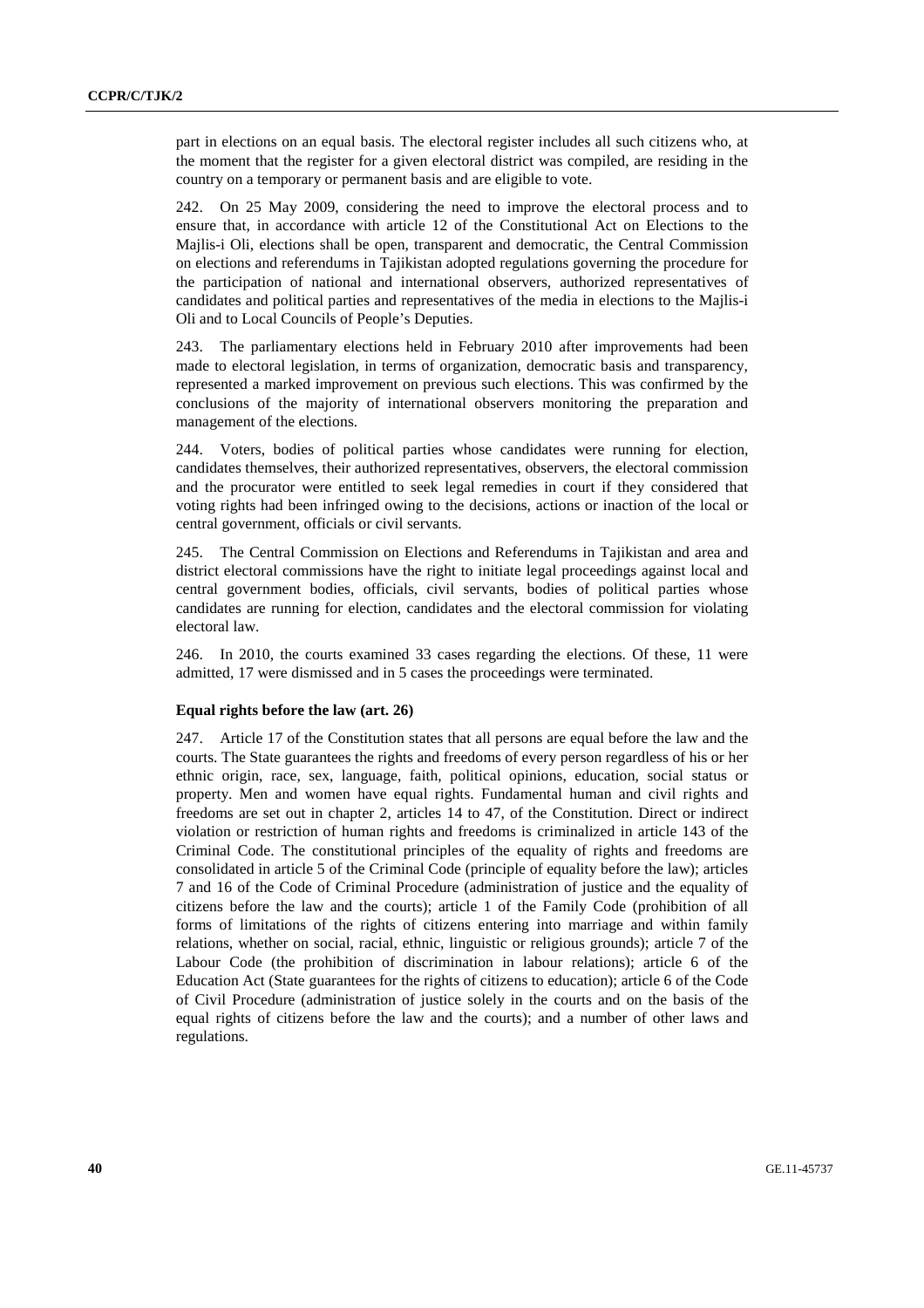### **Rights of minorities (art. 27)**<sup>2</sup>

248. The constitutional right of all peoples and ethnic groups residing in Tajikistan to freely use their mother tongue is safeguarded in article 2 of the Constitution and in article 4 of the Act on the State Language of 5 October 2009.

249. Tajik legislation taken as a whole, from the Constitution to statutory instruments, is consistent in its approach to the respect of the rights of all the peoples and ethnic groups residing in the country, including the right to use their mother tongue. The question of the linguistic rights of ethnic minorities has become an issue of major importance in Tajikistan.

250. Under the Education Act, the State provides general education in the State language while guaranteeing citizens the right to choose their language of instruction. In areas with large non-Tajik ethnic populations, it provides schooling in the native languages of those populations, as far as the capacity of the education system allows. The freedom to choose the language of instruction at general education schools is ensured by setting up the required number of classes and groups and providing the conditions for them to function.

251. At all schools, regardless of their organizational or legal status or form of ownership, studies of the State language are governed by the country's laws on language and State educational standards. All schools provide teaching of the Russian language — the language of communication between ethnic groups — and of one foreign language, as a means for students to acquire knowledge of mankind's scientific and cultural heritage and of scientific and technological achievements and to enable them to become professionally mobile.

252. Teaching takes place in the State language. Preschool and general education; initial, secondary and higher vocational training; and postgraduate vocational studies may also be conducted in other languages. At the same time, the conditions are being established to allow all peoples and ethnic groups to choose their language of instruction freely and in accordance with the law.

## **IV. Replies to observations of the Human Rights Committee**

## **Paragraph 6 of the Committee's concluding observations (CCPR/CO/84/TJK)**

253. Human rights are a multidimensional phenomenon recognized around the world as humanity's greatest asset. Tajikistan endorses the goals of the World Programme for Human Rights Education recommended by the United Nations General Assembly and notes that human rights education makes an enormous contribution to the enjoyment of those rights.

254. There is a growing trend in the country to actively inform the population and law enforcement officers on human rights issues. A network of educational institutions provides training and retraining for lawyers and law enforcement officers. These institutions include law faculties of higher educational establishments, in particular the Tajik National University, the Ministry of Internal Affairs Academy, the State National Security Committee College, the Procuratorial Staff Development Centre, the Ministry of Justice Staff Development Centre and the Judicial Training Centre under the Council of Justice.

 $2^2$  For more detailed information on the rights of minorities, see the fifth periodic report of Tajikistan on the implementation of the International Convention on the Elimination of All Forms of Racial Discrimination (CERD/C/463/Add.1).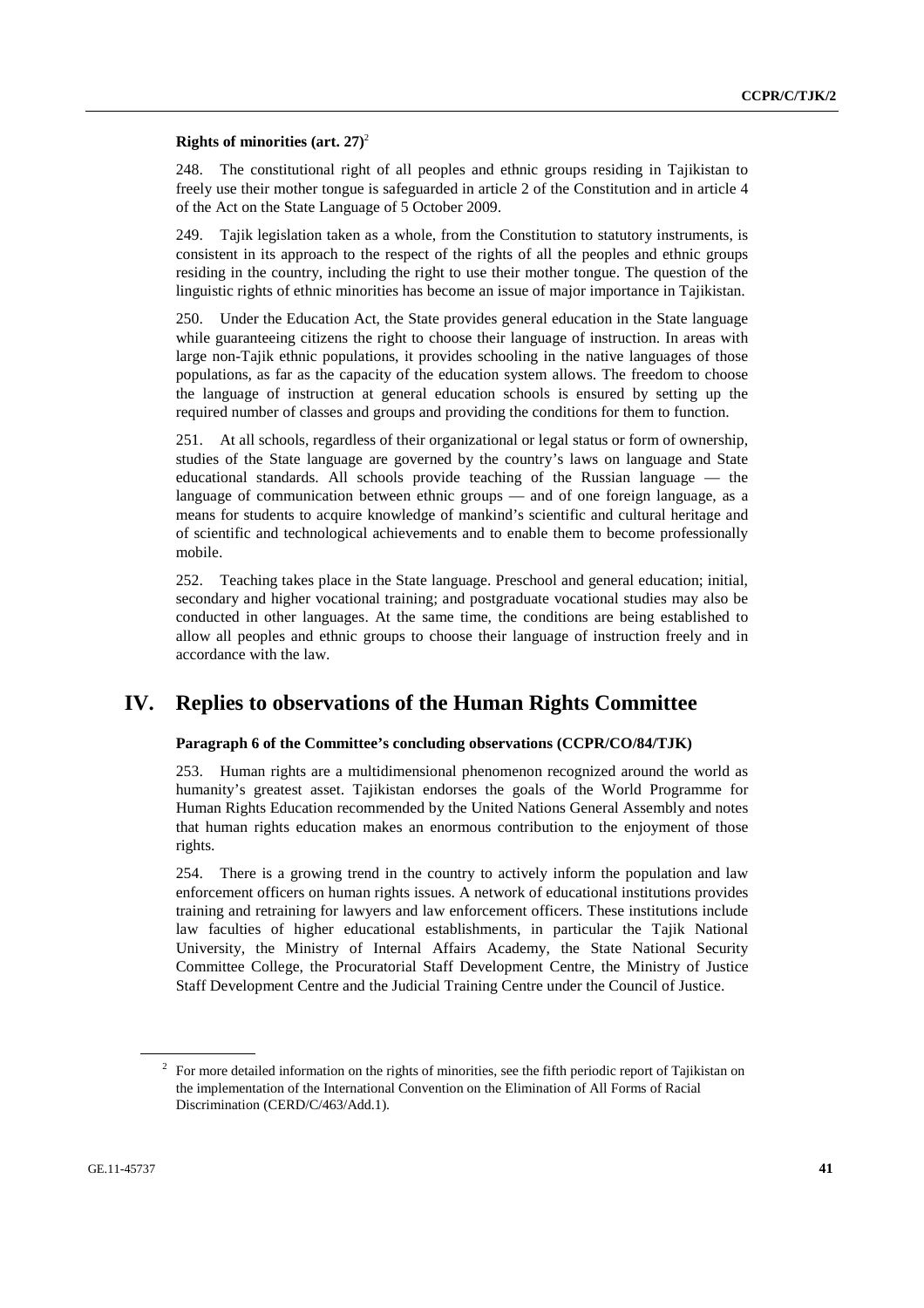255. Under the programme on the State system of human rights education, approved by Government Decision of 12 June 2001, the situation of human rights education is being systematically analysed and measures are being taken to improve human rights training and education within the education system. Measures are also being taken in other ministries and departments to train staff, and inform the public and raise its awareness of human rights.

256. In accordance with the Presidential Decree of 9 September 1997 on legal policy and the legal education of Tajik citizens and pursuant to the Government Decision on arrangements to improve citizens' legal education and legal work in the country, a legal training and education programme for 2009–2019 was drawn up and approved by Government Decision of 29 April 2009. On the basis of those documents, appropriate educational programmes have been developed and introduced in the Ministry of Justice Institute of Advanced Training for Staff of the Law Enforcement and Judicial Authorities, and Legal Services of Enterprises, Institutions and Organizations (hereinafter, the Institute) and in the Central Penal Correction Department.

257. Ministry of Justice staff participate actively in international and national conferences, seminars, round tables and discussions attended by human rights experts and specialists.

258. Two-month training courses are organized for young staff of the Central Penal Correction Department at its training centre, with the participation of the most qualified staff members and visiting human rights experts (lecturers in human rights).

259. In accordance with a plan approved by the Ministry of Justice, groups of participants undergo training courses in the Institute and the Central Penal Correction Department and receive a certificate upon completion.

260. Regular seminars for judges on the study and application of international human rights standards have been held in the Judicial Training Centre under the Council of Justice since 2005.

261. Human rights training was given in 2005 to 220 judges with up to five years of work experience, in 2006 to 219 judges, in 2007 to 200 judges, in 2008 to 194 judges, and in 2009 to 119 judges.

262. With a view to improving judges' practical skills, the Council of Justice held shortterm training seminars in the regions (Khatlon, Soghd, Gorno-Badakshan Autonomous Province, Dushanbe, Gissar) on the rights of children, women and refugees, which have also become relevant following Tajikistan's independence in view of the international legal obligations it has taken on in the field of human rights.

263. In addition, in 2006, in the framework of the Universal Training Programme-2 project, the Judicial Training Centre under the Council of Justice, with the assistance of UNICEF, conducted seminars on international minimum standards of juvenile justice for 179 judges.

264. It should also be noted that in 2008, the legal information centre in Dushanbe held seminars on human rights and refugee rights for 35 judges, looking at the application of international and national refugee rights standards to the work of judges in Tajikistan, and international and domestic legislation on refugees and the procedure for granting refugee status.

265. The curriculum of the State National Security Committee College includes the subject of human rights as a separate discipline, and public international law and constitutional law as optional courses.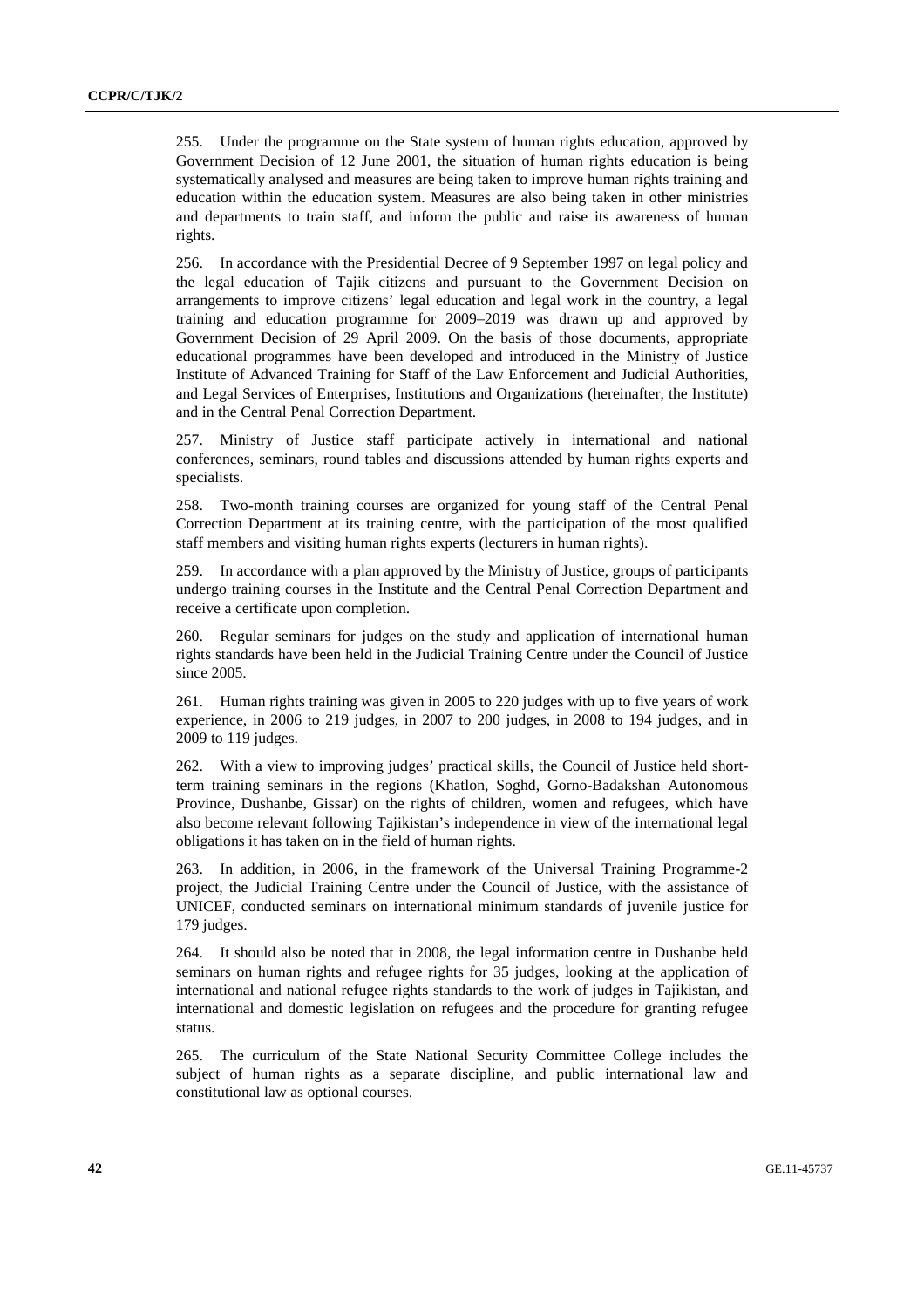266. Every three months, the Procuratorial Staff Development Centre under the Procurator's Office organizes one week courses for procuratorial officials and investigators from the Procurator's Office on various aspects of human rights, as well as examining citizens' complaints and drawing up recommendations for the procuratorial staff.

267. In 2007, a handbook entitled *The Role and Tasks of the Procuratorial Agencies of Tajikistan in Defending Human and Civil Rights* was published with the support of the Danish Institute for Human Rights, and financial support from the Swedish International Development Cooperation Agency. It gives a detailed account of all aspects of the work of the Procurator's Office from the viewpoint of human rights and the rule of law.

268. In 2006, a department of human rights and comparative law was established within the law faculty of the Tajik National University. It teaches human rights together with other subjects to first-year students (64 hours) and second-year students (72 hours), as well as to second-year students from the distance education department (30 hours). Since 2008, the subject of human rights has been taught to full-time students of the history and philosophy faculties (36 hours). Special courses on women's rights, refugees' rights and issues linked to the protection of the rights of the child have gradually been introduced. Textbooks for all subjects have been issued in two languages, Tajik and Russian.

269. The Ministry of Internal Affairs Academy provides human rights training for militia officers in the form of a separate course on safeguarding human rights in the work of the internal affairs agencies, in accordance with the educational curricula of 1999; the course consists of 34 hours of lectures and 24 hours of independent preparation under the guidance of a lecturer, a total of 58 hours.

270. The Academy also offers courses in administrative law (119 hours), criminal law (238 hours), criminal procedure (255 hours), international law (52 hours) and a special course on the preliminary investigation procedure (102 hours) as part of its training for militia officers on human rights in the activities of the internal affairs agencies.

271. A course on safeguarding human and civil rights and freedoms in the work of the law enforcement agencies (30 hours) and another in international humanitarian law (20 hours) are taught to the students of faculty No. 1 studying to become law enforcement managers and specializing in State and local management.

272. Teaching staff of the Academy with at least five years' experience provided training in international law and human rights to 65 Academy staff members in 2005, to 55 staff members in 2006, to 73 staff members in 2007, and to 46 staff members in 2008.

273. In addition, to ensure that human rights training takes account of international standards, weekly classes on, inter alia, the European Convention on Human Rights and other international instruments are conducted in various departments of the Ministry of Internal Affairs, primarily for staff directly involved in detecting and investigating crime. In 2009 alone, Academy teaching staff held more than 70 training sessions on various aspects of the observance of human rights in the work of the internal affairs agencies.

274. Experience shows that cases of domestic violence against women do occur in society. Tajikistan has taken specific measures to put an end to this phenomenon. A working group made up of deputies and staff from the Office of the President, ministries, departments and non-governmental organizations has been established under the Majlis-i Namoyandagon, to work on a bill on the prevention of domestic violence.

275. The Criminal Code provides for sanctions for the following acts that may be prompted by gender discrimination: beating (art. 116), cruel treatment (art. 117), trafficking in persons (art.  $130<sup>1</sup>$ ), recruitment for the purposes of sexual or other exploitation (art. 132), rape (art. 138), sexual assault (art. 139), sexual coercion (art. 140), sexual intercourse with persons under the age of 16 (art. 141), depraved acts (art. 142), bigamy or polygamy (art.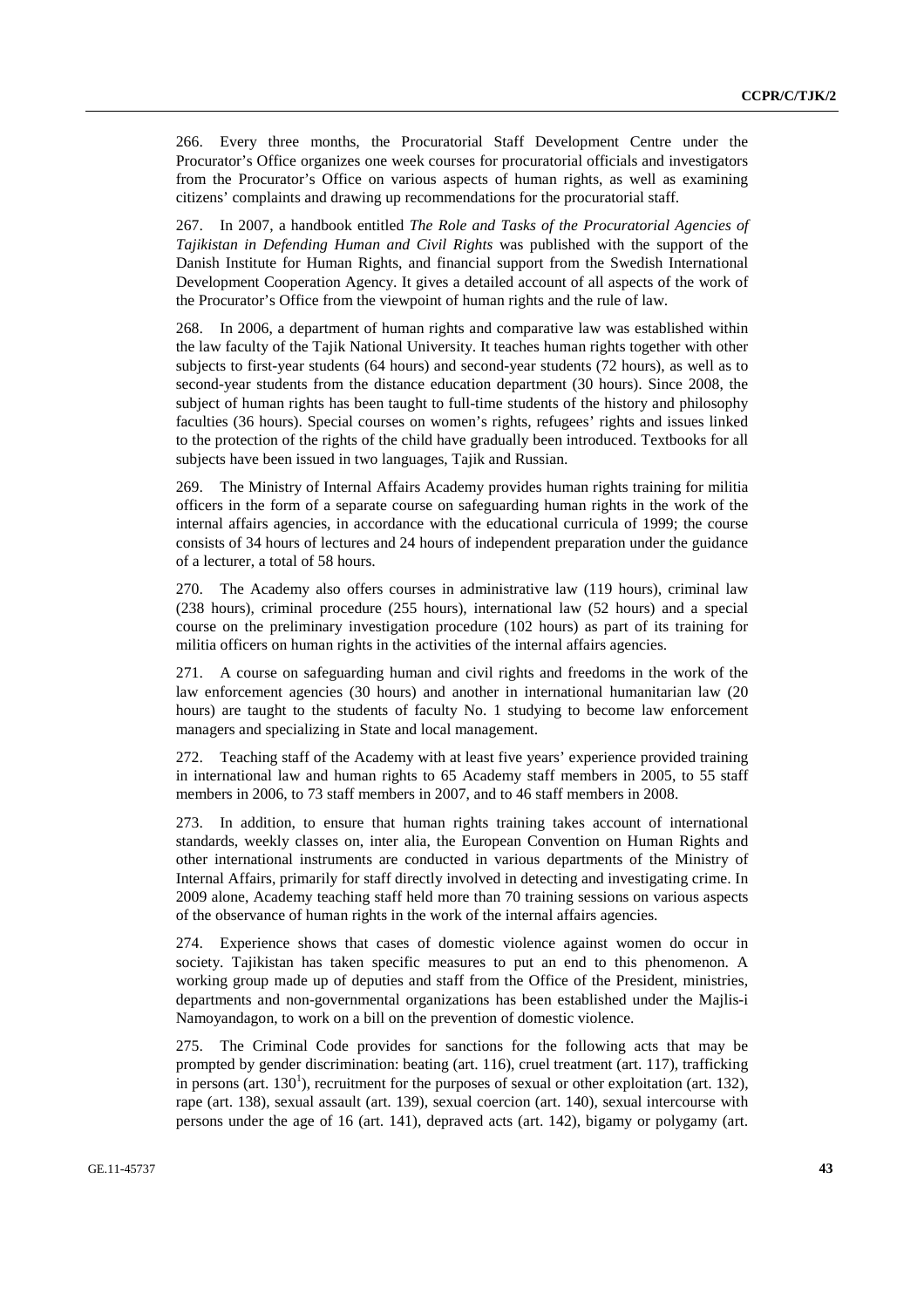170), enticement into prostitution (art. 238), and the establishment or keeping of brothels, procurement and living off the earnings of prostitution (art. 239).

276. In statistical records, criminal cases involving the use of violence against women used to be registered under "other crimes". Since 2002, in order to make such records more reliable, the Council of Justice has compiled its own statistics on cases in this category (Criminal Code, arts. 109, 110, 111, 116, 117, 120, 130, 130<sup>1</sup>, 133, 134 and 181). In 2010, on a proposal by the Council of Justice, additions were made to the relevant reporting forms to make it possible to track trends and take measures to prevent the above-mentioned crimes.

277. The number of cases involving violence against women over the period 2007–2009 and the first half of 2010 has evolved as follows.

|                                                  |                                                      | Years                                       |                          |                          |                                                                             |                                        |  |
|--------------------------------------------------|------------------------------------------------------|---------------------------------------------|--------------------------|--------------------------|-----------------------------------------------------------------------------|----------------------------------------|--|
| Category of<br>crime                             | Articles of the<br>Criminal Code                     | 1st half of<br>2006<br>2007<br>2008<br>2009 |                          |                          |                                                                             |                                        |  |
| Crimes<br>involving<br>violence<br>against women | 109 110 111<br>116 117 120<br>130 131 133<br>134 181 | 114 cases<br>relating to                    | 228 cases<br>relating to | 108 cases<br>relating to | 108 cases<br>relating to<br>123 persons 139 persons 110 persons 117 persons | 336 cases<br>relating to<br>40 persons |  |

The number of cases brought for crimes linked to violence against women in the period 2006–2009 is as follows.

| Category of crime |                                                                                                                                                       | Articles of<br>the Criminal<br>Code | Years                                   |                                         |                                            |                                            |                                       |  |
|-------------------|-------------------------------------------------------------------------------------------------------------------------------------------------------|-------------------------------------|-----------------------------------------|-----------------------------------------|--------------------------------------------|--------------------------------------------|---------------------------------------|--|
|                   |                                                                                                                                                       |                                     | 2006                                    | 2007                                    | 2008                                       | 2009                                       | 1st half of<br>2010                   |  |
| 1                 | Trafficking in<br>persons                                                                                                                             | $130^1$<br>167                      | 8 cases<br>relating to<br>15 persons    | 15 cases<br>relating to<br>31 persons   | 7 cases<br>relating to<br>14 persons       | 8 cases<br>relating to<br>17 persons       | 2 cases<br>relating to<br>5 persons   |  |
| 2                 | Rape                                                                                                                                                  | 138                                 | 53 cases<br>relating to<br>60 persons   | 70 cases<br>relating to<br>84 persons   | 70 cases<br>relating to<br>78 persons      | 53 cases<br>relating to<br>57 persons      | 17 cases<br>relating to<br>18 persons |  |
| 3                 | Bigamy or<br>polygamy                                                                                                                                 | 170                                 | 192 cases<br>relating to<br>192 persons | 183 cases<br>relating to<br>183 persons | 162 cases<br>relating to<br>162<br>persons | 140 cases<br>relating to<br>140<br>persons | 49 cases<br>relating to<br>49 persons |  |
| 4                 | Enticement into<br>prostitution and<br>establishment or<br>keeping of<br>brothels.<br>procurement or<br>living off the<br>earnings of<br>prostitution | 238<br>239                          | 80 cases<br>relating to<br>83 persons   | 89 cases<br>relating to<br>97 persons   | 54 cases<br>relating to<br>55 persons      | 75 cases<br>relating to<br>77 persons      | 37 cases<br>relating to<br>38 persons |  |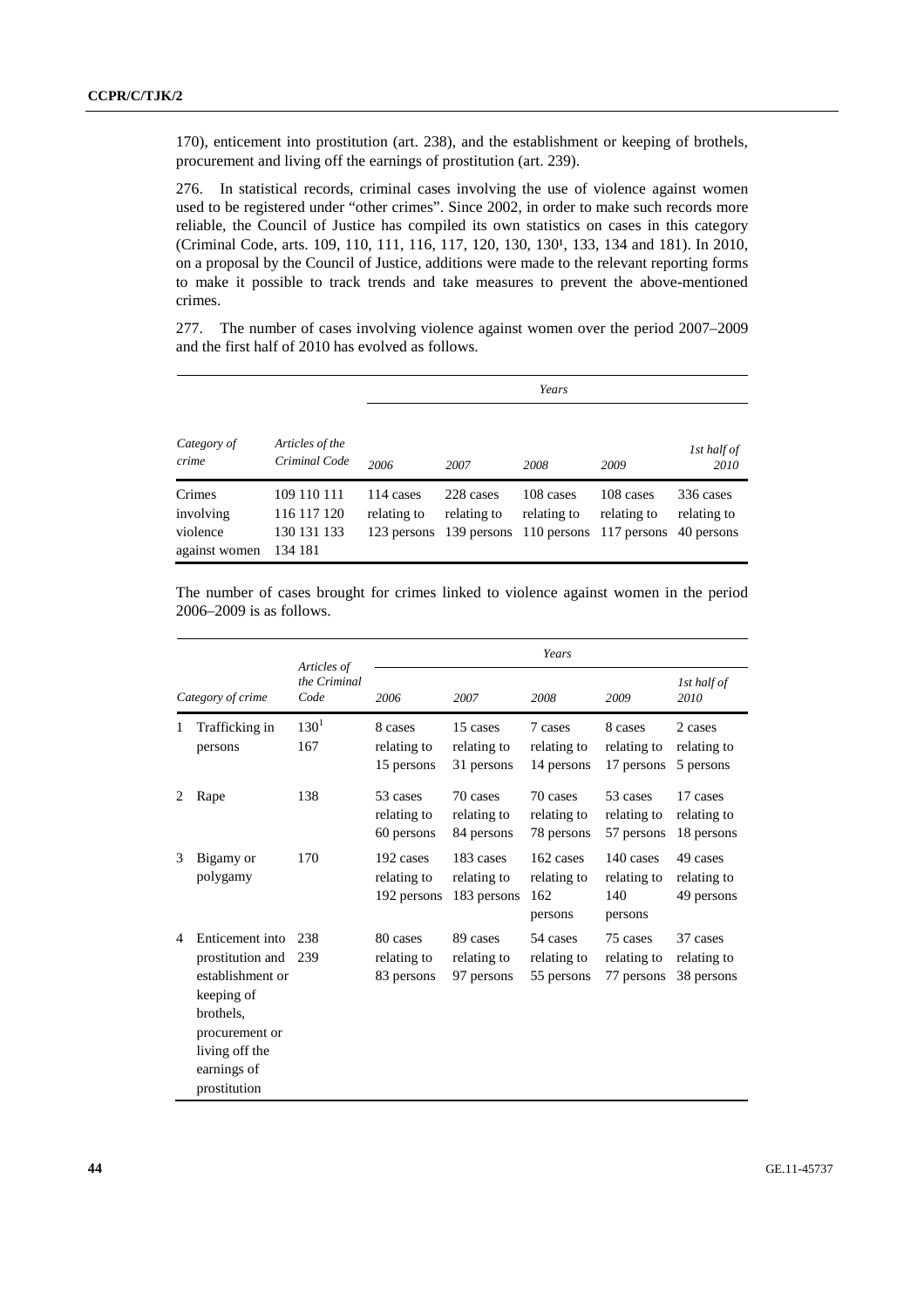278. The Ministry of Internal Affairs has carried out work to prevent and respond to cases of domestic violence. It has instructed all its regional, municipal and district departments to step up the work of district inspectors in suppressing, preventing and recording all cases of domestic violence, beating, cruel treatment, threats and blackmail against women. Meetings and preventive discussions with representatives of "dysfunctional families" are held on a regular basis. Non-governmental organizations have run seminars and training courses for the district militia inspectors dealing directly with problems of domestic violence. A new post of inspector in charge of combating domestic violence was introduced into the internal affairs agencies system in 2010.

279. Article 62 of the Criminal Code describes aggravating circumstances of an offence, such as when it is committed against a woman known by the perpetrator to be pregnant, or against a small child, a minor or other unprotected or helpless person who is dependent on the perpetrator.

## **Paragraph 7 of the Committee's concluding observations – please see part 3 of the present report, and the combined fourth and fifth periodic reports submitted by Tajikistan to the Committee on the Elimination of Discrimination against Women in 2011**

#### **Paragraphs 8 and 9 of the Committee's concluding observations**

280. In its concluding observations, the United Nations Human Rights Committee expresses concern about the procedure for the implementation of the death penalty and recommends that the families and relatives of persons executed before the moratorium be informed of the burial sites of those persons. In April 2010, the President set up a working group to examine the social and legal justifications for the death penalty in the legislative system. The working group is made up of ministers, chairpersons of State committees, the Chairperson of the Supreme Court, the Procurator-General and the Commissioner for Human Rights. It is examining the question of eliminating the death penalty from the Criminal Code, as well as the possible ratification of the second Optional Protocol to the International Covenant on Civil and Political Rights.

#### **Paragraph 10 of the Committee's concluding observations**

281. In its concluding observations, the Human Rights Committee expresses concern about the widespread use of ill-treatment and torture by investigators and other officials to obtain information, testimony or self-incriminating evidence from suspects, witnesses or arrested persons. Tajikistan is taking steps to eliminate offences against the person and the use of torture or cruel treatment. To this end, the Government is improving the various procuratorial oversight systems and judicial controls to ensure that anyone found to have used torture is punished in accordance with the law. The country's criminal legislation provides for punishment for the use of torture, beatings and cruel treatment.

282. Under national legislation (Code of Criminal Procedure, art. 122), investigators from the Procurator's Office are entrusted with investigating crimes, including torture, linked to the abuse of official capacity (official powers).

283. The Militia Act, the Code of Criminal Procedure and other laws and regulations contain provisions enabling persons who believe that their rights and freedoms have been infringed by the actions of militia agencies or officials to submit complaints to a higher internal affairs authority, the Procurator or the courts. In such cases, the above-mentioned authorities examine the complaints and take measures to bring the offenders to justice.

284. An analysis by the Ministry of Internal Affairs Department of Human Resources and Personnel Management of citizens' complaints and petitions concerning unlawful conduct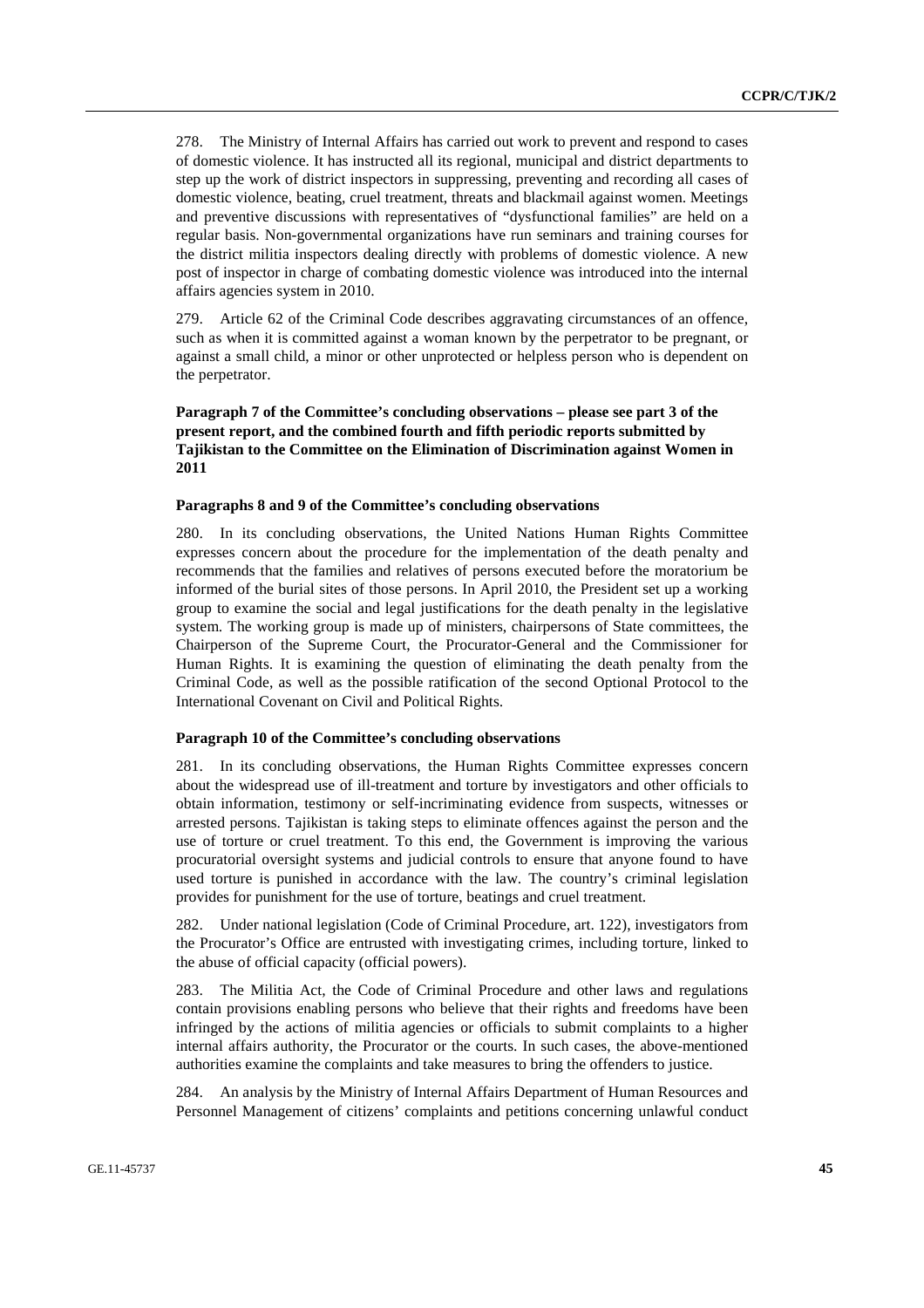by militia officers shows that the number of such complaints and petitions concerning violations of citizens' legal rights decreased every year in the period from 2007 to 2010: from 60 in 2007 to 53 in 2008, 40 in 2009, and 23 in the period from 1 January 2010 to 31 May 2010. A total of 176 statements were filed in the specified period. Of these, 50 were corroborated and appropriate disciplinary measures were taken against the offenders.

285. The following information on criminal proceedings instituted against individuals for torture is based on data from the Ministry of Internal Affairs Information Centre.

|                                               | Criminal proceedings were instituted against: |                |          |                               |                  |
|-----------------------------------------------|-----------------------------------------------|----------------|----------|-------------------------------|------------------|
| Articles of the Criminal Code                 | <b>Total</b>                                  | 2007           | 2008     | 2009                          | 4 months of 2010 |
| 314 (abuse of authority)                      | 42                                            | $\mathfrak{D}$ | 15       | 22.                           |                  |
| 315 (nonfeasance)                             | 5                                             | $\overline{4}$ | $\Omega$ |                               | $\theta$         |
| 316 (improper exercise of authority)          | 18                                            | $\overline{4}$ | 8        | $\mathfrak{D}_{\mathfrak{p}}$ | 4                |
| 322 (negligence)                              | 31                                            | $\theta$       | 6        | 24                            |                  |
| 391 (abuse of authority or official position) |                                               | $\theta$       | $\Omega$ |                               |                  |
| Total                                         | X                                             | 10             | 29       | 50                            |                  |

286. According to the Office of the Procurator-General, during the period from 2005 to 2010 and the first six months of 2011, criminal proceedings were instituted under article 314 of the Criminal Code (abuse of authority) against 137 law enforcement officers, under article 315 (nonfeasance) against 1 law enforcement officer and under article 316 (improper exercise of authority) against 164 law enforcement officers (from the Procurator's Office, the State National Security Committee , the Ministry of Internal Affairs, the customs service, military personnel, etc.). All those guilty of improper exercise of authority received appropriate penalties in accordance with the Criminal Code and other laws, taking into account the nature of the crime committed, or the official misconduct, and the consequences.

#### **Paragraph 11 of the Committee's concluding observations**

287. The Code of Criminal Procedure provides that a suspect, accused person or defendant has the right to communicate with counsel at any stage of the proceedings in order to prepare his or her defence. This right is granted under article 48 of the Code of Criminal Procedure and is further protected by the Bar Act, under article 10 of which the defence counsel (lawyer) has the right to have unhindered, confidential and private discussions with his or her client, without any limitation as to their duration, including in cases where the person is detained.

288. Article 19 of the Constitution states that everyone has the right to the services of a lawyer from the moment of his or her detention. The procedure for the defence counsel's activities is governed by articles 49 to 53 of the Code of Criminal Procedure. The defence counsel is allowed to take part in the proceedings as soon as a decision is made to bring charges, or from the moment of the suspect's actual arrest.

### **Paragraph 12 of the Committee's concluding observations**

289. Under the Code of Criminal Procedure brought into force on 1 April 2010, arrest warrants and other restrictions on the constitutional rights of citizens are issued by the judicial authorities. Article 111 stipulates that, if proceedings are to be initiated in respect of a suspect detained in accordance with the procedure established by the Code, then the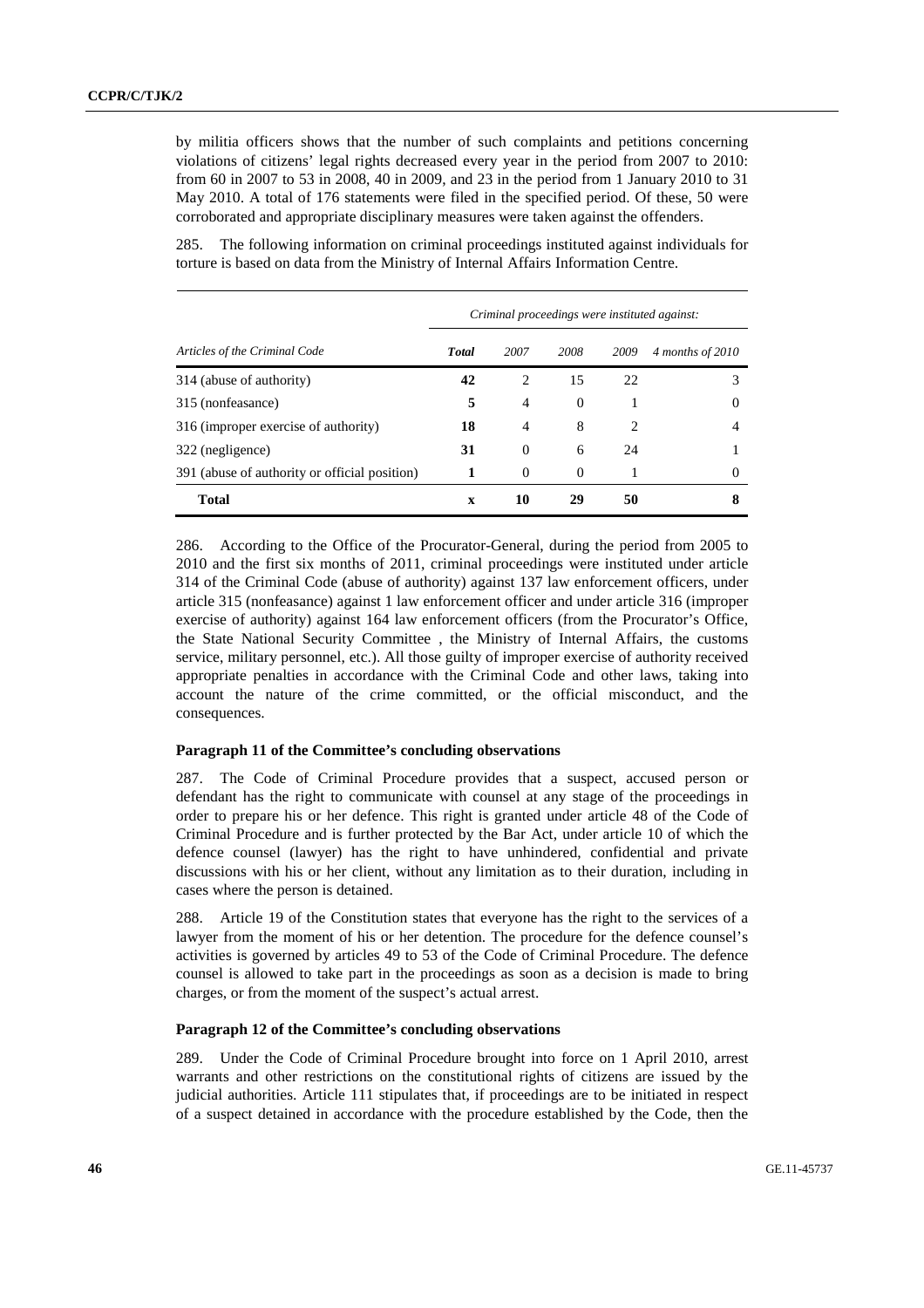decision and the case file must be submitted to the judge at least 8 hours before the expiry of the detention period (72 hours).

#### **Paragraph 13 of the Committee's concluding observations**

290. It should be noted that, under the current Code of Administrative Offences, a person may be placed in administrative detention for up to 15 days, and for up to 30 days for violating regulations governing a state of emergency; such detention must be ordered by a judge and is subject to direct judicial supervision.

291. Administrative detention is only ordered in exceptional cases for different types of administrative offences explicitly provided for in the relevant articles of the special section of the Code of Administrative Offences and cannot be applied to pregnant women, women with children under 14 years of age, persons under 18 years of age, persons with disabilities in categories I and II, or persons who have reached retirement age.

#### **Paragraph 14 of the Committee's concluding observations**

292. In 2007 alone, 57 per cent of convicted persons were subjected to penalties other than the deprivation of liberty, such as community service, punitive work, fines and conditional suspended sentences. In 2010, the Criminal Code was amended with a view to making it more humane. In accordance with these amendments, if persons guilty of an economic crime (a total of 54 offences) fully reimburse the material damage before a court sentence is passed, they are subject to a fine or another penalty not consisting in deprivation of liberty.

293. There is no overcrowding in prisons and other places of deprivation of liberty. Moreover, amnesty laws adopted in 2006, 2007 and 2009 led to the release of more than 10,000 convicted persons.

294. The Government has done much in recent years to improve detention conditions, particularly with the building of a new hospital, the refurbishment of the remand centre and the reconstruction of a number of non-residential facilities (a children's colony, a women's colony), where buildings have been erected to house minors and persons serving life sentences. Monitoring has been carried out, as well as a number of projects to improve conditions in detention, with the direct involvement of the Swiss Cooperation Office in Tajikistan, the AIDS Foundation East-West, UNICEF, and local voluntary organizations (the Analytical and Advisory Centre on Human Rights). International organizations such as the Global Fund, UNDP, the AIDS Foundation East-West, Karakhad, and the "Caritas – Luxembourg" DOTS (tuberculosis control) programme have unrestricted access to penal establishments in the country.

#### **Paragraph 15 of the Committee's concluding observations**

295. With regard to the Committee's concern about the absence of any provision in the Code of Criminal Procedure prohibiting the use of evidence obtained in violation of the law, it should be noted that, under article 88 of the Code of Criminal Procedure, evidence obtained during questioning or preliminary investigation through force, intimidation, torment, inhumane treatment or other unlawful means, is invalid and cannot be used as grounds for bringing charges.

#### **Paragraph 16 of the Committee's concluding observations**

296. Article 17 of the Constitution states that everyone is equal before the law and the courts. The State guarantees individual rights and freedoms, irrespective of ethnic origin, race, sex, language, faith, political opinions, education, social status or property. Under article 8 of the Code of Criminal Procedure, criminal justice is administered by the courts.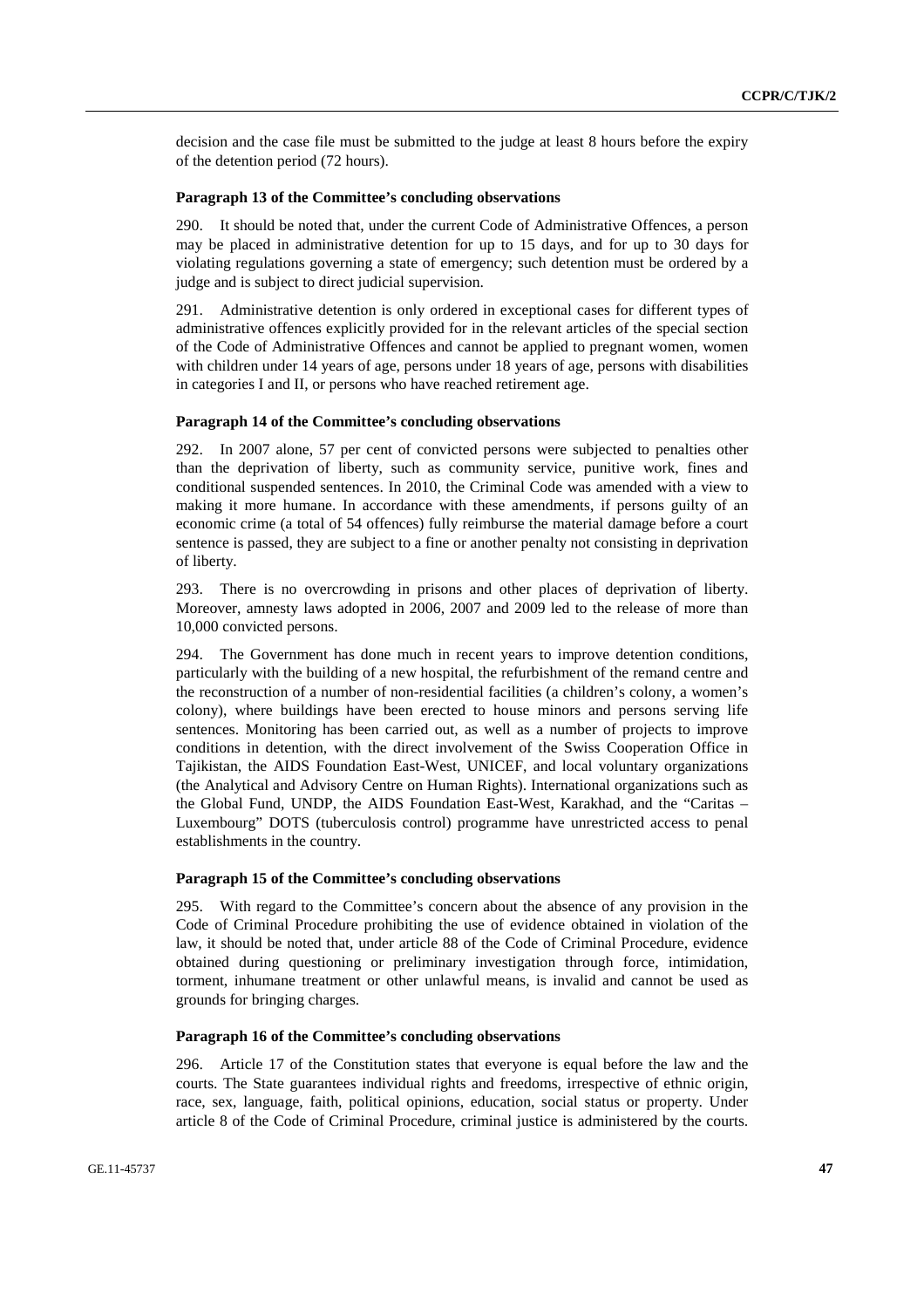No one may lawfully be adjudged guilty of a crime and subjected to a criminal penalty other than by a court sentence. According to article 9 of the Code, criminal justice is administered on the basis of equality of all citizens before the law and the courts, irrespective of background, social status or property, race, ethnic origin, sex, education, language, views on religion, type and nature of occupation, place of residence or other circumstances.

297. All court proceedings are open to the public, except when this runs counter to the interest of protecting State secrets.

298. At the same time, in practice, the courts increasingly tend to hand down judgements of acquittal. In 2005, 132 persons were partially and 42 persons fully acquitted; in 2006, 159 persons were partially and 33 persons fully acquitted; in 2007, 96 persons were partially and 16 persons fully acquitted; in 2008, 86 persons were partially and 11 persons fully acquitted; in 2009, 41 persons were partially and 4 persons fully acquitted; and in 2010, 31 persons were partially and 2 persons fully acquitted.

#### **Paragraph 17 of the Committee's concluding observations**

299. Please see the detailed information in the report on the implementation of article 14 of the Covenant.

### **Paragraph 18 of the Committee's concluding observations**

300. The issue of the jurisdiction of military courts is being considered in the framework of the legal and judicial reform programme, approved by presidential decree in January 2011.

#### **Paragraph 19 of the Committee's concluding observations**

301. In accordance with article 280 of the Code of Criminal Procedure, proceedings in courts of first instance must be conducted in the presence of the defendant. If the defendant fails to appear in court, the case must be deferred. If there is no due cause for the defendant's failure to appear in court, the court or judge may order the defendant's arrest and apply or change a preventive measure in his or her regard. If a defendant remanded in custody refuses to appear in court proceedings, the court and the judge may examine the case in his or her absence with the mandatory participation of the defence counsel. Current court practice is not to hand down sentences in absentia.

#### **Paragraph 20 of the Committee's concluding observations**

302. Article 20 of the General Military Duties and Military Service Act of 20 November 2000 states that the following citizens are exempt from military service:

(a) Persons who for health reasons are deemed unfit or only partially fit for military service;

(b) Persons who are performing or have performed military or alternative service;

- (c) Persons who have performed military service in another State;
- (d) Persons who have a PhD degree or similar.

The issue of adopting a law on alternative service is being widely addressed together with civil society.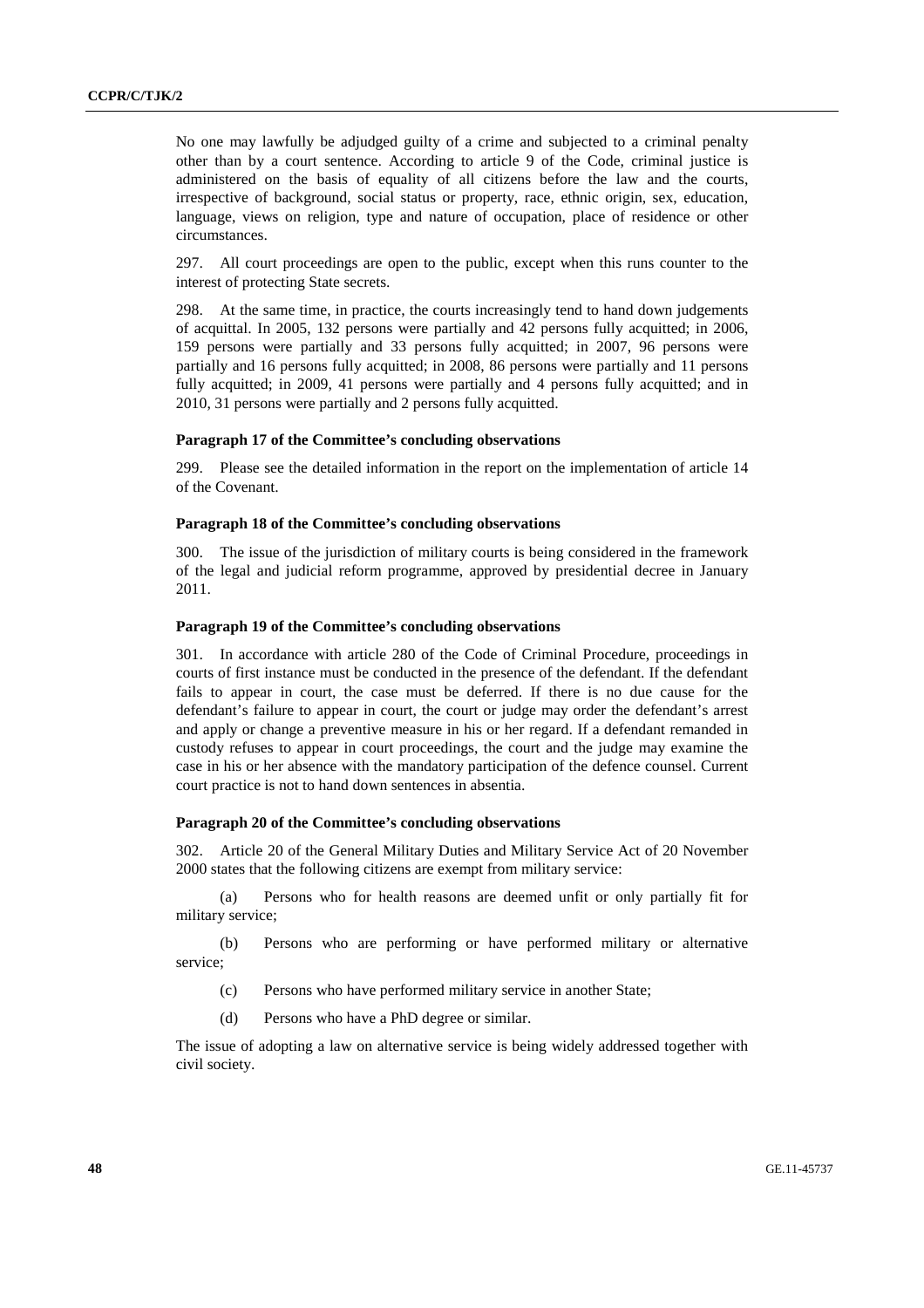#### **Paragraph 21 of the Committee's concluding observations**

303. Article 30 of the Constitution accords everyone freedom of speech, freedom of the press, and the right to use the media. Propaganda and agitation that incite social, racial, ethnic, religious or linguistic enmity and hatred are prohibited. State censorship and prosecution for criticism are prohibited. The list of information that constitutes Government secrets is determined by law. The Criminal Code imposes penalties for refusal to provide citizens with information (art. 148) and for obstruction of the lawful professional activities of journalists (art. 162).

304. Article 2 of the Press and Other Media Act guarantees the right of all citizens to hold opinions, express their beliefs freely and disseminate them in any form in the press and other media.

305. Interference in the activities of the media, obstruction by officials of State agencies or public entities of the lawful professional activities of journalists, and coercion of journalists to make information public or refrain from making it public are prohibited and subject to criminal prosecution (Press and Other Media Act, art. 37; Television and Radio Broadcasting Act, art. 6).

306. Obstruction of the lawful professional activities of journalists is also liable to criminal prosecution. Under article 162 of the Criminal Code, any manner of obstruction of the lawful professional activities of journalists or coercion of journalists to make information public or to refrain from making it public, when accompanied by threats of violence, destruction or damage of property, circulation of slanderous fabrications or publication of any other information that the victim wishes to remain secret, or by threats to infringe a journalist's rights and legitimate interests are liable to criminal prosecution.

#### **Paragraph 22 of the Committee's concluding observations**

307. These observations of the Committee are currently being discussed at various levels in the country.

#### **Paragraph 23 of the Committee's concluding observations**

308. In its concluding observations, the Human Rights Committee claims that there are reports of persistent recourse to corporal punishment as a means of discipline in schools.

309. Article 26 of the Education Act states that discipline is maintained in schools on the basis of respect for the honour and dignity of day and residential pupils and teachers. The use of physical or mental violence against them is prohibited. This Act is the main normative instrument in the field of education. General education schools have selfgovernance bodies, such as teachers' councils, school boards and parents' committees, whose main function is to develop and reflect the interests of those engaged in the teaching and education process, as well as to ensure their protection.

310. In accordance with article 39 of the Education Act, day and residential school pupils, and undergraduate and postgraduate students in educational institutions are entitled to protection against unlawful acts (or omissions) on the part of the administration, teaching and other staff that infringe their rights, or injure their sense of honour, dignity or authority.

311. There are, moreover, dozens of international organizations and non-governmental organizations in the country working in this area. In addition, a detailed review of the use of corporal punishment in schools has not identified a single case officially recorded by the Ministry of Education that confirms the above-mentioned reports.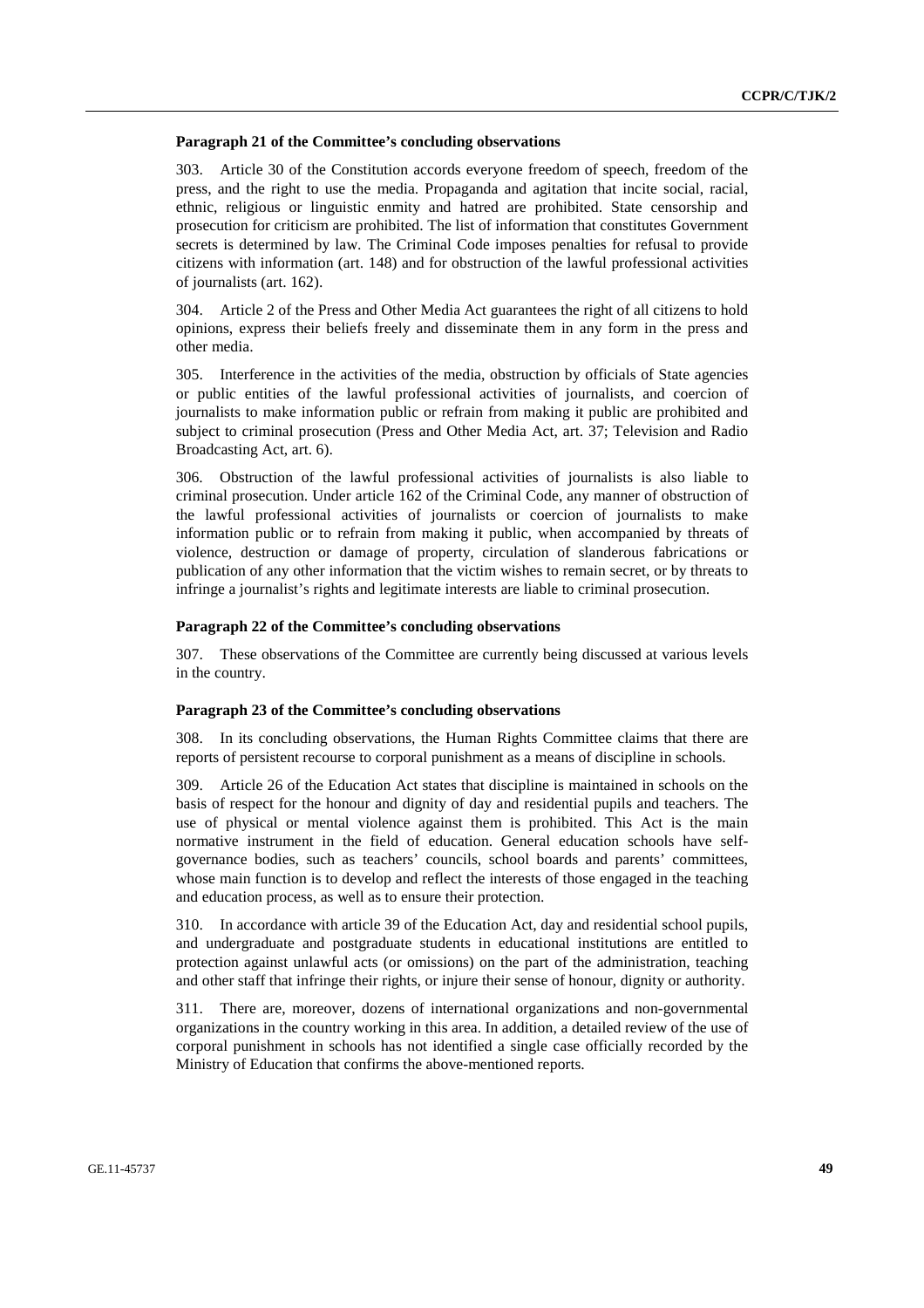#### **Paragraph 24 of the Committee's concluding observations**

312. Trafficking in persons is recognized as one of the most socially dangerous transnational phenomena and is considered throughout the world as a grave crime that violates individual rights and freedoms and may also pose a threat to the national security of many States and undermine their social and economic stability.

313. The criminal offence of trafficking in persons is defined in international law as the recruitment, transportation, transfer, harbouring or receipt of persons by means of the threat or use of force or other forms of coercion, such as abduction, fraud, deception, abuse of power or of a position of vulnerability, or the giving or receiving of payments or benefits to achieve the consent of a person having control over another person, for the purpose of exploitation.

314. In view of the relevance and urgency of these issues, the Government has taken an active part in global efforts to combat trafficking in persons and has adopted appropriate organizational and legal measures at the international and national levels.

315. The comprehensive measures adopted are clearly reflected, first and foremost, in the country's accession to and ratification of the key international legal instruments aimed at combating this negative phenomenon. They include:

(a) The United Nations Convention against Transnational Organized Crime of 15 November 2000;

(b) The Protocol to Prevent, Suppress and Punish Trafficking in Persons, Especially Women and Children, supplementing the United Nations Convention against Transnational Organized Crime of 15 November 2000;

(c) The Protocol against the Smuggling of Migrants by Land, Sea and Air, supplementing the United Nations Convention against Transnational Organized Crime of 15 November 2000;

(d) The Convention on the Rights of the Child of 20 November 1989;

(e) The Optional Protocol to the Convention on the Rights of the Child on the involvement of children in armed conflict of 25 May 2000;

(f) The Optional Protocol to the Convention on the Rights of the Child on the sale of children, child prostitution and child pornography of 25 May 2000;

(g) The ILO Worst Forms of Child Labour Convention, 1999 (No. 182);

(h) The ILO Forced Labour Convention, 1930 (No. 29);

(i) The ILO Abolition of Forced Labour Convention, 1957 (No. 105), and others.

316. With a view to implementing international obligations and developing national legal doctrine in this field, article 130, note 1, on trafficking in persons, has been added to the Criminal Code.

317. In addition, the Trafficking in Persons Act was drawn up and adopted on 15 July 2004. On 6 May 2006, to ensure the efficient implementation of the Act, the Government adopted a comprehensive programme to combat human trafficking for the period 2006– 2010, which helped to introduce and implement the types of activities provided for under the Act for all those involved in the prevention and suppression of crimes linked to trafficking in persons, as well as the comprehensive protection of victims. During the implementation of the Act and the comprehensive programme, the Government reinforced the action of the law enforcement agencies in prosecuting and suppressing crimes linked to trafficking in persons, and planned and implemented informative and educational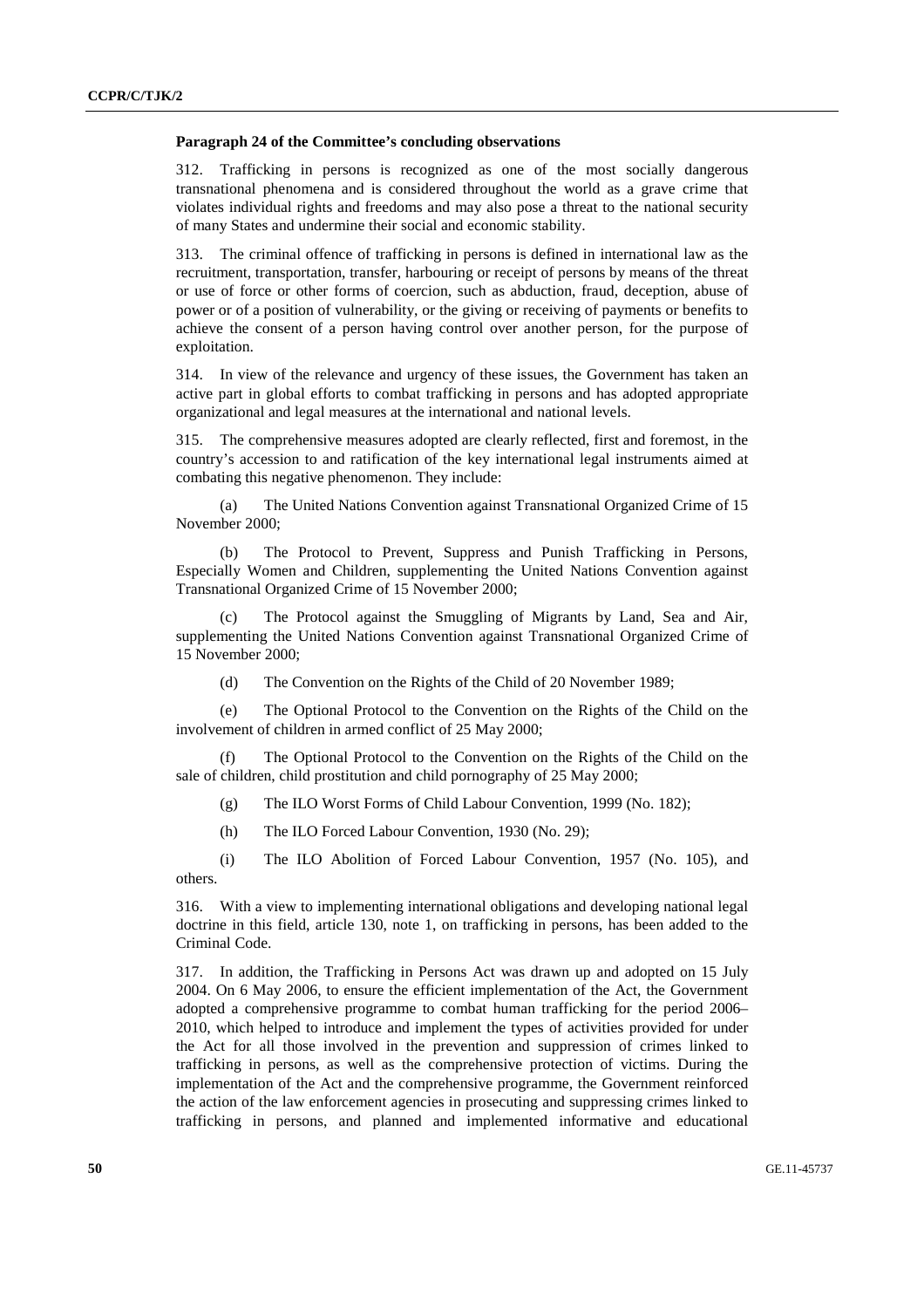awareness-raising activities. Victims of trafficking were given access to rehabilitation and reintegration services.

318. Twenty-two articles of the Criminal Code cover offences linked to trafficking in persons; a special type of statistical reporting system has been developed for such offences for the purpose of continuous monitoring and standardized recording.

319. Particular attention is also paid to combating trafficking in children. All children in the country are considered to be at risk. Thus, under article 167 of the Criminal Code, trafficking in minors is a criminal offence punishable by deprivation of liberty for up to 15 years with confiscation of property.

320. Since 2006, 61 cases of trafficking in minors have been brought to light. During the same period, the judicial authorities examined 39 criminal cases under this article with regard to 78 persons; convictions and other guilty verdicts were handed down.

321. The Government Commission on the Rights of the Child is also involved in this process and the Government's national plan of action to protect children's rights is being implemented.

322. In addition to the adoption of proactive measures to combat trafficking in children, the Government pays particular attention to supporting and assisting victims of trafficking in persons. At present, with the support of the International Organization for Migration (IOM), two support and assistance centres for victims of trafficking are in place in the country, one of them specializing in working with victims of trafficking in children. Its work is aimed at providing psychological and medical assistance to minors who have been subjected to various types of exploitation, to children who have been subjected to violence, and to children at risk. To date, 81 children have been trained in various professions in this centre.

323. Combating trafficking in women is also a priority area in the work of the law enforcement agencies. A working trip to the city of Dubai was organized for law enforcement officers from 12 to 25 February 2010. As a result of this trip, 15 Tajik women were identified as victims of trafficking. All of them were brought back to Tajikistan and underwent rehabilitation programmes. Thus, in 2010 alone, five criminal cases were brought against nine persons under article 130, note 1 (trafficking in persons). Serious measures are being taken to find employment for and train young women, to stop them falling prey to traffickers.

324. The Girls' Support Service has been set up to provide comprehensive assistance to young girls between 10 and 18 years of age who have been subjected to violence, exploitation or trafficking in the country. Ten similar services have been established in the regions.

325. Health-care staff in maternity hospitals and children's homes work actively to prevent trafficking in children. Experts are being trained to work with victims of trafficking. Rules for the organization and provision of social and medical assistance to victims of trafficking have been adopted by Order of the Ministry of Health. There are now telephone helplines in 30 medical institutions, and psychological assistance rooms for victims of trafficking have been set up in 8 medical institutions.

326. Special attention is being paid to professional training for law enforcement officers in combating human trafficking. To this end, a national training centre for combating trafficking in persons has been established under the law faculty of the Tajik National University and equipped in cooperation with IOM.

327. Cooperation between State agencies, international organizations and civil society is of particular importance in combating human trafficking. In 2010, a dialogue on the subject